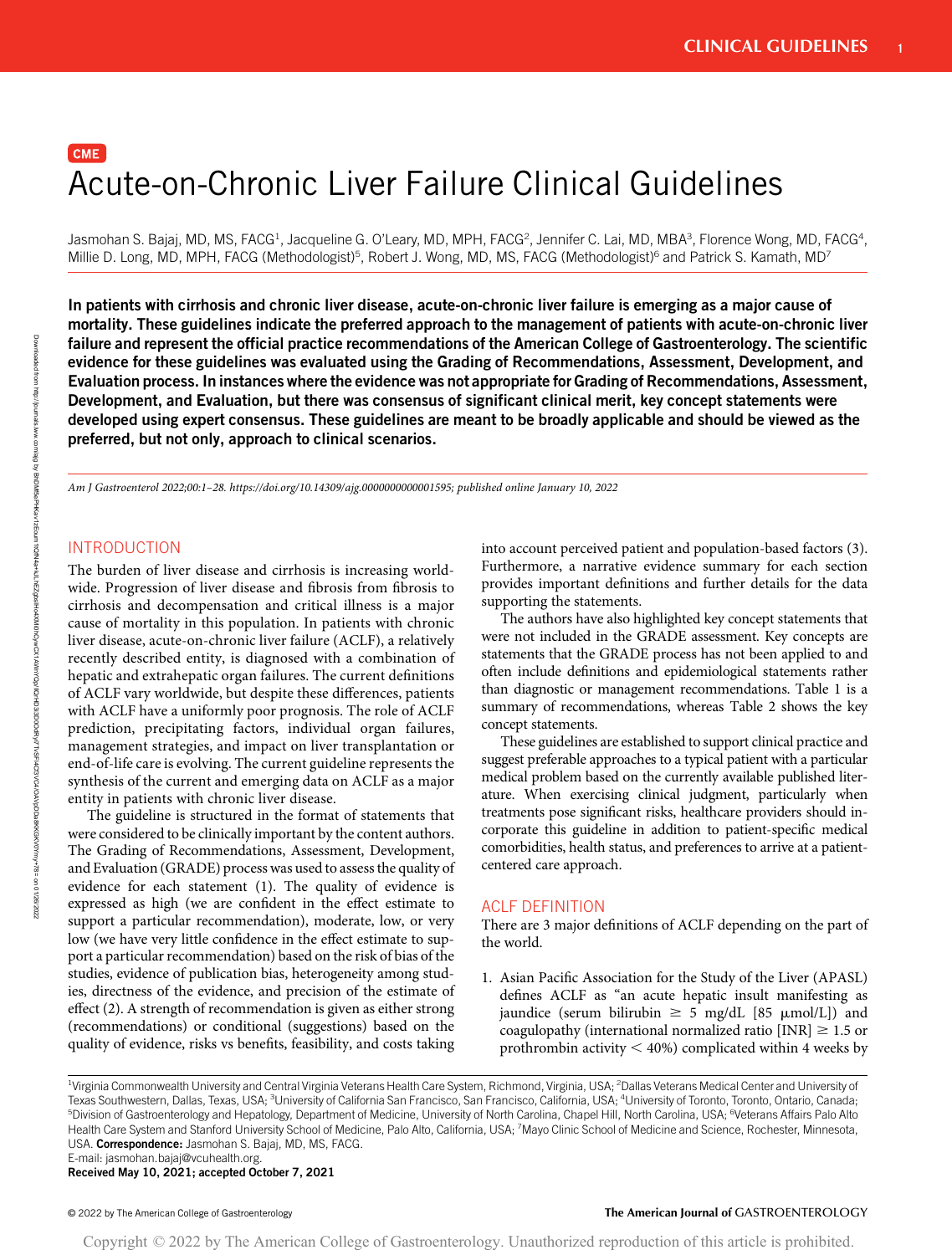# Table 1. Recommendations

#### Brain failure

1. In hospitalized patients with ACLF, we suggest the use of short-acting dexmedetomidine for sedation as compared to other available agents to shorten time to extubation (very low quality, conditional recommendation)

2. In patients with cirrhosis and ACLF who continue to require mechanical ventilation because of brain conditions or respiratory failure despite optimal therapy, we suggest against listing for LT to improve mortality (very low quality, conditional recommendation)

#### Kidney failure

1. In patients with cirrhosis and stages 2 and 3 AKI, we suggest IV albumin and vasoconstrictors as compared to albumin alone, to improve creatinine (low quality, conditional recommendation)

2. In patients with cirrhosis, we suggest against the use of biomarkers to predict the development of renal failure (very low quality, conditional recommendation)

3. In patients with cirrhosis and elevated baseline sCr who are admitted to the hospital, we suggest monitoring renal function closely because elevated baseline creatinine is associated with worse renal outcomes and 30-d survival (but no data that closer monitoring improves these outcomes) (very low quality, conditional recommendation)

4. In hospitalized patients with cirrhosis and HRS-AKI without high grade of ACLF or major cardiopulmonary or vascular disease, we suggest terlipressin (moderate quality, conditional recommendation) or norepinephrine (low quality, conditional recommendation) to improve renal function

5. In patients with cirrhosis and SBP, we recommend albumin in addition to antibiotics to prevent AKI and subsequent organ failures (high quality, strong recommendation)

6. In patients with cirrhosis and infections other than SBP, we recommend against albumin to improve renal function or mortality (high quality, strong recommendation)

#### Respiratory failure

1. In ventilated patients with cirrhosis, we suggest against prophylactic antibiotics to reduce mortality or duration of mechanical ventilation (very low quality, conditional recommendation)

#### Coagulation failure

1. In patients with cirrhosis and ACLF, we suggest against INR as a means to measure coagulation risk (very low quality, conditional recommendation)

2. In patients with cirrhosis as compared to noncirrhotic populations, we suggest there is an increased risk of VTE

(low quality, conditional recommendation)

3. In patients with ACLF and altered coagulation parameters, we suggest against transfusion in the absence of bleeding or a planned procedure (low quality, conditional recommendation)

4. In patients with cirrhosis who require invasive procedures, we recommend the use of TEG or ROTEM, compared with INR, to more accurately assess transfusion needs (moderate quality, conditional recommendation)

#### Infections

1. In hospitalized decompensated cirrhotic patients, we recommend assessment for infection because infection is associated with the development of ACLF and increased mortality (moderate quality, strong evidence)

2. In patients with cirrhosis and suspected infection, we suggest early treatment with antibiotics to improve survival (very low quality, conditional evidence)

#### Nosocomial and fungal infections

1. In hospitalized patients with ACLF because of a bacterial infection who have not responded to antibiotic therapy, we suggest suspicion of a MDR organism or fungal infection to improve detection (very low quality, conditional recommendation)

#### Medications and prophylaxis for infection

1. In patients with cirrhosis with a history of SBP, we suggest use of antibiotics for secondary SBP prophylaxis to prevent recurrent SBP (unable to comment on specific antibiotic choice) (low quality, conditional recommendation)

2. In patients with cirrhosis in need of primary SBP prophylaxis, we suggest daily prophylactic antibiotics, although no one specific regimen is superior to another, to prevent SBP (low quality, conditional recommendation)

3. In patients with cirrhosis, we suggest avoiding PPI unless there is a clear indication because PPI increases the risk of infection (very low quality, conditional recommendation)

#### Alcohol-associated hepatitis

1. In patients with severe alcohol-associated hepatitis (MDF $\geq$  32; MELD score  $>$  20) in the absence of contraindications, we recommend the use of prednisolone or prednisone (40 mg/d) orally to improve 28-d mortality (moderate quality, strong recommendation)

2. In patients with severe alcohol-associated hepatitis (MDF $\geq$  32; MELD score  $>$  20), we suggest against the use of pentoxifylline to improve 28-d mortality (very low quality, conditional recommendation)

#### The American Journal of GASTROENTEROLOGY **Volume 1999** VOLUME 00 | MONTH 2022 www.amigastro.com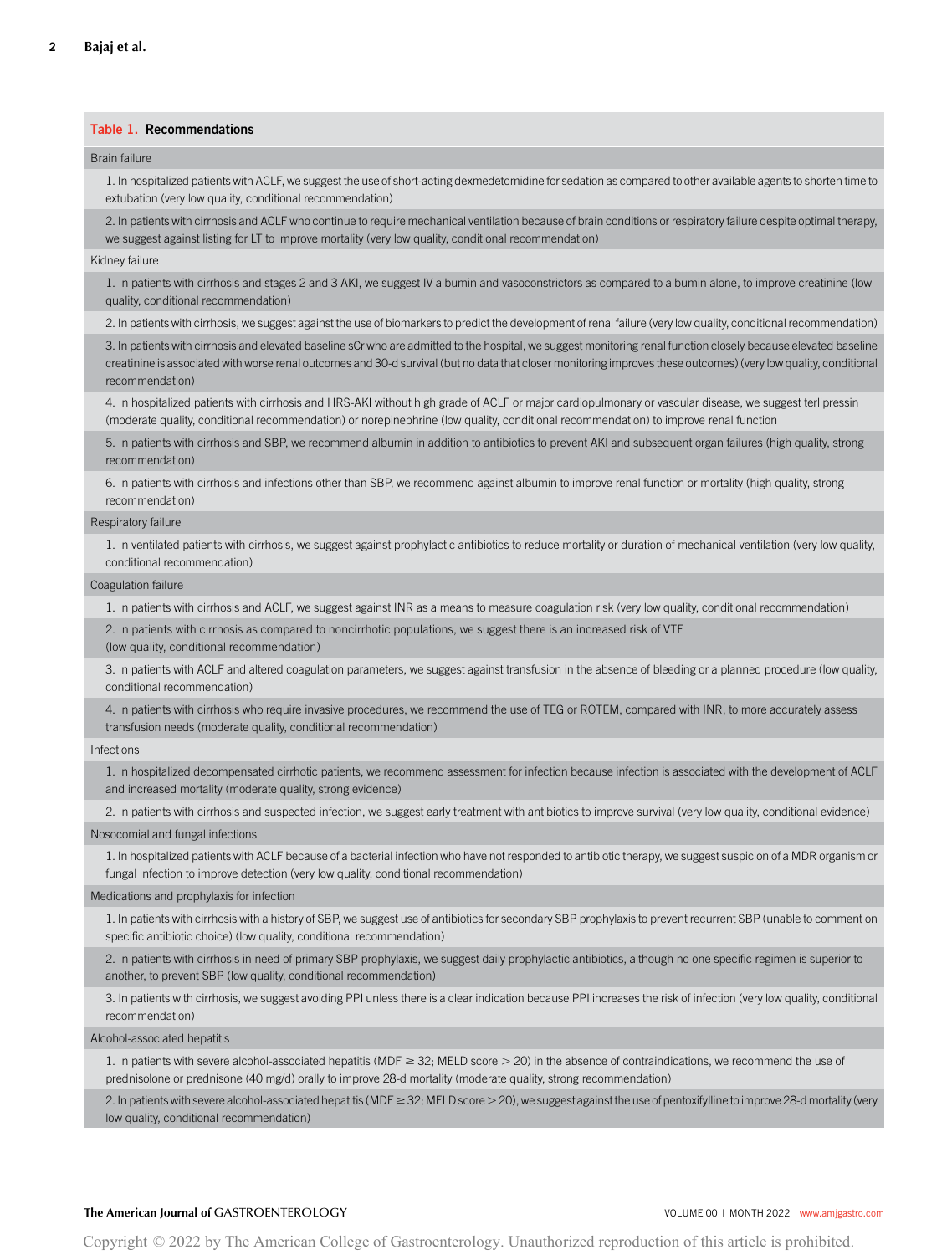# Table 1. (continued)

#### Management strategies

1. In patients with cirrhosis who are hospitalized, we suggest against the routine use of parenteral nutrition, enteral nutrition, or oral supplements to improve mortality

2. In hospitalized patients with cirrhosis, we recommend against daily infusion of albumin to maintain albumin >3 g/dL to improve mortality, prevention of renal dysfunction, or infection (moderate quality, strong recommendation)

3. In patients with cirrhosis and ACLF, we suggest against the use of G-CSF to improve mortality (very low evidence, conditional recommendation)

#### Transplant vs futility

1. In patients with cirrhosis and ACLF who continue to require mechanical ventilation because of ARDS or brain-related conditions despite optimal therapy, we suggest against listing for LT to improve mortality (very low evidence, conditional recommendation)

2. In patients with end-stage liver disease admitted to the hospital, we suggest early goals of care discussion and if appropriate, referral to palliative care to improve resource utilization (very low evidence, conditional recommendation)

ACLF, acute-on-chronic liver failure; AKI, acute kidney injury; ARDS, adult respiratory distress syndrome; G-CSF, granulocyte colony-stimulating factor; HRS, hepatorenal syndrome; INR, international normalized ratio; IV, intravenous; LT, liver transplant; MDF, Maddrey discriminant function; MDR, multidrug resistant; MELD, model for endstage liver disease; PPI, proton pump inhibitor; ROTEM, rotational TEG; SBP, spontaneous bacterial peritonitis; sCr, serum creatinine; TEG, thromboelastography; VTE, venous thromboembolism.

clinical ascites and/or hepatic encephalopathy (HE) in a patient with previously diagnosed or undiagnosed chronic liver disease/cirrhosis and is associated with a high 28-day mortality." Extrahepatic organ failure is not required to make the diagnosis (4).

- 2. European Association for the Study of the Liver-Chronic LIver Failure (EASL-CLIF) consortium defines ACLF as a specific syndrome in patients with cirrhosis that is characterized by acute decompensation (AD), organ failure, and high short-term mortality. The development of ascites, HE, gastrointestinal hemorrhage, and/or bacterial infections defines AD; however, patients may develop ACLF without a history of AD. Organ failures include liver, kidney, brain, respiratory system, circulation, and coagulation, and they are assessed by the CLIF-consortium organ failures score (5) ([https://www.efclif.com/scienti](https://www.efclif.com/scientific-activity/score-calculators/clif-c-aclf)fic-activity/score-calculators/ [clif-c-aclf](https://www.efclif.com/scientific-activity/score-calculators/clif-c-aclf)).
- 3. North American Consortium for the Study of End-Stage Liver Disease (NACSELD) defines ACLF by the presence of at least 2 severe extrahepatic organ failures including shock, grade III/ IV HE, renal replacement therapy (RRT), or mechanical ventilation ([www.nacseld.org\)](http://www.nacseld.org/) (6).

For the purposes of this document, we suggest the following definition: ACLF is a potentially reversible condition in patients with chronic liver disease with or without cirrhosis that is associated with the potential for multiple organ failure and mortality within 3 months in the absence of treatment of the underlying liver disease, liver support, or liver transplantation (7). ACLF is recognized by the presence of chronic liver disease along with elevation in the serum bilirubin and prolongation of the INR. The presence of kidney, lung, circulatory, or brain failure supports the diagnosis (Figure 1). The severity of organ failure may be assessed by the EASL-CLIF sequential organ failure assessment score or NACSELD organ failures score (Tables 3 and 4) (5). Patients with ACLF are best managed in the intensive care unit (ICU), and some may benefit from early liver transplantation.

#### Key concept statements

- 1. In patients with cirrhosis who are hospitalized, the NACSELD score is likely associated with futility, whereas the EASL-CLIF sequential organ failure assessment score is associated with 28-day prognostication.
- 2. None of the 3 society definitions is optimal for informing management change.

#### Summary of evidence

Patients with chronic liver disease may progress to cirrhosis. The onset of ascites, gastrointestinal bleeding, HE, and/or hepatorenal syndrome (HRS) defines decompensated cirrhosis. If precipitating events, such as viral hepatitis, drug-induced liver injury, and alcohol-related hepatitis, are superimposed on chronic liver disease, the result may be hepatic and extrahepatic organ failure, termed acute-on-chronic liver failure or ACLF.

EASL-CLIF and NACSELD definitions of ACLF require the presence of organ failure. Because organ failure occurs at a late stage, ACLF, as defined by these definitions, may be irreversible despite intensive therapy. Thus, current ACLF definitions may promote a passive, reactive approach to management. The multiple definitions for ACLF have also resulted in substantial confusion among multidisciplinary teams caring for these patients, especially regarding whether such patients should receive early transplantation or whether they should be excluded from transplantation. A comparison of NACSELD and EASL-CLIF ACLF criteria suggests that NACSELD criteria outperformed the EASL-CLIF ACLF classification in the prediction of 7-day mortality. There was significantly higher specificity, positive predictive value and overall accuracy and comparable sensitivity and negative predictive value. However, in predicting 90-day mortality, NACSELD criteria had lower sensitivity and negative predictive value than EASL-CLIF ACLF criteria (8). It therefore seems that the EASL-CLIF score may be used to prioritize patients for liver transplantation and the NAC-SELD score to exclude patients from transplantation (9). Patients without NACSELD ACLF but with EASL-CLIF ACLF are still at a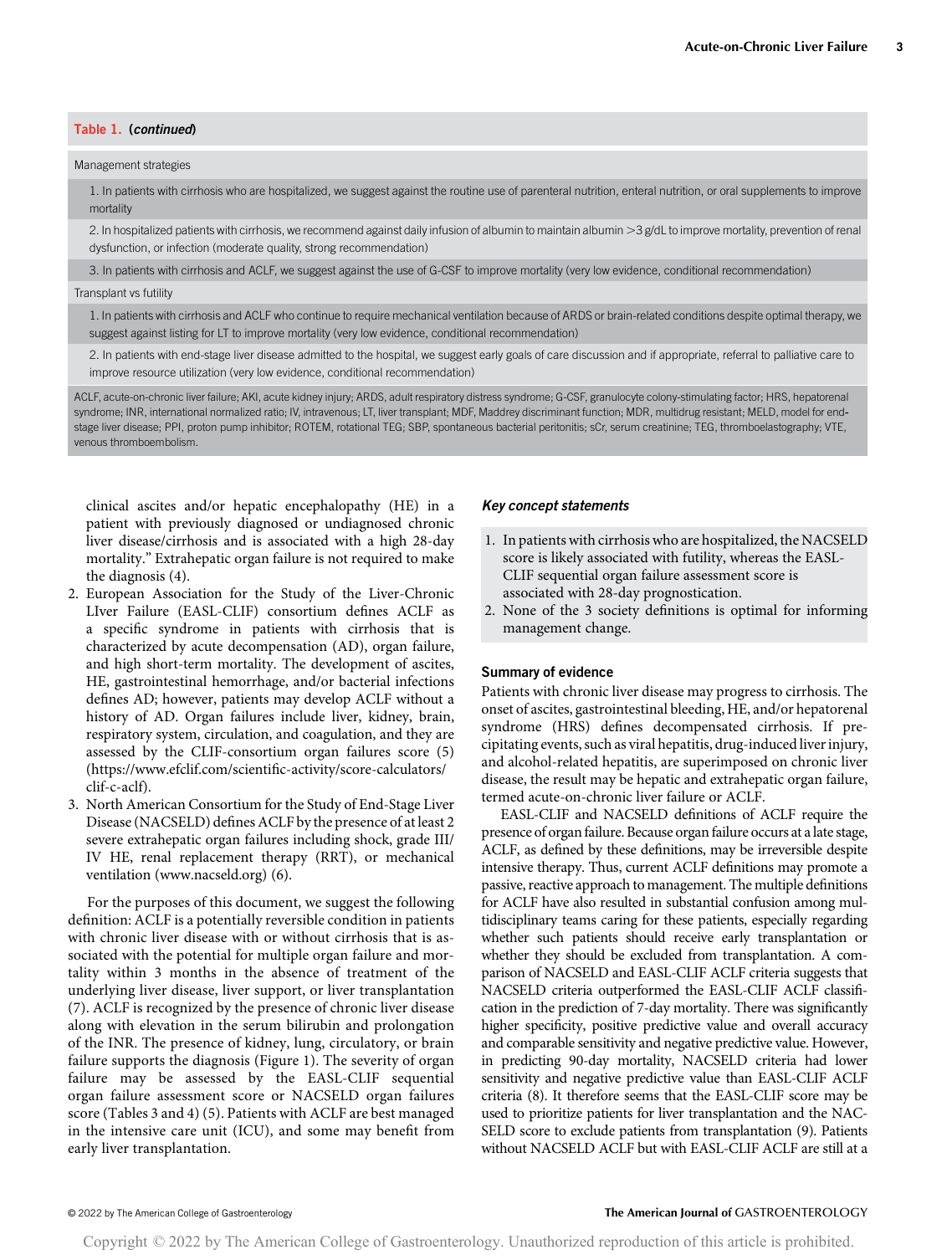# Table 2. Key concept statements

#### Definition of ACLF

1. In patients with cirrhosis who are hospitalized, NACSELD score is likely associated with futility, whereas EASL-CLIF score is associated with 28-day prognostication

2. None of the 3 society definitions is optimal for informing management change

Diagnostic and prognostic biomarkers for ACLF

1. Prognostic markers that predict ACLF outcome should be separate from diagnostic markers that confirm the presence of ACLF

2. Microbial composition and microbial-origin metabolites can be used as biomarkers for ACLF development and prognosis with further validation

#### Brain failure

1. In patients with grade 3 or 4 HE, care of the airway, evaluation of other causes of altered mental status, treatment of potential precipitating factors, and empiric HE therapy should occur simultaneously

2. Consideration for causes other than HE as the reasons for altered mental status is important, especially in patients who have not recovered after HE therapies are deployed

3. Careful monitoring of pain, delirium, and avoiding medications that prolong sedation are important in allowing for return to consciousness

4. Discussion of goals of care should ideally occur with patients before the onset of alteration in mental status and should continue afterward

5. Patients need to be monitored after they return to consciousness for critical care–related post-traumatic stress

6. Ventilation in the absence of altered mental status should not be considered brain failure

#### Kidney failure

1. Kidney failure is the most common organ failure in patients with ACLF, no matter how it is defined

2. AKI and CKD, as outlined by the ICA, should replace the old nomenclature of type 1 and type 2 HRS

3. The concept of renal failure in cirrhosis continues to evolve as we identify different levels of kidney dysfunction that can confer a negative prognosis. Other forms of renal dysfunction that are being recognized include AKD and acute-on-chronic kidney failure

4. Currently, there is no recommendation for the use of vasoconstrictors for stage 1 AKI

5. The pathophysiology of renal failure in cirrhosis is related to multiple factors including a combination of hemodynamic abnormalities and inflammation

6. Prevention strategies for renal failure are recommended for at-risk patients

7. Treatment options for HRS-AKI include pharmacotherapy and liver transplantation with or without intervening RRT in the appropriate patients

8. Patients with decompensated cirrhosis and ascites should be monitored regularly for changes in renal function, especially those with background CKD related to higher prevalence of conditions such as systemic hypertension or diabetes, because AKI in patients with CKD is associated with significantly worse outcomes than in patients with normal baseline renal function

9. Be vigilant for potential precipitating factors for AKI development, with bacterial infections being the most common precipitant for AKI in patients with cirrhosis and ascites

10. Prompt and judicious treatment of potential bacterial infections may avert the development of renal failure

11. LT is the definitive treatment for HRS-AKI in cirrhosis. RRT is often required while patients are waiting for LT

12. Guidelines for combined liver and kidney transplants are available, but the effectiveness of current policies regarding simultaneous liver kidney transplant needs to be evaluated

13. The use of RRT in patients with AKI should be individualized. In general, RRT is recommended for patients with HRS-AKI who are on the LTwaiting list and who have failed pharmacotherapy

14. Refer for LT assessment early in the course of AKI

#### Respiratory failure

1. Respiratory failure is defined as PaO2/FiO2 of  $\leq$ 200 or SpO2/FiO2 of  $\leq$ 214 or the need for mechanical ventilation

2. Endotracheal intubation is mandatory in patients with grade 3–4 HE to facilitate airway management, prevent aspiration, and control ventilation

3. The risk of ventilation-associated pneumonia can be decreased by 30- to 45-degree head-end elevation and subglottic suction

4. Routine use of sedatives is discouraged in patients with grade 3–4 encephalopathy and may be associated with delay in extubating

5. We suggest PPIs be used in patients with cirrhosis on a ventilator

Circulatory failure

1. Higher MAP may decrease the risk of ACLF

2. Norepinephrine is the vasopressor of choice in patients with ACLF

#### The American Journal of GASTROENTEROLOGY **Volume 1999** VOLUME 00 | MONTH 2022 www.amigastro.com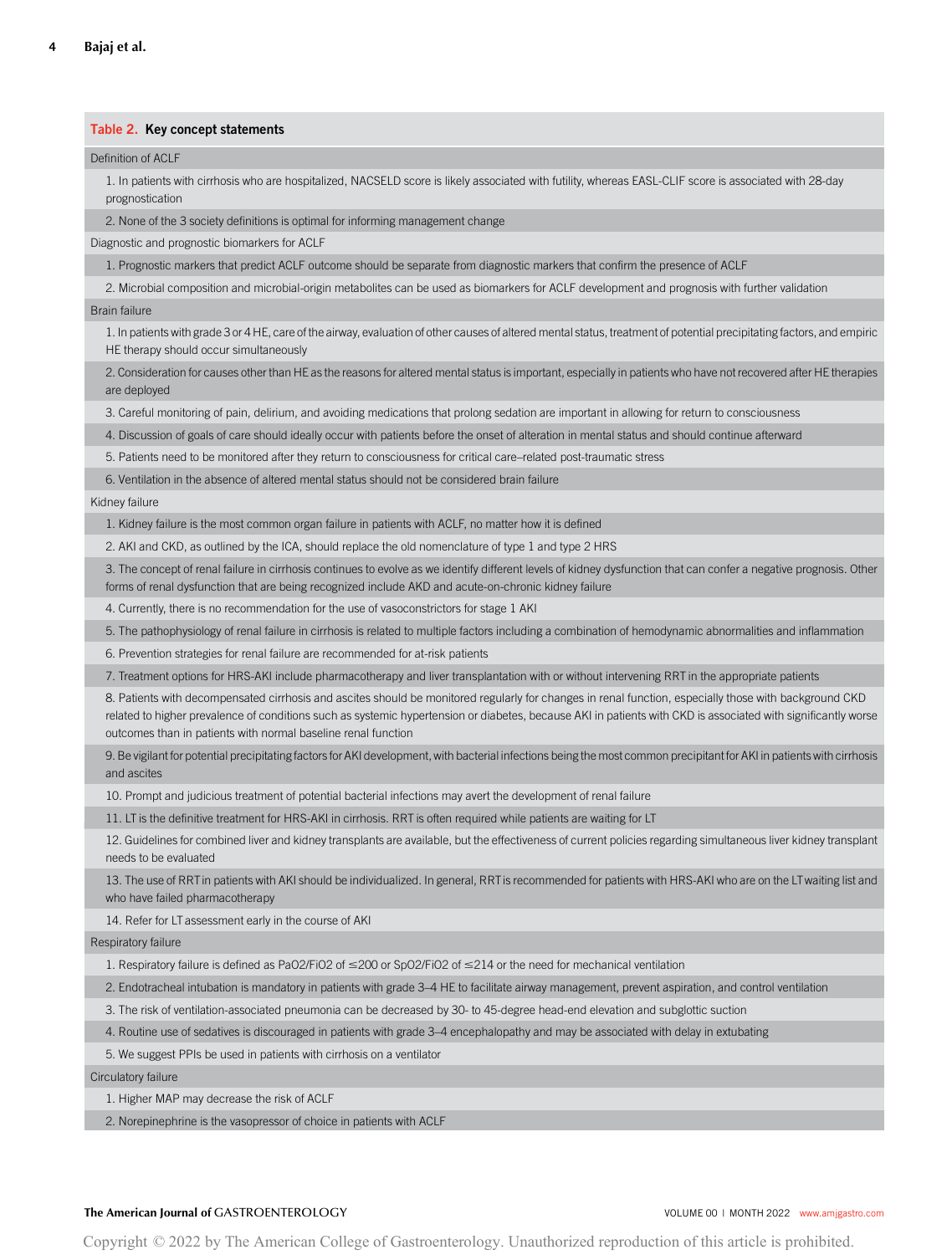# Table 2. (continued)

#### Coagulation failure

1. Hypocoagulation found on TEG/ROTEM in ACLF is an independent marker of poor prognosis and is usually found in patients with SIRS

2. In the absence of contraindications, such as recent bleeding and significant thrombocytopenia, hospitalized cirrhotic patients should receive pharmacologic VTE prophylaxis

3. In patients with well-controlled decompensated cirrhosis, LMWH may decrease the risk of new decompensation, but inadequate data exist at this time to anticoagulate patients in the absence of thrombosis

#### Infections

1. Antibiotics should be de-escalated once cultures and sensitivities are available

2. First-line antibiotic therapy should be determined by the etiology and severity of the infection, how it was acquired (community-acquired, hospital-associated, or nosocomial), and local resistance patterns

3. MDR bacterial infections are on the rise and must be considered when prescribing antibiotics

4. Alterations in gut microbial composition and function are associated with infection susceptibility and ACLF

#### Nosocomial and fungal infections

1. Because of underlying immune changes, altered gut microbiota, multiple interventions, and admissions, patients with cirrhosis are at significant risk of nosocomial and fungal infections

2. In hospitalized patients with cirrhosis, development of a fungal infection is associated with increased risk of ACLF and increased mortality

#### Medications and prophylaxis for infection

1. NSBB may decrease bacterial translocation, but patients with ACLF have difficulty tolerating clinically relevant doses

2. Rifaximin may prevent complications of cirrhosis other than HE

3. Concentrating or avoiding IV medications that require large sodium loads can improve volume status in patients with ACLF

Alcohol-associated hepatitis

1. AAH leads to ACLF as a result of a combination of a severe SIRS and sepsis

Other precipitants

1. Both prescribed and nondescribed medications can cause DILI. The most common prescribed medications that cause DILI are the antimicrobials. Selfmedication with CAM is common, spreading often through social media

2. Actual prevalence of ACLF related to DILI is unknown because DILI is often underreported, and most patients have an uneventful recovery

3. When DILI causes liver injury, it usually causes acute liver failure. Formal studies in patients with pre-existing liver cirrhosis are lacking. Estimated incidence in Asian countries is approximately 10%, and that in the United States is approximately 7%

4. Onset of ACLF occurs on the average 1 mo after taking the offending medication, but can be delayed for up to 3 mo

5. Mortality in DILI-related ACLF is >50%, with the ACLF grade as the only significant predictor of mortality

6. Patient education about limiting use of pharmacological agents and avoiding use of CAM is key to the prevention of DILI-associated ACLF

7. Patients with underlying liver disease should be monitored when prescribed new medication(s) with hepatotoxic potentials

8. Patients with underlying liver disease can develop ACLF if they contract any of the known viral hepatitis

9. Hepatitis B flares are a common cause of ACLF in Asian countries and may present like acute liver failure

10. This often occurs in patients either spontaneously or on abrupt stopping of their antiviral medications

11. Other viral infections that cause ACLF are hepatitis A and E infections superimposed on chronic liver disease or hepatitis D superimposed on HBV infection

12. Bacterial infections are a common trigger of ACLF in patients with viral hepatitis, which should be monitored for and treat promptly

13. Vaccinate patients with chronic liver disease against hepatitis A and hepatitis B

14. Surgery of any type in patients with cirrhosis is associated with significant risks of organ failure and ACLF development when compared with patients without cirrhosis

15. Both the Mayo Clinic score and the VOCAL PENN score are available on-line for calculating the risks of mortality with surgery for patients with cirrhosis contemplating surgery

16. Acute hepatic decompensation and the presence of infection are significant risk factors for the development of ACLF after surgery

17. The development of ACLF after surgery is associated with significantly reduced survival compared with patients without ACLF

18. Patients with cirrhosis who require surgery should be carefully selected because perioperative management of such patients also impacts survival

19. Nonsurgical interventions can also precipitate ACLF, but the exact incidence is unknown

#### © 2022 by The American College of Gastroenterology The American Journal of GASTROENTEROLOGY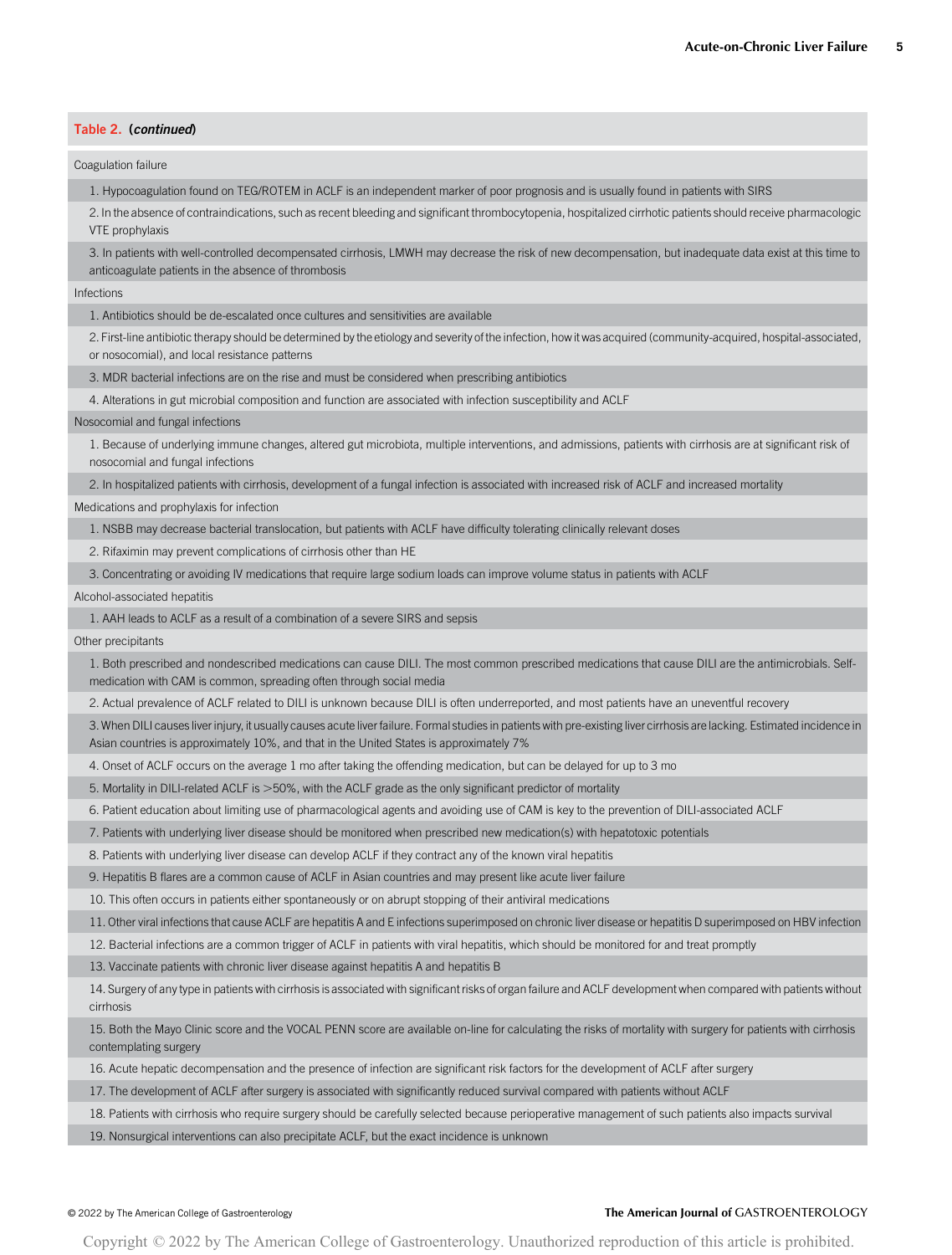Table 2. (continued) 20. It seems that patients with more severe liver dysfunction are at higher risk of the development of ACLF with ERCP 21. For every nonsurgical intervention proposed for cirrhotic patients, it is imperative to weigh out the risks and benefits and the potential for ACLF development 22. Patients need to be closely monitored in the postprocedure period for the development of ACLF Critical care management: 1. Management of the ACLF patient is best accomplished by a multidisciplinary team approach including expertise in critical care and transplant hepatology 2. The goal of treatment is reversal of the precipitating cause, treatment of sepsis, support of the failing organ, and liver transplantation in selected patients Management strategies 1. Caution is advised when using enteral nutritional support in those at high risk of aspiration, such as those with HE 2. Albumin has several potential benefits beyond the oncotic effect 3. IV albumin is recommended to prevent AKI and subsequent organ failures in patients diagnosed with SBP 4. IV albumin is not recommended to prevent organ failures in patients with cirrhosis who have infections other than SBP 5. Five-percent albumin is often used for rapid volume resuscitation, whereas for more sustained volume expansion, we recommend 25% albumin 6. Artificial liver support systems, with or without a biological component, theoretically can take over some of the functions of the liver, but whether they provide any clinical benefit is still unclear 7. Plasma exchange has been shown to improve survival in patients with acute liver failure. Whether the same results could be observed in patients with ACLF is unknown 8. In patients with ACLF, administration of G-CSF has been shown to reduce short-term mortality in adult cohorts in Asia but not in Western cohorts or in children, suggesting that the impact of G-CSF may vary according to precipitating ACLF factors or other unmeasured confounders 9. Stem cell therapy represents a novel and promising therapeutic strategy to bridge patients with ACLF to more definitive therapy (e.g., control of acute infection and liver transplantation), but evidence to support its use in routine clinical practice is currently insufficient AAH, alcohol-associated hepatitis; ACLF, acute-on-chronic liver failure; AKD, acute kidney disease; AKI, acute kidney injury; CAM, complementary and alternative medicine; CKD, chronic kidney disease; DILI, drug-induced liver injury; EASL-CLIF, European Association for the Study of the Liver-Chronic LIver Failure; ERCP, endoscopic retrograde cholangiopancreatography; G-CSF, granulocyte colony-stimulating factor; HBV, hepatitis B viral; HE, hepatic encephalopathy; HRS, hepatorenal syndrome; ICA, International Club of Ascites; IV, intravenous; LMWH, low-molecular-weight heparin; LT, liver transplant; MAP, mean arterial blood pressure; MDR, multidrug-resistant; NACSELD, North American Consortium for the Study of End-Stage Liver Disease; NSBB, nonselective beta-blockers; PPI, proton pump inhibitor; ROTEM, rotational TEG; RRT, renal replacement therapy; SBP, spontaneous bacterial peritonitis; SIRS, systemic inflammatory response syndrome; TEG, thromboelastography; VTE, venous thromboembolism.

relatively high risk of short-term mortality and therefore still deserve intensive management and consideration for early liver transplantation if available. Certainly, some patients with higher grades of ACLF (3 or more organ failures) may be considered for palliative care alone. Recent evidence suggests that continuing intensive care when the CLIF-C ACLF score is  $\geq$ 70 despite 48 hours of intensive care may be futile (10). The common features in all current definitions of ACLF include rapid worsening of chronic

| <b>Organ</b>                          | <b>APASLACLF</b><br><b>Research</b><br><b>Consortium</b> | <b>EASL CLIF-C</b><br><b>ACLF</b>                                                  | <b>NACSELD</b>                                                  |
|---------------------------------------|----------------------------------------------------------|------------------------------------------------------------------------------------|-----------------------------------------------------------------|
| Liver                                 | <b>Total Bilirubin</b><br>PT/INR                         | <b>Total bilirubin</b><br>PT/INR                                                   |                                                                 |
| <b>Kidney</b>                         | Creatinine                                               | Creatinine/Dialysis                                                                | <b>Dialysis</b>                                                 |
| <b>Brain</b>                          | <b>HE</b> grade                                          | HE grade                                                                           | HE grade III/IV                                                 |
| <b>Circulatory</b>                    | Lactate                                                  | MAP, vasopressors                                                                  | MAP, vasopressors                                               |
| <b>Respiratory</b>                    |                                                          | $PaO2$ or SpO <sub>2</sub> / FiO <sub>2</sub>                                      | <b>Mechanical ventilation</b>                                   |
| Major<br>Organ<br>failure<br>Category | Predominantly<br><b>Hepatic failure</b><br>variables     | <b>Combination of</b><br>hepatic and<br>extrahepatic<br>organ failure<br>variables | <b>Predominantly</b><br>extrahepatic organ<br>failure variables |

Figure 1. Outlines of the 3 major ACLF definitions. ACLF, acute-on-chronic liver failure; APASL, Asian Pacific Association for the Study of the Liver; EASL CLIF-C, European Association for the Study of the Liver-Chronic LIver Failure consortium; HE, hepatic encephalopathy; INR, international normalized ratio; MAP, mean arterial blood pressure; NACSELD, North American Consortium for the Study of End-Stage Liver Disease.

# The American Journal of GASTROENTEROLOGY **Volume 1999** VOLUME 00 | MONTH 2022 www.amigastro.com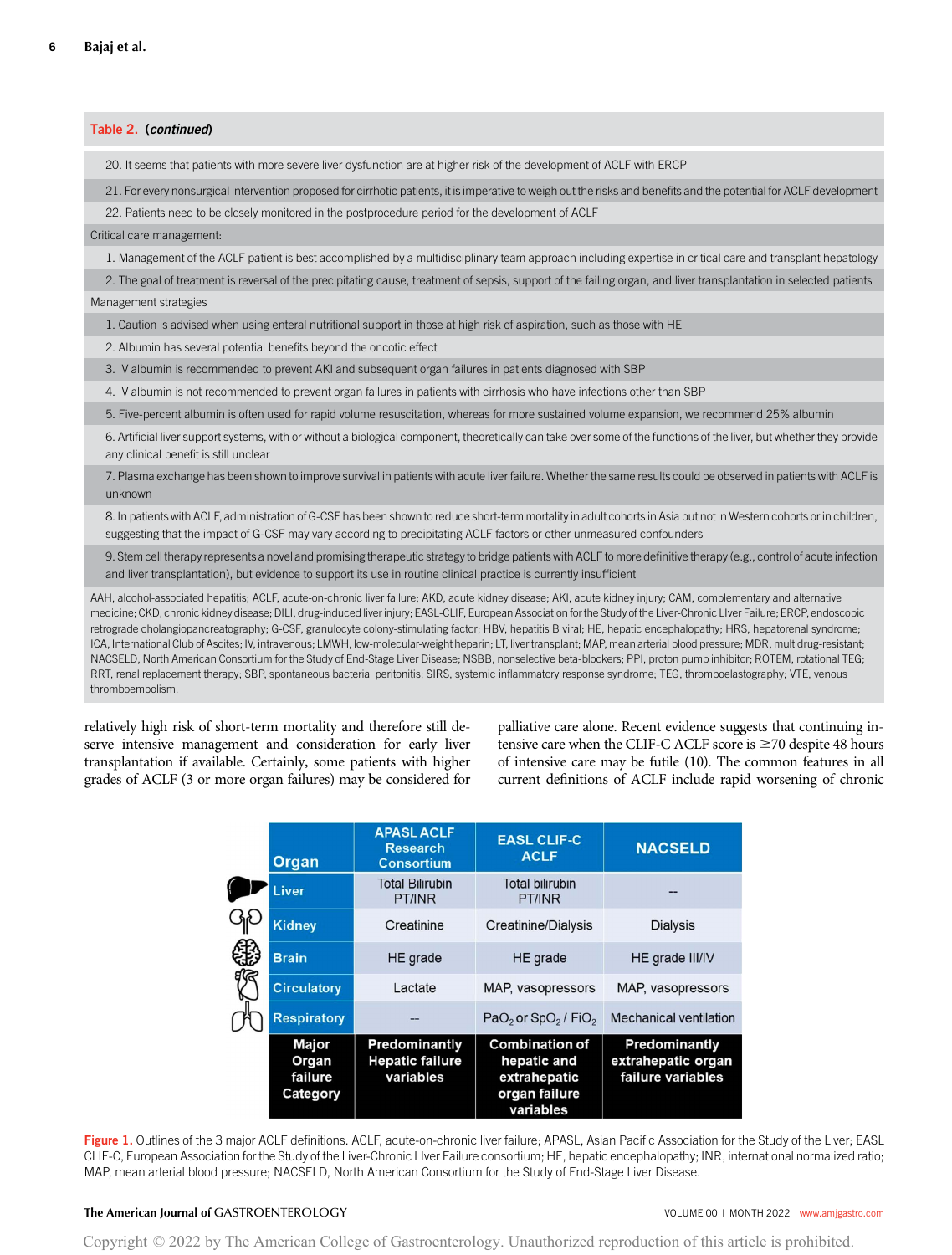|                                 | <b>APASL</b>                                                                                                                                                                                             | <b>EASL-CLIF</b>                                                              | <b>NACSELD</b>                                                                          | <b>WGO</b> proposal                                                                         |
|---------------------------------|----------------------------------------------------------------------------------------------------------------------------------------------------------------------------------------------------------|-------------------------------------------------------------------------------|-----------------------------------------------------------------------------------------|---------------------------------------------------------------------------------------------|
| Derivation                      | Consensus and observational                                                                                                                                                                              | Prospective, observational study                                              | Prospective study in patients with Consensus<br>cirrhosis with and without<br>infection |                                                                                             |
| Patient population<br>inclusion | Chronic liver disease<br>Compensated cirrhosis                                                                                                                                                           | Compensated and<br>decompensated cirrhosis                                    | Decompensated cirrhosis by<br>implication                                               | Noncirrhotic chronic liver<br>disease; compensated and<br>decompensated cirrhosis           |
| Exclusion                       | Infection, previous hepatic<br>decompensation                                                                                                                                                            | HCC outside Milan criteria<br><b>HIV</b> infection<br>Significant comorbidity | <b>HIV</b> infection<br>Previous organ transplantation<br>Untreated malignancies        | Not stated                                                                                  |
| Severity score                  | Liver failure defined as jaundice<br>(serum bilirubin ≥5 mg/dL) and<br>coagulopathy (INR of $\geq$ 1.5 or<br>prothrombin activity of $\leq 40\%$ ).<br>Ascites or encephalopathy<br>develops within 4 wk | Hepatic and extrahepatic organ<br>failure                                     | Extrahepatic organ failure                                                              | Not stated                                                                                  |
| Comments                        | Diagnosis can be made early<br>enough for intervention to alter<br>disease course<br>Diagnosis is sensitive but not<br>specific for early mortality                                                      | Diagnosis of ACLF may be made<br>too late to impact disease<br>outcome        | Diagnosis of ACLF may be made<br>too late to impact disease<br>outcome                  | Working definition for data<br>collection to ultimately arrive at a<br>validated definition |

Failure; HCC, hepatocellular carcinoma; INR, international normalized ratio; NACSELD, North American Consortium for the Study of End-Stage Liver Disease; WGO, World Gastroenterology Organization.

liver disease and high risk of mortality. These definitions, however, do not serve to define the disease but rather reflect prognosis of the condition. Moreover, none of the definitions requires the potential for reversibility of liver failure, which is the hallmark of an "acuteon-chronic" condition as opposed to chronic end-stage disease. In kidney and heart failure, the criteria for organ failure (kidney or heart) remain the same whether the condition is acute, chronic,

Table 4. Variability in definitions of organ failure<sup>a</sup>

or acute-on-chronic. On the other hand, acute liver failure requires coagulopathy, HE, and hepatic failure for diagnosis, whereas in ACLF, especially with the CLIF definition, the diagnosis can be made in the absence of coagulopathy, HE, and hepatic failure. An additional reason for current disagreements between the various definitions is the presence of diagnostic or prognostic criteria vs defining criteria (ascites and jaundice in

| Table 4. Valiability in definitions of organizations                                                                                                                          |                                                   |                                                                                                                                                                                                                                 |                                                                                                                                                                                                     |  |
|-------------------------------------------------------------------------------------------------------------------------------------------------------------------------------|---------------------------------------------------|---------------------------------------------------------------------------------------------------------------------------------------------------------------------------------------------------------------------------------|-----------------------------------------------------------------------------------------------------------------------------------------------------------------------------------------------------|--|
| Type of organ<br>failure                                                                                                                                                      | <b>APASL organ failure definitions</b>            | <b>EASL-CLIF organ failure definitions</b>                                                                                                                                                                                      | <b>NACSELD organ failure definition</b>                                                                                                                                                             |  |
| Liver                                                                                                                                                                         | Total bilirubin $\geq$ 5 mg/dL and INR $\geq$ 1.5 | Bilirubin level $>12$ mg/dL                                                                                                                                                                                                     |                                                                                                                                                                                                     |  |
| Kidney                                                                                                                                                                        | AKI Network criteria                              | Creatinine level of $\geq$ 2.0 mg/dL or RRT                                                                                                                                                                                     | Need for dialysis or other forms of RRT                                                                                                                                                             |  |
| <b>Brain</b>                                                                                                                                                                  | West-Haven HE grade 3-4                           | West-Haven HE grade 3-4                                                                                                                                                                                                         | West-Haven HE grade 3-4                                                                                                                                                                             |  |
| Coagulation                                                                                                                                                                   | INR $\geq 1.5$                                    | INR $\geq$ 2.5                                                                                                                                                                                                                  |                                                                                                                                                                                                     |  |
| Circulation                                                                                                                                                                   |                                                   | Use of vasopressor (terlipressin<br>and/or catecholamines)                                                                                                                                                                      | Presence of shock defined by mean arterial<br>pressure <60 mm Hg or a reduction of 40 mm Hg in<br>systolic blood pressure from baseline, despite<br>adequate fluid resuscitation and cardiac output |  |
| Respiration                                                                                                                                                                   |                                                   | $PaO_2/FiO_2$ of $\leq$ 200 or SpO <sub>2</sub> /FiO <sub>2</sub> of $\leq$ 214 Need for mechanical ventilation<br>or need for mechanical ventilation (note:<br>accepted ratio is $\leq$ 300 for ALI or $\leq$ 200<br>for ARDS) |                                                                                                                                                                                                     |  |
| AKI, acute kidney injury; ALI, acute lung injury; APASL, Asian Pacific Association for the Study of the Liver; ARDS, adult respiratory distress syndrome; EASL-CLIF, European |                                                   |                                                                                                                                                                                                                                 |                                                                                                                                                                                                     |  |

Association for the Study of Liver-Chronic Liver Failure; FiO<sub>2</sub>, fraction of inspired oxygen; HE, hepatic encephalopathy; INR, international normalized ratio; NACSELD, North American Consortium for the Study of End-Stage Liver Disease; PaO<sub>2</sub>, partial pressure of arterial oxygen; RRT, renal replacement therapy; SpO<sub>2</sub>, pulse oximetric saturation. aWorld Gastroenterology Organization did not define organ failures.

# Table 3. Comparison of the definitions for ACLF

# © 2022 by The American College of Gastroenterology The American Journal of GASTROENTEROLOGY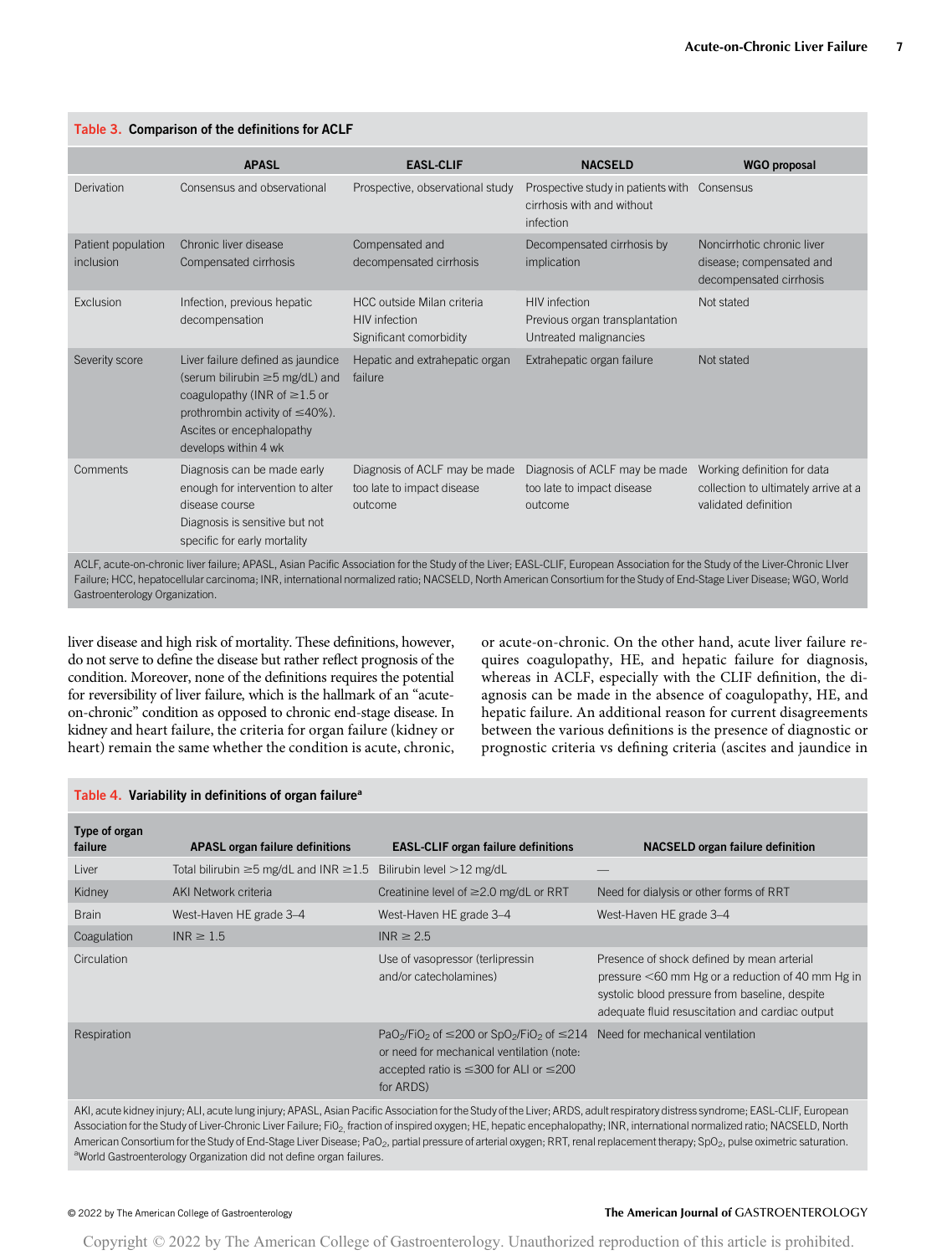

Figure 2. Course of ACLF. ACLF, acute-on-chronic liver failure; DILI, drug-induced liver injury; ICU, intensive care unit.

the Asian Pacific definition and organ failure in CLIF and NACSELD definitions) (11).

The pathophysiology of ACLF has also not been clearly defined. Although several lines of evidence suggest the role of inflammation (12), it is unclear whether inflammation is specific to ACLF or results from alcohol-associated hepatitis or occurs as a result of infection (13,14). A disease is easiest to define when there is a singular cause and it is known. Diseases related to genetic mutations are also easy to define. Diseases may be classified according to pathophysiology, or based on the organ involved, although characterizing the disease is often difficult because many diseases affect more than one organ. Liver failure is one such condition, which involves multiple organs outside the liver. The variability in precipitating events (alcoholassociated hepatitis [AAH] vs drugs or viral hepatitis) and underlying etiology of chronic liver disease in different parts of the world (viral vs alcohol-related vs metabolic fatty liver disease) may give rise to different phenotypes. This factor may also account for the difficulty in developing a uniform definition. Until the time when the pathogenesis of ACLF is clearly understood, diagnosis of ACLF should rely on a set of symptoms, signs, and laboratory tests. That is, ACLF is best considered a syndrome at this time (Figure 2). Identification of specific diagnostic signs or symptoms, or a confirmatory test is key to further defining the entity such that the diagnosis can be made early and will warrant management changes. The current definitions should be considered only interim and for the purposes of collecting data until such time, a validated definition is achieved. It is mandatory that any definition be widely validated based on a distinct pathophysiology and includes specific diagnostic signs or symptoms and a confirmatory test.

# DIAGNOSTIC AND PROGNOSTIC BIOMARKERS FOR ACLF

# Key concept statements

- 1. Prognostic markers that predict ACLF outcome should be separate from diagnostic markers that confirm the presence of ACLF.
- 2. Microbial composition and microbial-origin metabolites can be used as biomarkers for ACLF development and prognosis with further validation.

#### Summary of evidence

It is desirable to have admission biomarkers that are diagnostic and prognostic. These biomarkers should help in identifying which patients will benefit from intensive care, require early transplantation, respond to regenerative therapies, or derive benefit from bioartificial liver support, as well identify patients for whom such aggressive medical interventions are futile. Current diagnostic parameters for ACLF point toward self-evident organ failures, which has led to considerable confusion in the general clinical community about the differentiation from AD in cirrhosis (11). The lack of objective biomarkers has hampered the diagnosis of ACLF beyond organ failures, which occur too late in the natural history of disease (7). Studies in inflammation and metabolomics of the serum have found that there are differences between patients with AD and ACLF, but there remains a significant overlap between the groups (12,15). There is a growing body of evidence that patients with ACLF have an altered gut microbiota compared with those without ACLF, but the overlaps and confounders and lack of differentiation between other patients who need critical care remain an issue (16,17). A recent study also demonstrated that

# The American Journal of GASTROENTEROLOGY **Volume 1999** VOLUME 00 | MONTH 2022 www.amigastro.com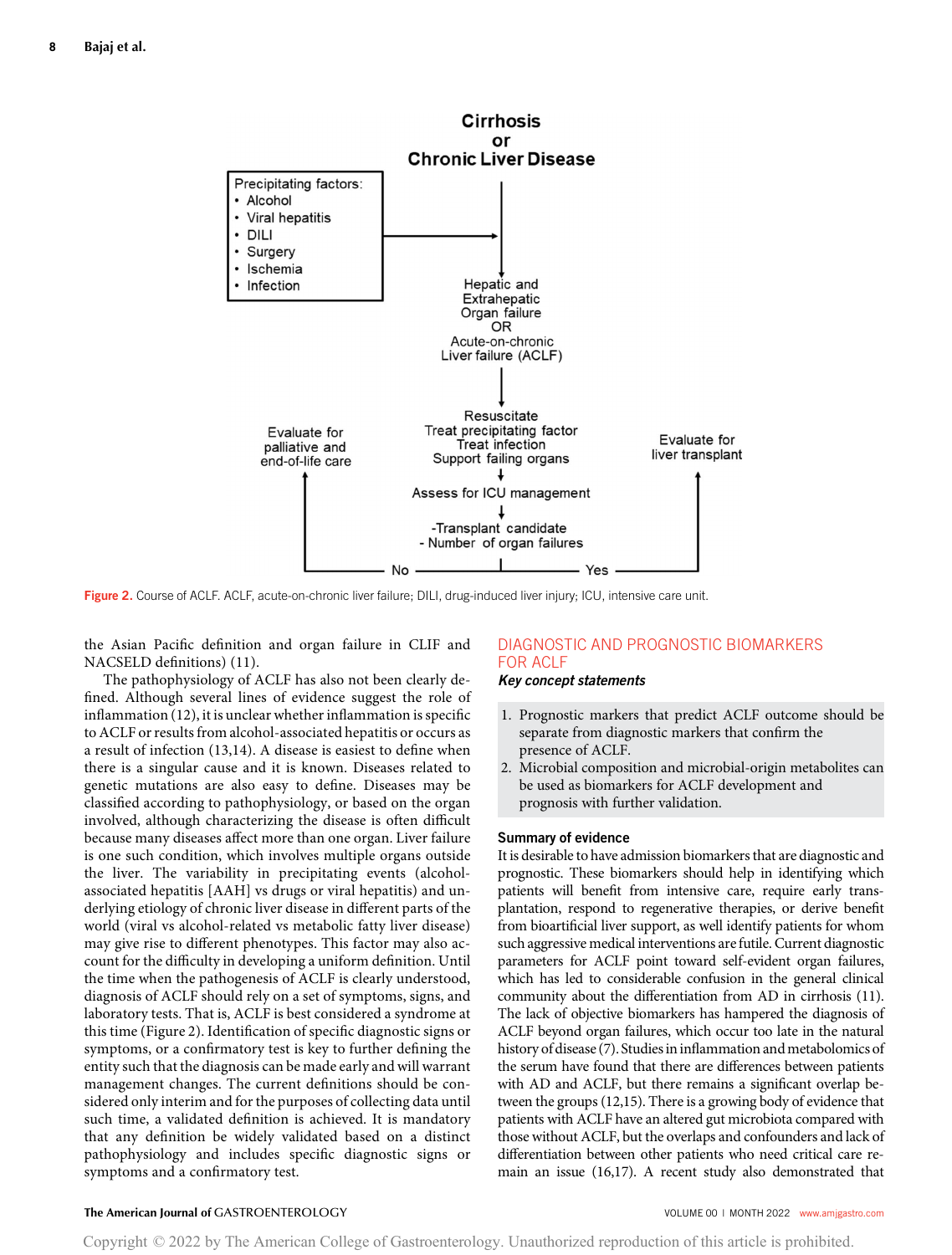

Figure 3. Four principles to approach patients with cirrhosis and altered mentation; Adapted from Acharya et al. Am J Gastroenterol 2018. BP, blood pressure; GI, gastrointestinal; HE, hepatic encephalopathy; IV, intravenous; NG, nasogastric; PO, per oral.

prognosis of patients with cirrhosis and ACLF is similar to those admitted with similar level of critical illness in the absence of cirrhosis (18). Therefore, unique diagnostic biomarkers for ACLF are needed that are (i) objective, (ii) reliable, (iii) specific to ACLF and distinct from AD and from other patients without cirrhosis requiring critical care, (iv) easily translatable into clinical practice, and (v) determine who is a good candidate for liver transplantation.

Because the prognosis of ACLF that has already developed is relatively poor, biomarkers that help clinicians predict its development will best guide therapies or interventions that improve prognosis. In patients who do not have ACLF on admission, there are few studies that address clinical characteristics and biomarkers that predict its development. Single-center studies have identified gut and circulating microbial composition that independently predict the development of ACLF, albeit defined differently (16,17,19). When these observations were extended into a multicenter study, gut microbial composition on admission predicted outcomes (20). Another multicenter experience has shown that serum metabolites focused on microbial function and estrogens collected on admission can also independently predict ACLF development (21). However, further studies are needed to validate and operationalize these biomarkers to determine whether interventions can alter the outcome.

# INDIVIDUAL ORGAN FAILURE–RELATED QUESTIONS

# **Brain**

# Recommendations

- 1. In hospitalized patients with ACLF, we suggest the use of short-acting dexmedetomidine for sedation as compared to other available agents to shorten time to extubation (very low quality, conditional recommendation).
- 2. In patients with cirrhosis and ACLF who continue to require mechanical ventilation because of brain conditions or respiratory failure despite optimal therapy, we suggest against listing for liver transplant (LT) to improve mortality (very low quality, conditional recommendation).

#### Key concept statements

- 1. In patients with grade 3 or 4 HE, care of the airway, evaluation of other causes of altered mental status, treatment of potential precipitating factors, and empiric HE therapy should occur simultaneously.
- 2. Consideration for causes other than HE as the reasons for altered mental status is important, especially in patients who have not recovered after HE therapies are deployed.
- 3. Careful monitoring of pain, delirium, and avoiding medications that prolong sedation are important in promoting a return to consciousness.
- 4. Discussion of goals of care should ideally occur with patients before the onset of alteration in mental status and should continue afterward.
- 5. Patients need to be monitored after they return to consciousness for critical care–related post-traumatic stress.
- 6. Ventilation in the absence of altered mental status should not be considered brain failure.

# Summary of evidence

Brain failure is the only consistently defined organ failure by EASL-CLIF, NACSELD, and APASL and is defined as grade 3 or 4 HE. Studies on ACLF focused on grade III/IV HE from Europe and North America showed that patients with HE as part of the ACLF syndrome had a worse prognosis than patients with HE but without ACLF (22,23). In addition, the larger North American study also showed that grade III/IV HE, regardless of other organ failures, was independently associated with mortality (18). This demonstrates that brain failure is an independent prognostic marker in hospitalized patients with cirrhosis (23). The pathogenesis of HE is related to hyperammonemia, systemic inflammation, and gut microbial dysbiosis in the setting of precipitating factors (24). These factors are often worsened by concomitant medications such as opioids, benzodiazepines, and proton pump inhibitors (PPIs) and by infections (25,26). Despite the preponderance of HE as the cause

# © 2022 by The American College of Gastroenterology The American Journal of GASTROENTEROLOGY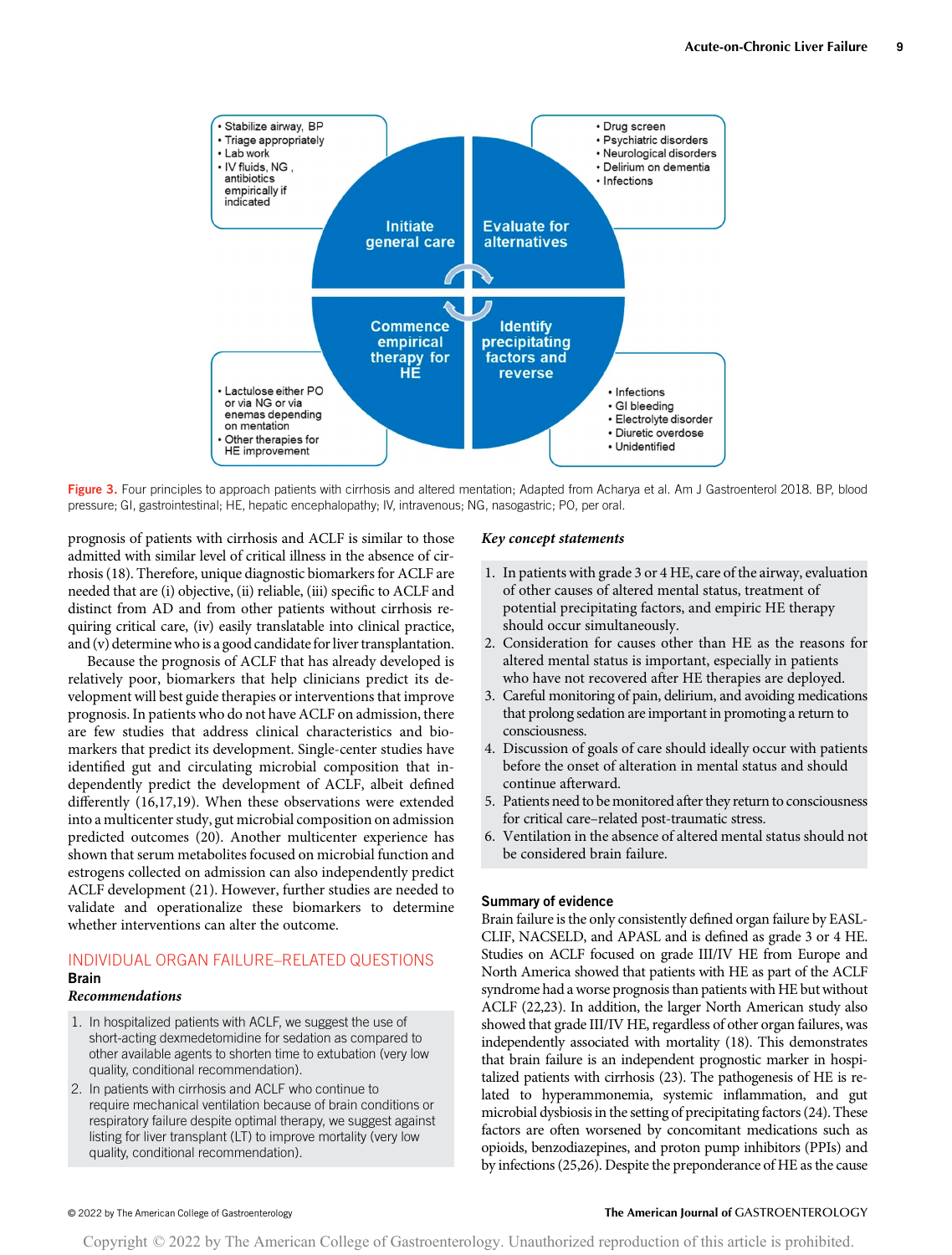of altered mental status, patients with cirrhosis are also prone to changes in mentation related to the medications above, infections, altered electrolytes, alcohol and illicit drugs, and strokes (27). These alternative or synergistic causes of altered mental status are important to exclude before assuming that all mental status alteration in patients with cirrhosis is HE (28).

For any patient with cirrhosis admitted with altered mental status, the following 4 steps need to be undertaken concurrently (Figure 3): (i) airway management to prevent aspiration pneumonia; (ii) confirmation whether the condition is HE (or search for alternative causes as necessary); (iii) management of precipitating factors; and (iv) empirical therapy for HE (27,29).

Patients with persistent alterations in mental status despite HE therapy should be thoroughly investigated for alternative causes of confusion, undiagnosed or incompletely treated precipitating factors or persistent portosystemic shunts that warrant occlusion (30). Brain failure can be difficult to assess in intubated patients, and an evaluation for causes other than HE should be deferred until the patient is extubated. Given the impaired hepatic metabolism in the setting of cirrhosis, shortacting medications such as dexmedetomidine are preferred to benzodiazepines and short parenteral boluses rather than infusions are preferable (31). It can be challenging to make decisions pertaining to end-of-life measures and evaluating patients for LT when they are comatose (32,33). This is especially relevant if patients still do not recover despite the measures instituted above. Therefore, every attempt should be made to discuss goals of care with the patient before the onset of encephalopathy whenever possible.

After patients recover, they can often suffer from posttraumatic stress from their critical care experience (34). This needs to be recognized as a potential sequela and managed appropriately once the patient has recovered.

# Kidney

#### Recommendations

- 1. In patients with cirrhosis and stages 2 and 3 acute kidney injury (AKI), we suggest intravenous (IV) albumin and vasoconstrictors as compared to albumin alone, to improve creatinine (low quality, conditional recommendation).
- 2. In patients with cirrhosis, we suggest against the use of biomarkers to predict the development of renal failure (very low quality, conditional recommendation).
- 3. In patients with cirrhosis and elevated baseline serum creatinine (sCr) who are admitted to the hospital, we suggest monitoring renal function closely because elevated baseline creatinine is associated with worse renal outcomes and 30-day survival

(but no data that closer monitoring improves these outcomes) (very low quality, conditional recommendation).

- 4. In hospitalized patients with cirrhosis and HRS-AKI without high grade of ACLF or disease, we suggest terlipressin (moderate quality, conditional recommendation) or norepinephrine (low quality, conditional recommendation) to improve renal function.
- 5. In patients with cirrhosis and spontaneous bacterial peritonitis (SBP), we recommend albumin in addition to antibiotics to prevent AKI and subsequent organ failures (high quality, strong recommendation).
- 6. In patients with cirrhosis and infections other than SBP, we recommend against albumin to improve renal function or mortality (high quality, strong recommendation).

#### Key concept statements

- 1. Kidney failure is the most common organ failure in patients with ACLF, no matter how it is defined.
- 2. AKI and chronic kidney disease (CKD), as outlined by the International Club of Ascites (ICA), should replace the old nomenclature of type 1 and type 2 HRS.
- 3. The concept of renal failure in cirrhosis continues to evolve as we identify different levels of kidney function that can confer a negative prognosis. Other forms of renal dysfunction that are being recognized include acute kidney disease and acute-on-chronic kidney failure.
- 4. Currently, there is no recommendation for the use of vasoconstrictors for stage 1 AKI.
- 5. The pathophysiology of renal failure in cirrhosis is related to multiple factors including a combination of hemodynamic abnormalities and inflammation.
- 6. Prevention strategies for renal failure are recommended for at-risk patients.
- 7. Treatment options for HRS-AKI include pharmacotherapy and liver transplantation with or without intervening RRT in the appropriate patients.
- 8. Patients with decompensated cirrhosis and ascites should be monitored regularly for changes in renal function, especially those with background CKD related to higher prevalence of conditions such as systemic hypertension or diabetes, because AKI in patients with CKD is associated with significantly worse outcomes than in patients with normal baseline renal function.
- 9. Be vigilant for potential precipitating factors for AKI development, with bacterial infections being the most common precipitant for AKI in patients with cirrhosis and ascites.
- 10. Prompt and judicious treatment of potential bacterial infections may avert the development of renal failure.
- 11. LT is the definitive treatment for HRS-AKI in cirrhosis. RRT is often required while patients are waiting for LT.
- 12. Guidelines for combined liver and kidney transplants are available, but the effectiveness of current policies regarding simultaneous liver kidney transplant needs to be evaluated.
- 13. The use of RRT in patients with AKI should be individualized. In general, RRT is recommended for patients with HRS-AKI who are on the LT waiting list and who have failed pharmacotherapy.
- 14. Refer for LT assessment early in the course of AKI.

#### Summary of evidence

Definitions. The definition of renal dysfunction in cirrhosis has undergone significant recent changes. The ICA has proposed that renal dysfunction be divided into acute and chronic types (Table 5). Acute renal dysfunction is now renamed as AKI and is defined as acute increase of sCr by  $\geq$ 0.3 mg/dL in <48 hours or a 50% increase in sCr from a stable baseline sCr with the increase presumably to have occurred in the past 7 days (Table 5) (30). The severity of AKI is defined by stages. Acute renal failure is defined by the ICA as  $\geq$ stage 2 AKI. The previously known acute or type 1 HRS in cirrhosis is a special form of functional stage 2 AKI (now known as HRS-AKI) that also fulfills all the

### The American Journal of GASTROENTEROLOGY **Annual American Journal of GASTROENTEROLOGY VOLUME 00 | MONTH 2022** [www.amjgastro.com](http://www.amjgastro.com)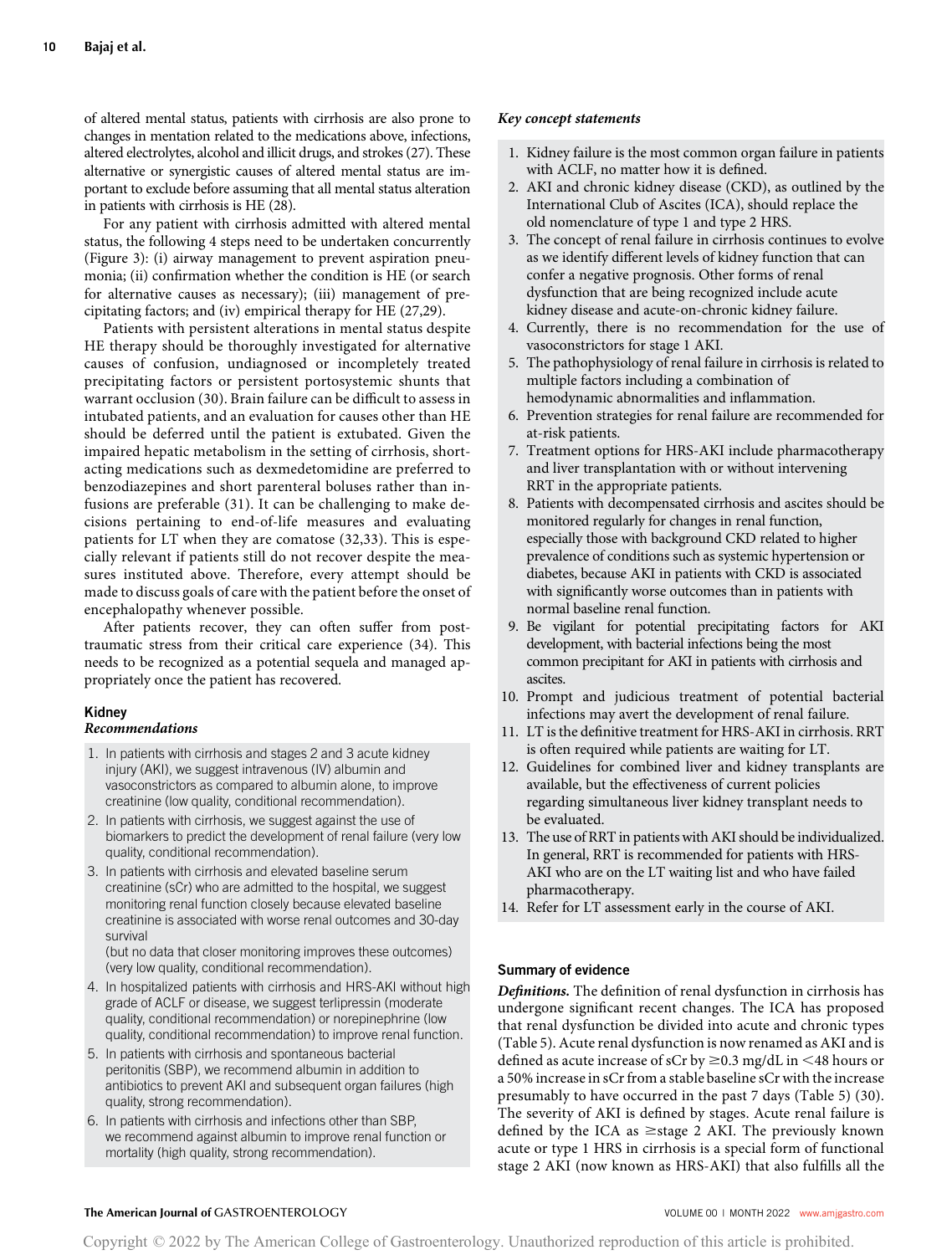| <b>Definition of AKI</b> | <b>Definition</b>                                                                                                                                                                                                                                                                                                                                                                                                                                                                                                           |
|--------------------------|-----------------------------------------------------------------------------------------------------------------------------------------------------------------------------------------------------------------------------------------------------------------------------------------------------------------------------------------------------------------------------------------------------------------------------------------------------------------------------------------------------------------------------|
| Baseline sCr             | 1. Stable SCr ≤3 mo<br>2. If not available, a stable SCr closest to the<br>current one<br>3. If no previous sCr, use admission sCr                                                                                                                                                                                                                                                                                                                                                                                          |
| Definition of AKI        | Increase in sCr 0.3 mg/dL ( $\geq$ 26.5 $\mu$ mol/L) $\leq$ 48<br>hr or 50% increase from baseline                                                                                                                                                                                                                                                                                                                                                                                                                          |
| <b>Staging</b>           | Stage 1: increase in sCr 0.3 mg/dL or $(\geq 26.5$<br>$\mu$ mol/L) in $\leq$ 48 hr OR increase in sCr $\geq$<br>1.5-2.0 times from baseline<br>Stage 2: increase in sCr $\geq$ 2.0–3.0 times from<br>baseline<br>Stage 3: increase in sCr $\geq$ 3.0 times from<br>baseline OR sCr 4.0 mg/dL ( $\geq$ 352 $\mu$ mol/L) with<br>an acute increase of 0.3 mg/dL ( $\geq$ 26.5 $\mu$ mol/L)<br>OR initiation of RRT                                                                                                            |
| <b>HRS-AKI</b>           |                                                                                                                                                                                                                                                                                                                                                                                                                                                                                                                             |
| Diagnostic criteria      | 1. Cirrhosis and ascites;<br>2. Stage 2 or 3 AKI;<br>3. No improvement of sCr (decrease of<br>creatinine $\leq$ 0.3 mg/dL of baseline) after at<br>least 48 hr of diuretic withdrawal and volume<br>expansion with albumin (1-g/kg body weight/<br>day for 2 d);<br>4. Absence of hypovolemic shock or severe<br>infection requiring vasoactive drugs to maintain<br>arterial pressure;<br>5. No current or recent treatment with<br>nephrotoxic drugs;<br>6. Proteinuria <500 mg/d and no<br>microhematuria (<50 RBCs/mL). |

other previous diagnostic criteria of type 1 HRS (35). EASL-CLIF defines renal failure as an sCr  $\geq$ 2 mg/dL (36), whereas NACSELD defines renal failure in the context of ACLF as any patient with renal dysfunction that requires RRT (6).

The ICA's definition of AKI is becoming more widely used in daily practice in the assessment of renal dysfunction in patient with cirrhosis because there are algorithms designed for treatment of renal dysfunction in cirrhosis based on the ICA definition (Figure 4).

CKD is defined as persistent reduction of glomerular filtration rate to  $\leq 60$  mL/min for  $\geq 3$  months (37). CKD can be either functional, observed mostly in patients with refractory ascites and would be equivalent to what used to be known as HRS type 2, or related to structural renal diseases such as diabetic nephropathy. The prevalence of CKD in cirrhosis is rising, related to nonalcoholic steatohepatitis being an increasingly common etiology of cirrhosis, with diabetes or systemic hypertension as comorbid conditions. It should be noted that patients with CKD with a higher baseline sCr have a more severe course of AKI (38).

Patients with CKD can also develop an acute deterioration in renal function with prerenal azotemia or with the development of a bacterial infection. Such a change in renal function is known as acute-on-CKD, defined as a rise in sCr of  $\geq$ 50% from baseline or a rise of sCr by  $\geq$  0.3 mg/dL ( $\geq$  26.4  $\mu$ mol/L) in <48 hours in a patient with cirrhosis whose glomerular filtration rate is  $\leq 60$  mL/min for .3 months calculated using the 6-parameter modification of diet in renal disease formula (37).

Finally, it has been proposed that a lesser degree of acute deterioration in renal function in cirrhosis should be recognized, and it has been proposed to be named acute kidney disease because even this seemingly minor deterioration of renal function may have prognostic implications (39).

Pathophysiology. The pathophysiology of renal failure in cirrhosis involves both hemodynamic changes leading to renal vasoconstriction and intense inflammation leading to renal microcirculatory changes as well as tubular damage (40). Therefore, correcting the pathophysiological changes should lead to an improvement in renal function.

Management of renal dysfunction in inpatients with cirrhosis: Patients with  $\geq$ stage 2 AKI are usually inpatients because they not only have significant renal dysfunction, but frequently, the precipitating event that leads to AKI also needs treatment. The current treatment options for stage 2 AKI are mostly reserved for HRS-AKI because that is the most studied phenotype of stage 2 AKI. Albumin alone has not been shown to be effective for the treatment of HRS-AKI but is recommended as the adjunct therapy for HRS-AKI, both for its volume expanding and anti-inflammatory properties (41–43). Vasoconstrictors are used to improve splanchnic and systemic hemodynamics, so to improve renal perfusion and function. All studies on pharmacotherapy for HRS-AKI were performed on patients who fulfilled the traditional definition of type 1 HRS (HRS-1), rather than the more recent definition of HRS-AKI. The most commonly used vasoconstrictor worldwide for HRS-1 is terlipressin, associated with a response rate of up to 44% (44,45). The response rate is dependent on the severity of the associated ACLF, being significantly reduced with higher grades of ACLF (46). Current studies have used protocols that provide vasoconstrictor treatment for up to 14 days under which treatment could be stopped earlier if there is no response to treatment on day 4 (less than 25% reduction in sCr with vasoconstrictor) (45). Terlipressin is not currently US Food and Drug Administration–approved but is expected to be approved in the near future. Side effects include ischemic events in patients with underlying coronary artery disease or peripheral vascular disease, and the benefits of terlipressin use should be weighed against the risks of ischemia in patients with these underlying conditions. Emerging data show that terlipressin may be associated with respiratory failure in patients with underlying respiratory comorbidities (45), especially in those with grade 3 ACLF, and therefore, caution should be exercised when used in these patients (47). Responders to terlipressin have improved survival, and this includes responders who do not have complete HRS-AKI reversal (47,48). Patients who do not respond to vasoconstrictors will need LT if eligible as a definitive treatment for their renal dysfunction, with RRT as a bridging treatment, or be referred for palliative care if they are not transplant candidates (49). LT referral should not be delayed as the strongest predictor for nonrecovery of renal function after transplant is the duration of pretransplant RRT, with 14 days of pretransplant RRT being the cutoff duration for predicting nonrecovery of renal function after LT (50). Combined liver kidney transplant is recommended for patients with a prolonged history of AKI, those requiring RRT for  $>$ 90 days before LT, those older than 60 years, those with underlying CKD, or those with hereditary renal conditions (51–53).

### © 2022 by The American College of Gastroenterology The American Journal of GASTROENTEROLOGY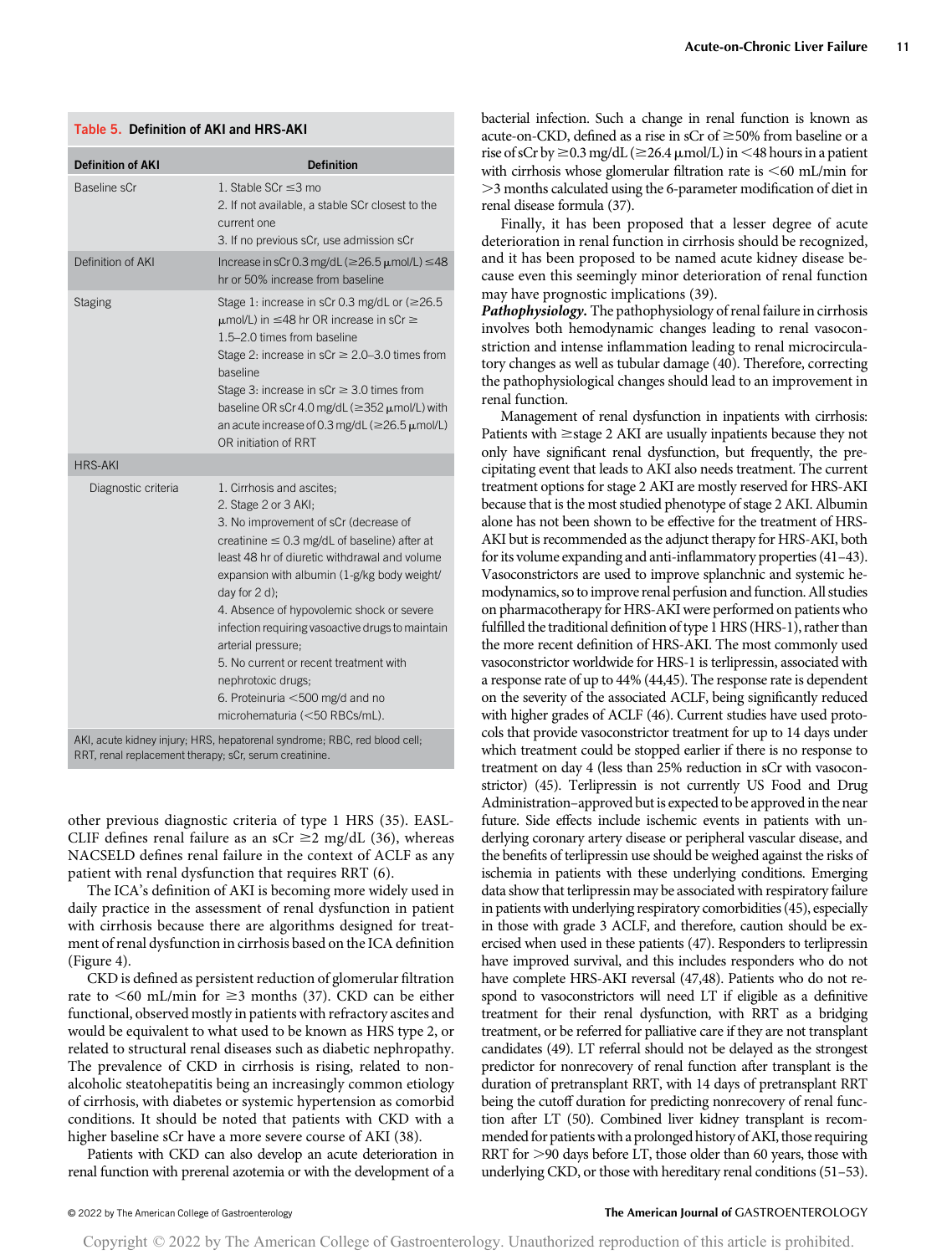

Figure 4. Suggested algorithm for the management of AKI in cirrhosis; Adapted from Wong F. Acute Kidney in Cirrhosis, in Encyclopedia of Gastroenterology, 2nd Edition, Editor-in-Chief: Ernst J. Kuipers, 2019. AKI, acute kidney injury; HRS, hepatorenal syndrome.

Prevention. Because bacterial infections are a common precipitant of AKI, early diagnosis and treatment of bacterial infections are key to prevent AKI development. The use of albumin in addition to antibiotics is recommended in patients with SBP to prevent HRS-AKI and subsequent organ failures but not recommended in non-SBP infections (54,55). Other measures include (i) judicious use of laxatives and diuretics; (ii) albumin infusions with large-volume paracentesis; (iii) prompt treatment of gastrointestinal bleeds and use of antibiotic prophylaxis in patients with established gastrointestinal bleeds; (iv) avoidance of nephrotoxic drugs or radiographic dye; and (v) primary prophylaxis against SBP in high-risk individuals and secondary prophylaxis for patients after the first episode of SBP. Recent data suggest that despite prophylactic antibiotics, 10% of patients on primary prophylaxis and 22% of patients on secondary prophylaxis still developed SBP with negative outcomes (56). The presence of CKD predisposes the patient to other organ failures, which in turn makes reversal of superimposed AKI much more difficult (38). Because repeated episodes of AKI can lead to the development of CKD, and the presence of CKD predisposes the patient to AKI episodes, it is important to treat the causes of CKD to break the AKI/CKD vicious cycle (57,58).

# Lung

# Recommendation

1. In ventilated patients with cirrhosis, we suggest against prophylactic antibiotics to reduce mortality or duration of mechanical ventilation (very low quality, conditional recommendation).

#### Key concept statements

- 1. Respiratory failure is defined as PaO2/FiO2 of  $\leq$ 200 or SpO2/ FiO2 of  $\leq$ 214 or the need for mechanical ventilation.
- 2. Endotracheal intubation is mandatory in patients with grade 3–4 HE to facilitate airway management, prevent aspiration, and control ventilation.
- 3. The risk of ventilation-associated pneumonia can be decreased by 30- to 45-degree head-end elevation and subglottic suction.
- 4. Routine use of sedatives is discouraged in patients with grade 3–4 encephalopathy and may be associated with delay in extubating.
- 5. We suggest PPIs be used in patients with cirrhosis on a ventilator.

# The American Journal of GASTROENTEROLOGY **Annual American Journal of GASTROENTEROLOGY VOLUME 00 | MONTH 2022** www.amigastro.com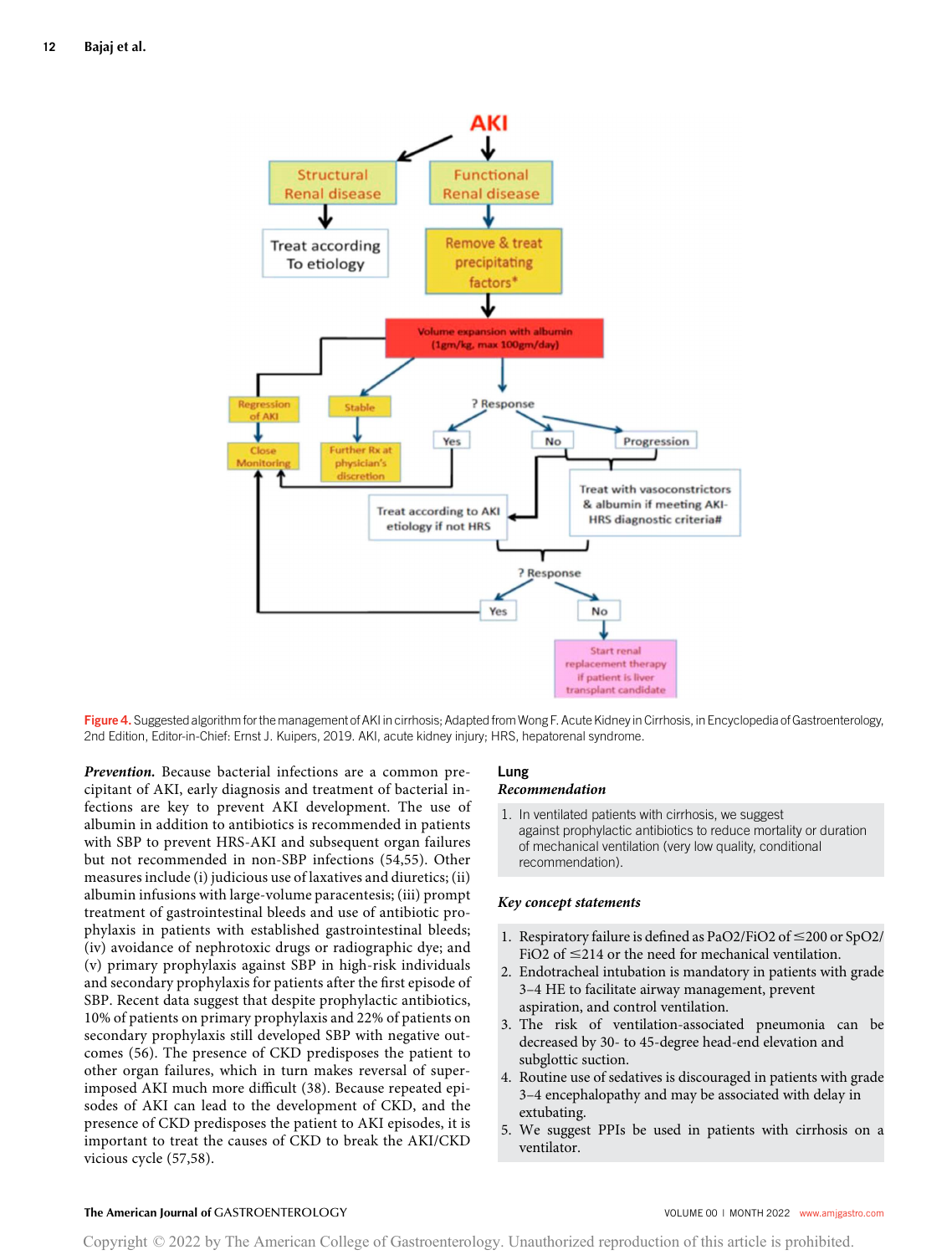#### Summary of evidence

Because patients in the ICU are under the care of intensive care specialists and not hepatologists, specific recommendations regarding threshold for ventilation, pressor support, and endotracheal intubation will not be made in this guideline.

There are no data on the use of prophylactic antibiotics to prevent ventilator-associated pneumonia in patients with cirrhosis. In patients with out-of-hospital cardiac arrest, a 2-day course of antibiotic therapy with amoxicillin–clavulanate resulted in a lower incidence of early onset ventilator-associated pneumonia (VAP) as compared with the group on a placebo. However, no significant between-group differences were observed for the key clinical variables, such as duration of ventilation and 28-day mortality (59). In a meta-analysis of the studies on systemic antibiotic administration, there was decreased incidence of early onset VAP (risk ratio [RR] 0.32; 95% confidence interval [CI] 0.19–0.54) and shorter ICU length of stay (standardized mean difference  $-0.32$ ; 95% CI  $-0.56$  to  $-0.08$ ) in the prophylactic antibiotic group, without any effect on mortality (RR 1.03; 95% CI 0.7–1.53) or duration of mechanical ventilation (standardized mean difference  $-0.16$ ; 95% CI  $-0.41$  to 0.08) (60). It is likely that most patients with cirrhosis in the ICU on ventilators will be on antibiotics for other reasons. However, it is not anticipated that the routine use of antibiotics will be associated with a lower risk of VAP.

In a multicenter pragmatic trial, patients on PPI had a lower risk of gastrointestinal bleeding than patients administered  $H_2$ receptor blockers, but the difference was small. Clinically, important upper gastrointestinal bleeding occurred in 1.3% of the PPI group and 1.8% of the  $H_2$  receptor blocker group (RR 0.73) [95% CI 0.57-0.92]; absolute risk difference,  $-0.51$  percentage points [95% CI -0.90 to -0.12 percentage points];  $P = 0.009$ ). Of importance, especially as it relates to patients with cirrhosis, rates of Clostridium difficile infection and ICU and hospital lengths of stay were not significantly impacted by the type of gastric acid reducing medication used. Therefore, among ICU patients requiring mechanical ventilation, a strategy of stress ulcer prophylaxis with PPI use is marginally superior to  $H_2$  receptor blockers (61). PPI use may be associated with a higher risk of diarrhea and  $H_2$  blockers with a higher risk of delirium (62,63).

#### **Circulation**

#### Key concept statements

- 1. Higher mean arterial blood pressure (MAP) may decrease the risk of ACLF.
- 2. Norepinephrine is the vasopressor of choice in patients with ACLF.

#### Summary of evidence

Circulatory failure is one of the organ failures that defines ACLF in both the EASL-CLIF and NACSELD definitions; EASL-CLIF defines circulatory failure as the use of dopamine, dobutamine, norepinephrine, epinephrine, or terlipressin (36), and NACSELD defines circulatory failure as an MAP of  $\leq 60$  mm Hg or a fall of  $\geq$ 40 mm Hg in systolic blood pressure from baseline after adequate fluid resuscitation (6,64). When patients with ACLF develop circulatory failure and require pressor support, norepinephrine should be given because of efficacy and favorable safety profile (31,65). In countries without access to terlipressin, norepinephrine has also been used to treat HRS-AKI by raising the MAP 10 mm Hg (66). As a result, this pressor may help to

preserve renal function while treating sepsis-induced hypotension. In a meta-analysis, terlipressin when added to norepinephrine did not increase survival over norepinephrine alone in patient with septic shock (67).

As cirrhosis and portal hypertension worsens, the MAP tends to decrease, and consistent data have shown that a high MAP is protective from ACLF (6,68). Some patients with cirrhosis develop cirrhotic cardiomyopathy, whose criteria have recently been updated. Specifically, systolic dysfunction is defined as left ventricular ejection fraction of  $\leq 50\%$  or an absolute global longitudinal strain of  $\leq$ 18% or  $\geq$ 22%. The diagnosis of advanced diastolic dysfunction requires at least 3 of the following 4 criteria: (i) septal early diastolic mitral annular (e') velocity  $<$  7 cm/s, (ii) mitral inflow early diastolic velocity/e' ratio  $\geq$ 15, (iii) left atrial volume index  $>$  34 mL/m<sup>2</sup>, and (iv) tricuspid regurgitation velocity  $>$  2.8 m/s in the absence of pulmonary hypertension (69). However, neither the risk of ACLF nor its outcomes have specifically been evaluated in patients with cirrhotic cardiomyopathy.

When ACLF occurs, a hyperdynamic state is associated with a higher risk of death (70). Hemodynamic studies comparing patients with compensated cirrhosis, decompensated cirrhosis, and ACLF as defined by APASL showed that the hemodynamic changes of ACLF were similar to those of decompensated cirrhosis despite similar Child-Turcotte-Pugh (CTP) scores between the 2 latter groups (71). This indicates that measures other than CTP and liver disease severity such as hemodynamics could be associated with ACLF prognosis.

# Coagulation

# Recommendations

- 1. In patients with cirrhosis and ACLF, we suggest against INR as a means to measure coagulation risk (very low quality, conditional recommendation).
- 2. In patients with cirrhosis as compared to noncirrhotic populations, we suggest there is an increased risk of venous thromboembolism (VTE) (low quality, conditional recommendation).
- 3. In patients with ACLF and altered coagulation parameters, we suggest against transfusion in the absence of bleeding or a planned procedure (low quality, conditional recommendation).
- 4. In patients with cirrhosis who require invasive procedures, we recommend use of thromboelastography (TEG) or rotational TEG (ROTEM), compared with INR, to more accurately assess transfusion needs (moderate quality, conditional recommendation).

#### Key concept statements

- 1. Hypocoagulation found on TEG/ROTEM in ACLF is an independent marker of poor prognosis and is usually found in patients with systemic inflammatory response syndrome (SIRS).
- 2. In the absence of contraindications, such as recent bleeding and significant thrombocytopenia, hospitalized cirrhotic patients should receive pharmacologic VTE prophylaxis.
- 3. In patients with well-controlled decompensated cirrhosis, low-molecular-weight heparin (LMWH) may decrease the risk of new decompensation, but inadequate data exist at this time to anticoagulate patients in the absence of thrombosis.

#### © 2022 by The American College of Gastroenterology The American Journal of GASTROENTEROLOGY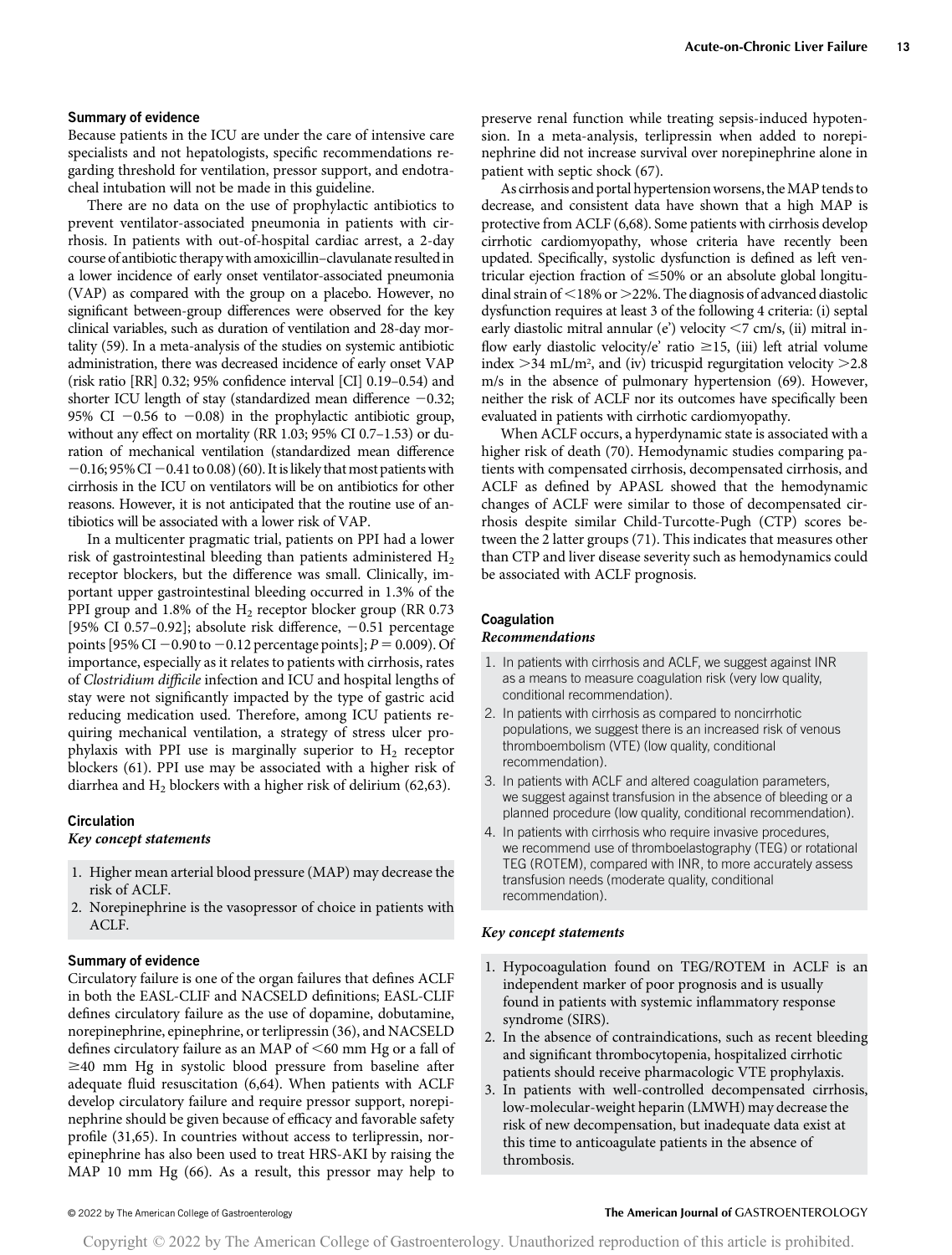#### Summary of evidence

Laboratory coagulation abnormalities are common in patients with cirrhosis and described in 2 of the 3 widely used definitions of ACLF; APASL requires an INR of  $\geq$ 1.5 as part of the ACLF definition, and EASL-CLIF defines coagulation failure separately as either an INR  $\geq$  2.5 or platelets  $\leq$  20  $\times$  10<sup>9</sup>/L. However, neither of these parameters measure coagulation. In fact, recent data have clearly shown that INR, although strongly linked with liver function in the absence of vitamin K deficiency, does not measure coagulation in patients with cirrhosis (72). TEG and ROTEM are viscoelastic tests that measure resistance to stirring whole blood in a cuvette and therefore are more physiologic than standard testing. Normal TEG or ROTEM measurements in patients with compensated cirrhosis, decompensated cirrhosis, or ACLF can avoid the need for blood product transfusion in patients undergoing procedures, even when the INR is elevated (72,73). In patients with variceal and nonvariceal bleeding, TEG-guided coagulation assessment results in a marked decrease in transfusions with no change in the risk of rebleeding (74,75). However, when TEG or ROTEM values are abnormal, clear cutoffs for type and number of transfusions needed have not been developed. When these tests are not available, fibrinogen and platelet levels should be evaluated instead (76,77). No data have ever supported the use of prophylactic transfusions in the absence of bleeding or the need for invasive procedures (76). However, when mucosal bleeding does occur or invasive procedures are required in the presence of an abnormal TEG study, cryoprecipitate or prothrombin complex concentrate are the preferred low-volume alternatives to raise the fibrinogen level (74,76,78). Fresh-frozen plasma transfusion is not recommended because its high volume increases portal hypertension and delivers not only procoagulants but also anticoagulants.

In the presence of ACLF, a hypocoagulable TEG is strongly associated with systemic inflammation (79,80). Therefore, it is essential to rule out infection in all patients with ACLF, but the level of suspicion for infection in patients with ACLF and hypocoagulability should be even higher.

In patients with cirrhosis without ACLF, a rebalancing in coagulation occurs; however, in specific circumstances, hypercoagulability can be found (81,82). This is particularly true in areas of low and turbulent flow, such as the portal venous system. One study showed not only a decreased rate of portal vein thrombosis but also a lower rate of decompensation in patients randomized to LMWH compared with placebo. One cannot justify therapeutic LMWH chronically in patients with cirrhosis without a thrombus being present; however, full-dose anticoagulation should be used in patients with acute thromboembolic events, especially symptomatic acute portal vein thrombosis in the absence of contraindications (76,83,84).

When considering VTE prophylaxis, meta-analysis has shown hospitalized cirrhotic patients to be at higher risk than noncirrhotic patients for VTE (85). In general, pharmacologic VTE prophylaxis has not been shown to increase the risk of bleeding; however, patients with recent bleeding (variceal hemorrhage before banding ulcers have healed and nonvariceal hemorrhage before healing has been achieved) and significant thrombocytopenia (platelets  $< 50 \times 10^9$ /L) are not optimal candidates for pharmacologic VTE prophylaxis. In other patients, pharmacologic prophylaxis with LMWH is preferred, but systematic studies comparing prophylactic agents and strategies are lacking (83).

# PRECIPITATING FACTORS

# **Infections**

# Recommendations

- 1. In hospitalized decompensated cirrhotic patients, we recommend assessment for infection because infection is associated with the development of ACLF and increased mortality (moderate quality, strong evidence).
- 2. In patients with cirrhosis and suspected infection, we suggest early treatment with antibiotics to improve survival (very low quality, conditional evidence).

#### Key concept statements

- 1. Antibiotics should be de-escalated once cultures and sensitivities are available.
- 2. First-line antibiotic therapy should be determined by the etiology and severity of the infection, how it was acquired (community-acquired, healthcare-associated, or nosocomial), and local resistance patterns.
- 3. Multidrug-resistant (MDR) bacterial infections are on the rise and must be considered when prescribing antibiotics.
- 4. Alterations in gut microbial composition and function are associated with infection susceptibility and ACLF.

#### Summary of evidence

Infection occurs in up to 40% of patients with ACLF at initial presentation and is a leading cause of ACLF in Western countries (14,64,86,87). The pathogenesis of infections in cirrhosis stems from multiple factors including altered systemic and gastrointestinal immunity, impaired intestinal barrier, changes in microbiota, and frequent instrumentation, hospitalization, and exposure to microbiota-altering therapies (88,89). In contrast with healthy subjects, patients with cirrhosis have a systemic inflammatory milieu that is exacerbated by gut microbial dysbiosis. This dysbiosis is associated with lower relative abundance of commensals, such as Lachnospiraceae, Ruminococcaceae, and higher pathobionts, such as Enterococcaceae, Escherichia, and Streptococcus (20). This is potentiated further with PPI and antibiotic use and multiple readmissions (17). Hospitalized patients have the greatest extent of dysbiosis, and an altered microbial composition on admission is associated independently with ACLF development, organ failure, and death (16,90).

Patients with cirrhosis who acquire an infection may not have typical symptoms of infection. Fever is relatively uncommon in patients with cirrhosis who present with an infection, and because patients with cirrhosis most often have low white blood cell (WBC) counts at baseline, a "normal"WBC count may represent a doubling or even tripling of a patient's baselineWBC count (36). Therefore, all nonelectively admitted patients with cirrhosis should be evaluated for infection with prompt initiation of antibiotics when infection is suspected to prevent ACLF development. Each hour delay in antibiotic administration in infected patients can worsen prognosis with greater mortality (91). AKI, altered mental status, and organ failure are often indicators of infection in patients with cirrhosis. Because serum C-reactive protein, procalcitonin, and bacterial DNA levels are often elevated in patients with cirrhosis, they are not diagnostic of infection, although persistently high levels correlate with mortality (92–95). Similarly, a higher neutrophil-lymphocyte ratio at admission portends an increased risk of mortality (96).

The documented presence of infection in a patient with ACLF is a strong negative prognostic factor (64,86,97). In a study of

#### The American Journal of GASTROENTEROLOGY **Annual American Journal of GASTROENTEROLOGY VOLUME 00 | MONTH 2022** [www.amjgastro.com](http://www.amjgastro.com)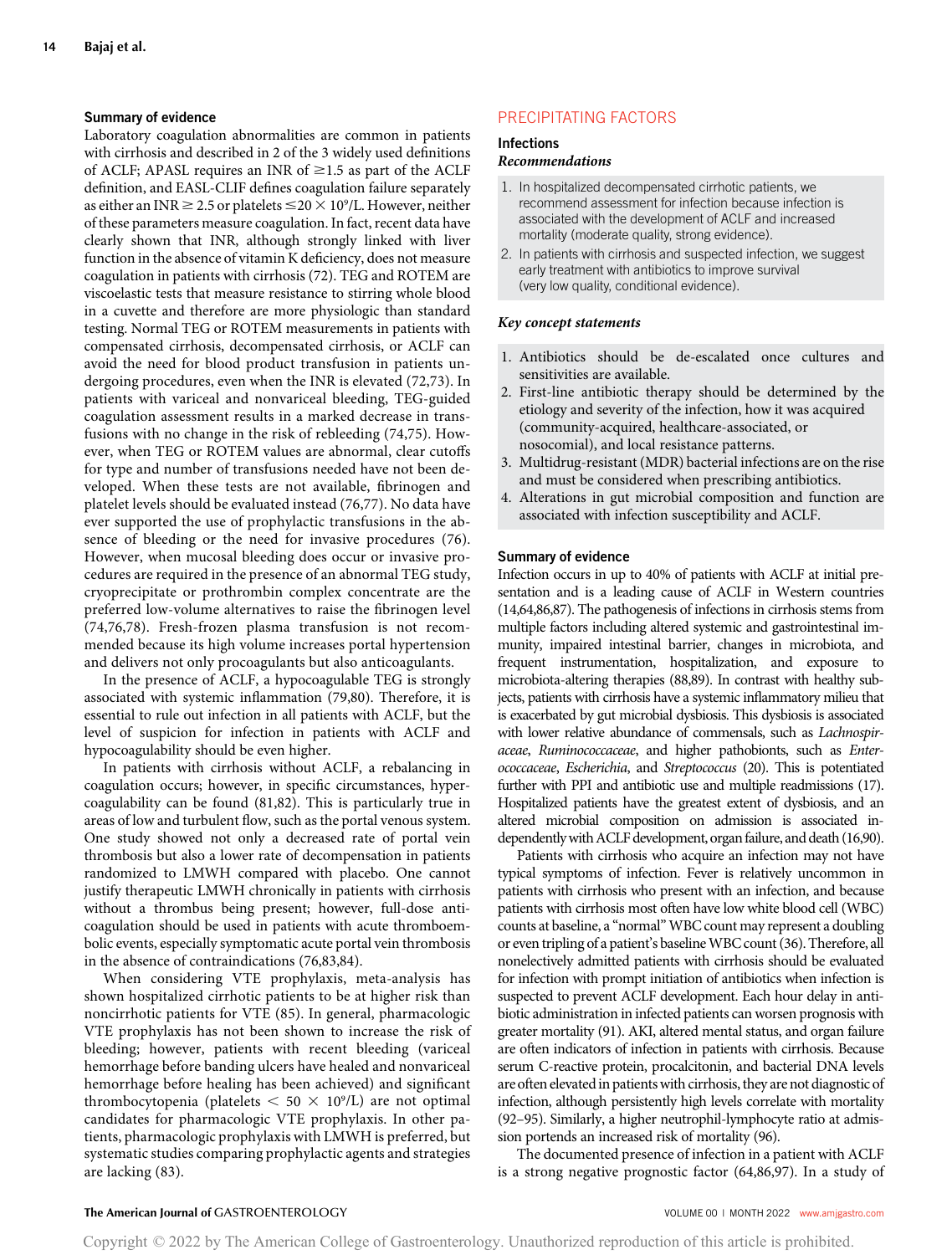2,675 patients with cirrhosis who were nonelectively hospitalized, 40% of whom were admitted with or developed an acute infection, the presence of infection was associated with significantly lower odds of 30-day survival (odds ratio 0.67; 95% CI 0.48–0.93) (64).

Bacterial infections are the most commonly identified infections in hospitalized patients with cirrhosis (86,87,89). The most frequent infections at admission in one large multinational prospective study were SBP (23%), urinary tract infections (19%), skin/soft-tissue infections (10%), respiratory infections (9%), and C. difficile (5%). Although no pathogen was identified in nearly one-quarter of patients, Gram-positive bacteria were more frequently identified (33%) than Gram-negative bacteria (27%) as the source of infection.

First-line antibiotic therapy should be determined by the etiology and severity of the infection, when/how it was acquired (communityacquired, healthcare-associated, or nosocomial), and local resistance patterns. Community-acquired infections are diagnosed <48 hours from admission in the absence of healthcare exposure in the past 90 days. Healthcare-associated infections are diagnosed  $\leq$  48 hours from admission in patients who have been exposed to healthcare within the past 90 days (i.e., dialysis, an invasive procedure, and reside in long-term care/rehabilitation). Nosocomial infections are diagnosed >48 hours after admission. Healthcare-associated and especially nosocomial infections are more likely to be MDR. The initial antibiotic regimen administered has a marked impact on prognosis. Therefore, it is critical to determine when and how the infection was acquired to appropriately choose the initial antibiotics (98). Use of novel polymerase chain reaction technology can shorten the time to diagnosis of pathogens and resistance patterns, thereby shortening the time to diagnosis and antibiotic de-escalation (99).

MDR pathogens have been increasing in prevalence and are reported in 22%–38% of infections in hospitalized patients with cirrhosis (100,101). The types of MDR pathogens vary by geographic region, with vancomycin-resistant enterococci being the most common in North America and extended-spectrum beta-lactamaseproducing Enterobacteriaceae the most common in Europe (100,101). In a large multicenter European cohort, an antibiotic regime that included MDR coverage (piperacillin-tazobactam or carbapenem  $\pm$  glycopeptide/linezolid/daptomycin) was more effective at managing nosocomial infections compared with "classical" empiric regimens containing a third-generation cephalosporin, amoxicillinclavulanic acid, or quinolones. Importantly, inadequacy of a classical first-line vs a regimen coveringMDRwas strongly associated with 28 day mortality in patients with ACLF (50% vs 26%;  $P = 0.002$ ) (100).

## Nosocomial infections Key concepts

1. In hospitalized patients with decompensated cirrhosis, the presence of a nosocomial infection is associated with increased risk of ACLF development and mortality.

#### Summary of evidence

Nosocomial infections have been reported in approximately 16% of patients with ACLF, many of which could have been prevented (101,102). Given the later appearance and altered microbiology of these infections, their prognosis is often worse than that of infections diagnosed on admission or within 48 hours. Among nosocomial infections, urinary tract infection was the most common (reported in one-third of hospitalized patients with cirrhosis), followed by respiratory infections and SBP. In the NACSELD experience, nosocomial infections were more likely caused by vancomycin-resistant Enterococcus, C. difficile, or fungal species than other infections (103). The risk of nosocomial infection development was higher in patients with a model for end-stage liver disease (MELD) score  $>$ 20, evidence of SIRS on admission, and those already on therapy for HE. Because urinary tract infections are a common nosocomial infection, and Foley catheter placement is the greatest risk of urinary tract infection development, Foley catheters should never be used to monitor urine output nor in patients for the simple reason of limited mobility. Nosocomial infections increase the risk of ACLF development; however, increased monitoring has never been shown to decrease the risk or improve outcomes.

#### Fungal infections Recommendations

1. In hospitalized patients with ACLF because of a bacterial infection who have not responded to antibiotic therapy, we suggest suspicion of an MDR organism or fungal infection to improve detection (very low quality, conditional recommendation).

#### Key concept statements

- 1. Because of underlying immune changes, altered gut microbiota, multiple interventions, and admissions, patients with cirrhosis are at significant risk of nosocomial and fungal infections.
- 2. In hospitalized patients with cirrhosis, development of a fungal infection is associated with increased risk of ACLF and increased mortality.

#### Summary of evidence

Fungal pathogens are a particularly important source of infection in patients with ACLF, most of which are nosocomial (104). The reported rate of fungal infections in hospitalized patients with cirrhosis ranges from 2% to 15%. The likelihood of fungal infections increases with greater number of organ failures, ACLF diagnosis, ICU transfer, diabetes, AKI, longer stay, and previous bacterial infection (87,105,106). It is likely that antibiotic use promotes fungal dysbiosis because the type of antecedent bacterial infection does not affect the subsequent fungal infection (104,107). As shown in microbial studies, fungal infections most often occur with Candida species with the highest case fatality rate for peritonitis and fungemia (104,105). Fungal infections are often not diagnosed and result in a high mortality and ACLF burden and higher likelihood of removal from LT waiting lists. Although galactomannan index and 1,3‐b D Glucan are an adjunct for fungal infections and have high sensitivity, they have limited specificity, have only been studied in small series, and therefore better modalities for rapid fungal infection diagnosis are required to prevent ACLF (106).

# Medications and prophylaxis Recommendations

- 1. In patients with cirrhosis with a history of SBP, we suggest use of antibiotics for secondary SBP prophylaxis to prevent recurrent SBP (low quality, conditional recommendation).
- 2. In patients with cirrhosis in need of primary SBP prophylaxis, we suggest daily prophylactic antibiotics, although no one specific regimen is superior to another, to prevent SBP (low quality, conditional recommendation).

#### © 2022 by The American College of Gastroenterology The American Journal of GASTROENTEROLOGY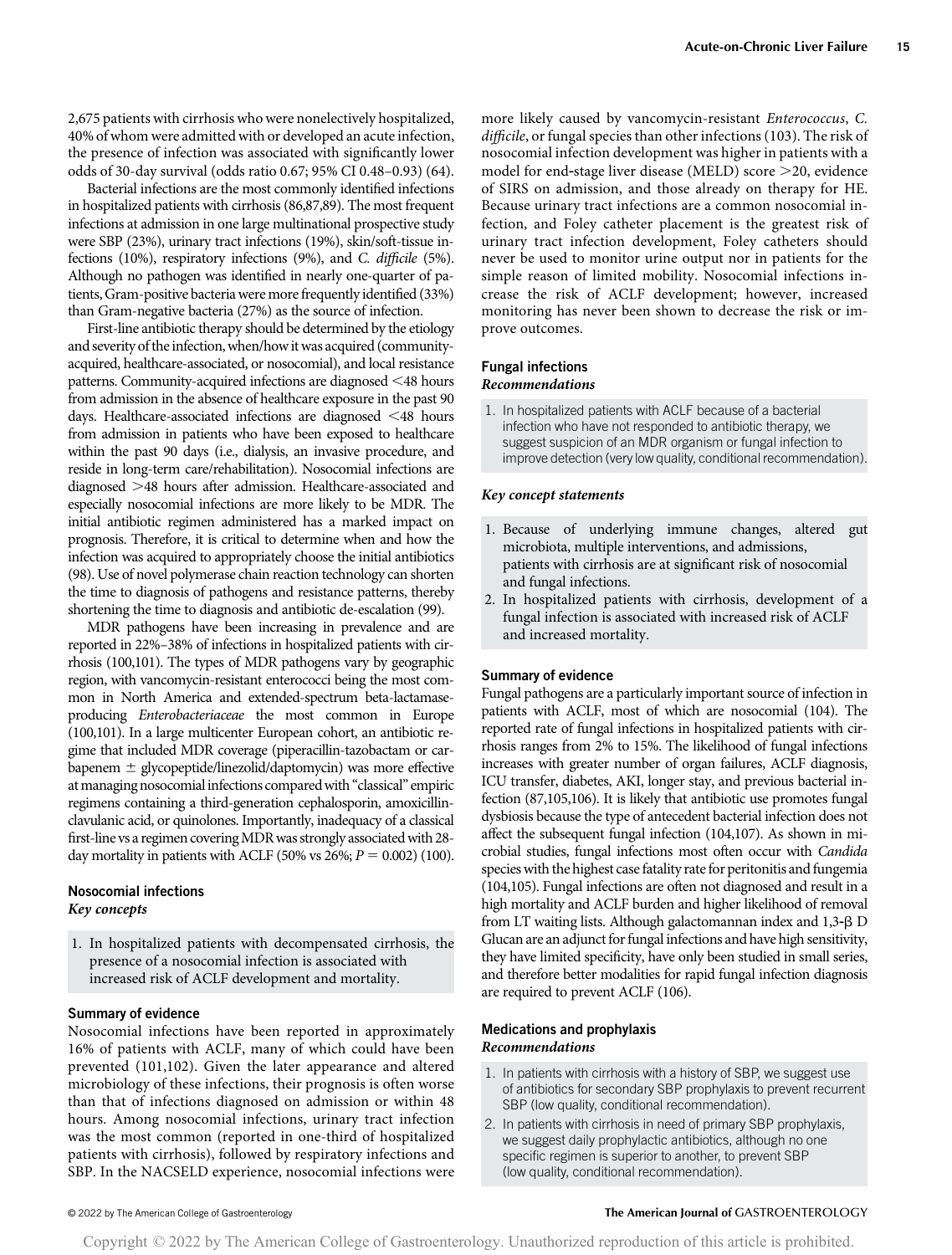3. In patients with cirrhosis, we suggest avoiding PPI unless there is a clear indication, such as symptomatic gastroesophageal reflux or healing of erosive esophagitis or an ulcer, because PPI use increases the risk of infection (very low quality, conditional recommendation).

### Key concept statements

- 1. Nonselective beta-blockers (NSBB) may decrease bacterial translocation, but patients with ACLF have difficulty tolerating clinically relevant doses.
- 2. Rifaximin may prevent complications of cirrhosis other than HE.
- 3. Concentrating or avoiding IV medications that require large sodium loads can improve volume status in patients with ACLF.

# Summary of evidence

SBP prophylaxis. It is clear that secondary SBP prophylaxis decreases the risk of recurrent SBP and therefore improves outcomes (108). Daily treatment is needed to decrease the rate of MDR infections. Although most data document the utility of daily norfloxacin, in areas where this is not available, daily ciprofloxacin or trimethoprim-sulfamethoxazole may be used. No study has ever documented superiority of one regimen over another. Cohort studies with subgroup analysis of different types of SBP prophylaxis and randomized trials in the Middle East have shown that rifaximin may be at least as effective as other antibiotics used for SBP prophylaxis and possibly superior, but bacterial resistance patterns may be different in those countries (109,110). Once a resistant infection occurs in a patient on SBP prophylaxis, there is no guidance on how to proceed with SBP prophylaxis. Although the risk-benefit ratio of secondary SBP prophylaxis is clear, recent data have shown that patients admitted to the hospital on primary prophylaxis have a worse outcome than admitted patients taking secondary SBP prophylaxis (56). Of note, primary prophylaxis was studied and recommended in an era when transplant occurred at a lower MELD in patients with progressive liver disease from hepatitis C virus, and now that patients wait longer for transplant, we may need to re-evaluate the indications and drugs used for primary SBP prophylaxis.

PPI therapy. PPIs have been shown to increase the rate of infections in patients with cirrhosis (111–113). Because infections are the number one cause of ACLF in North America and Europe, it is imperative to decrease the rate of infections in our patients with cirrhosis. Because PPIs impair the oxidative burst of neutrophils, they further impair immune function in patients with cirrhosis. PPIs have a major but reversible impact on the gut microbiome, which is also associated with complications in patients with cirrhosis (17,114). As a result, it is important to only treat patients with PPIs who have an indication that cannot be adequately treated with other types of acid blockade and discontinue or change them once healing has been achieved. For example, PPIs are needed to heal gastrointestinal ulcers and erosive esophagitis and treat gastroesophageal reflux not responsive to H2 blockers (115).

NSBB. In a nonrandomized study, patients with ACLF had a lower mortality if they were admitted on an NSBB than if they were not (116). In one randomized controlled trial (RCT), carvedilol improved 28-day but not 90-day transplant-free survival in admitted patients with ACLF compared with placebo (117). NSBB are clearly indicated for both primary and secondary variceal hemorrhage prophylaxis (118), and although they may decrease bacterial translocation, it is difficult in clinical practice for patients with ACLF to tolerate clinically meaningful doses of NSBB.

Statins. Statins have been shown to decrease the rate of hepatic fibrosis, hepatic decompensation, and mortality in patients with cirrhosis; every year of statin exposure cumulatively and independently decreased mortality in patients with CTP-A and -B cirrhosis (119–121). Although little is known about statins in ACLF in humans, in a recent rat model study of lipopolysaccharideinduced ACLF, pretreatment with simvastatin reduced portal pressures, inflammation, and oxidation and led to improved survival (122). However, one must be concerned about dose-related hepatotoxicity of statins in patients with ACLF, given the recent randomized study of patients with CTP-B and -C cirrhosis that showed an increase in alanine aminotransferase (ALT) in patients randomized to 40 mg per day of simvastatin that was not seen in patients randomized to 20 mg per day or placebo (123).

Rifaximin. Rifaximin decreases the rate of overt HE recurrence. Rifaximin has also been studied for SBP prophylaxis compared with placebo and oral quinolone therapy (110). In a metaanalysis, rifaximin was superior to no antibiotics, but equivalent to an oral quinolone for SBP prophylaxis, although most studies included were small, not randomized, or did not allow rifaximin for treatment of HE (110).

Sodium content of IV medications. When choosing antibiotics in patients with a history of ascites, one should also consider the sodium content. At a minimum, always ask pharmacy to concentrate all IV medications, whenever possible or administered in 5% dextrose instead, whenever feasible.

# NONINFECTIOUS PRECIPITATING FACTORS

# Alcohol-associated hepatitis Recommendations

- 1. In patients with severe alcohol-associated hepatitis (Maddrey discriminant function [MDF]  $\geq$  32; MELD score  $>$  20) in the absence of contraindications, we recommend the use of prednisolone or prednisone (40 mg/d) orally to improve 28-day mortality (moderate quality, strong recommendation).
- 2. In patients with severe alcohol-associated hepatitis (MDF  $\geq$  32;  $MELD score > 20$ , we suggest against the use of pentoxifylline to improve 28-day mortality (very low quality, conditional recommendation).

# Key concept statements

1. AAH leads to ACLF as a result of a combination of a severe SIRS and sepsis.

# Summary of evidence

AAH is a major cause of ACLF worldwide. Most patients with ACLF in the CLIF consortium study either had alcohol use, AAH, or infection as the precipitating event (36). Similar precipitating events were noted in a study from Asia (124). Thus, active alcohol use, AAH, and bacterial infections are most frequently associated with the development of ACLF (125). At this time, it is unclear whether alcohol-related ACLF is a specific form of alcohol-associated liver disease or represents a later stage of severe AAH. Nevertheless, it is important that AAH be optimally treated to reverse ACLF. In addition, the alcohol use disorder needs to be treated.

# The American Journal of GASTROENTEROLOGY **Annual American Journal of GASTROENTEROLOGY VOLUME 00 | MONTH 2022** [www.amjgastro.com](http://www.amjgastro.com)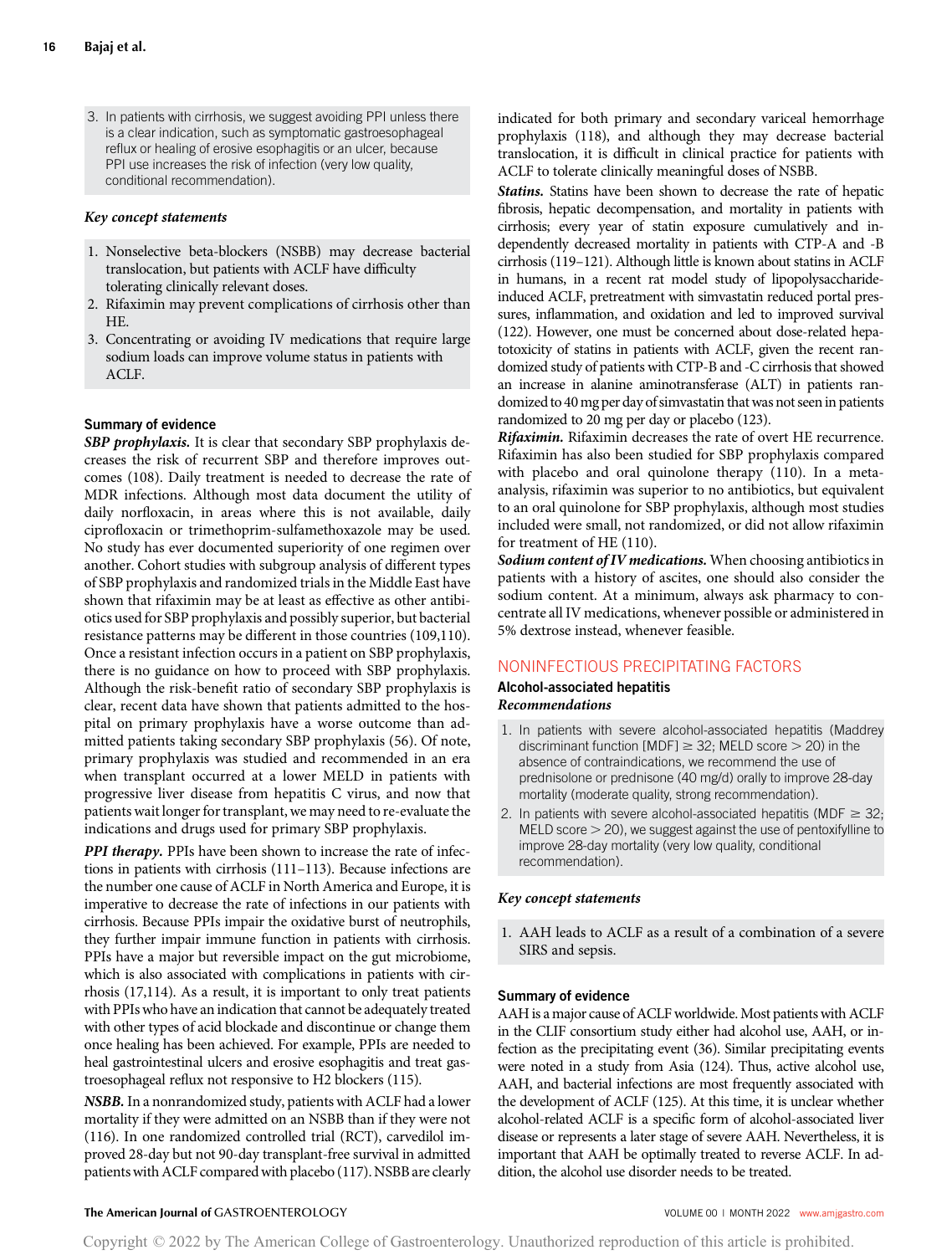Patients with AAH have jaundice with associated malaise, tender hepatomegaly, and features of hepatic decompensation such as ascites, HE, variceal bleeding, and bacterial infection. Typically, a history of heavy alcohol use is present for greater than 5 years, but heavy alcohol use for a duration of as little as 6 months may cause AAH (126). Heavy alcohol use is defined as more than 3 standard drinks per day for women (approximately 40 g of alcohol) and 4 standard drinks per day for men (approximately 50–60 g of alcohol). Liver biopsy is required to make a diagnosis of definite AAH, although patients may be entered into clinical protocols with a diagnosis of probable AAH (history of heavy alcohol use, typical clinical and laboratory presentation described above, and absence of confounding factors that may explain the clinical picture). Patients may have stopped drinking at the time of hospitalization, but the diagnosis may yet be made if alcohol use has continued to a period of less than 60 days before the onset of jaundice. Serum bilirubin is usually elevated ( $>$ 3 mg/dL [ $>$ 50  $\mu$ mol/L]), as is the aspartate transaminase  $(>50$  IU/mL), with aspartate transaminase to ALT ratio of  $>1.5$  (126). Severe AAH has usually been defined by an MDF score of  $\geq$ 32 that predicts mortality of up to 30% at 30 days. More recently, scores such as the MELD score, age, serum bilirubin, INR, and sCr (ABIC) score, and the Glasgow alcoholic hepatitis score have been found to be superior to the MDF score. For the purposes of treatment trials, severe AAH has been defined by  $MDF \geq 32$  or MELD score  $>20$  (127).

Several agents have been used to treat severe AAH, but the most commonly used in the United States have been prednisone and pentoxifylline. In a multicenter French and Belgian study, the combination of prednisone and pentoxifylline has not been found to be superior to prednisone alone (128). In the intention-to-treat analysis, 6-month survival was not different between the pentoxifylline-prednisolone and placeboprednisolone groups (69.9% [95% CI 62.1%–77.7%] vs 69.2% [95% CI 61.4%-76.9%],  $P = 0.91$ ). In multivariable analysis, only the Lille model and the MELD score were independently associated with 6-month survival. In the STOPAH study, which was a multicenter, randomized, double-blind trial with a 2-by-2 factorial design conducted in 65 hospitals across the United Kingdom, pentoxifylline did not improve survival in patients with AAH (129). Prednisolone was associated with a reduction in 28-day mortality that did not reach significance and with no improvement in outcomes at 90 days or 1 year. Patients with an MELD score  $> 25$  did not show a significant reduction in mortality at day 28 with prednisolone treatment even after excluding patients with sepsis or gastrointestinal bleeding. By day 90, there was no difference in mortality between treated and untreated patients identified by any score (130).

In a network meta-analysis of 22 RCTs including 2,621 patients and comparing 5 different interventions, only corticosteroids decreased risk of short-term mortality (131). Another meta-analysis of 11 studies including 2,111 patients showed that corticosteroid use reduced the risk of death within 28 days of treatment as compared with pentoxifylline, but not beyond that period (132). In determining factors associated with mortality at 2 months and 6 months, a combination of MELD score at baseline and response to treatment as determined by the Lille score at 7 days was superior to other combinations of scores  $(MDF + Lille; ABIC + Lille; and Glasgow alcoholic hepatitis)$ score  $+$  Lille) (133). However, survival beyond 6 months was again only associated with abstinence from alcohol (134). In highly selected patients with severe AAH not responding to optimal medical therapy and supportive measures, LT may be considered (135,136).

In summary, severe AAH is probably the most common precipitating event for ACLF. Infection is common in these patients. Prednisone is the only pharmacological therapy associated with improved survival, but only at 28 days. In addition to prednisone, treatment of infection, nutritional supplementation, and support of failing organs are required. Abstinence from alcohol is essential for survival beyond 6 months. LT may be considered in highly selected patients (137,138).

# Drug-induced liver injury Key concept statements

- 1. Both prescribed and nonprescribed medications can cause drug-induced liver injury (DILI). The most common prescribed medications that cause DILI are the antimicrobials. Self-medication with complementary and alternative medicine (CAM) is common, spreading often through social media.
- 2. Actual prevalence of ACLF related to DILI is unknown because DILI is often underreported, and most patients have an uneventful recovery (139).
- 3. When DILI causes liver injury, it usually causes acute liver failure. Formal studies in patients with pre-existing liver cirrhosis are lacking. Estimated incidence in Asian countries is approximately 10%, and that in the United States is approximately 7%. DILI in the setting of advanced liver disease carries the higher risk of poor outcome.
- 4. Onset of ACLF occurs on average 1 month after taking the offending medication, but can be delayed for up to 3 months.
- 5. Mortality in DILI-related ACLF is  $>50\%$ , with the ACLF grade as the only significant predictor of mortality.
- 6. Patient education about limiting use of pharmacological agents and avoiding use of CAM is key to the prevention of DILI-associated ACLF.
- 7. Patients with underlying liver disease should be monitored when prescribed new medication(s) with hepatotoxic potential.

### Summary of evidence

Literature related to DILI-induced ACLF is scarce. In the database from the Drug-Induced Liver Injury Network from the United States, among the 1,089 patients with DILI-related liver injury, 107 patients either died or required an LT, of which only 68 patients were found to have DILI as the primary cause of their end point. This occurred in 5 patients who had underlying cirrhosis and were designated to have DILI-related ACLF. However, it is not clear whether among the 982 patients who survived, any had ACLF and survived (140). The only other publication relating to CAM-induced ACLF is from India, which describes the condition occurring mostly in younger men. Eighty-four of the 1,666 patients with cirrhosis had decompensation related to CAM use; of these, 30 developed ACLF (141). On multivariate analysis, the only independent predictor of overall mortality was the ACLF grade, with 100% of patients with  $\geq$ grade 2 ACLF having died at a mean of 120 days.

# © 2022 by The American College of Gastroenterology The American Journal of GASTROENTEROLOGY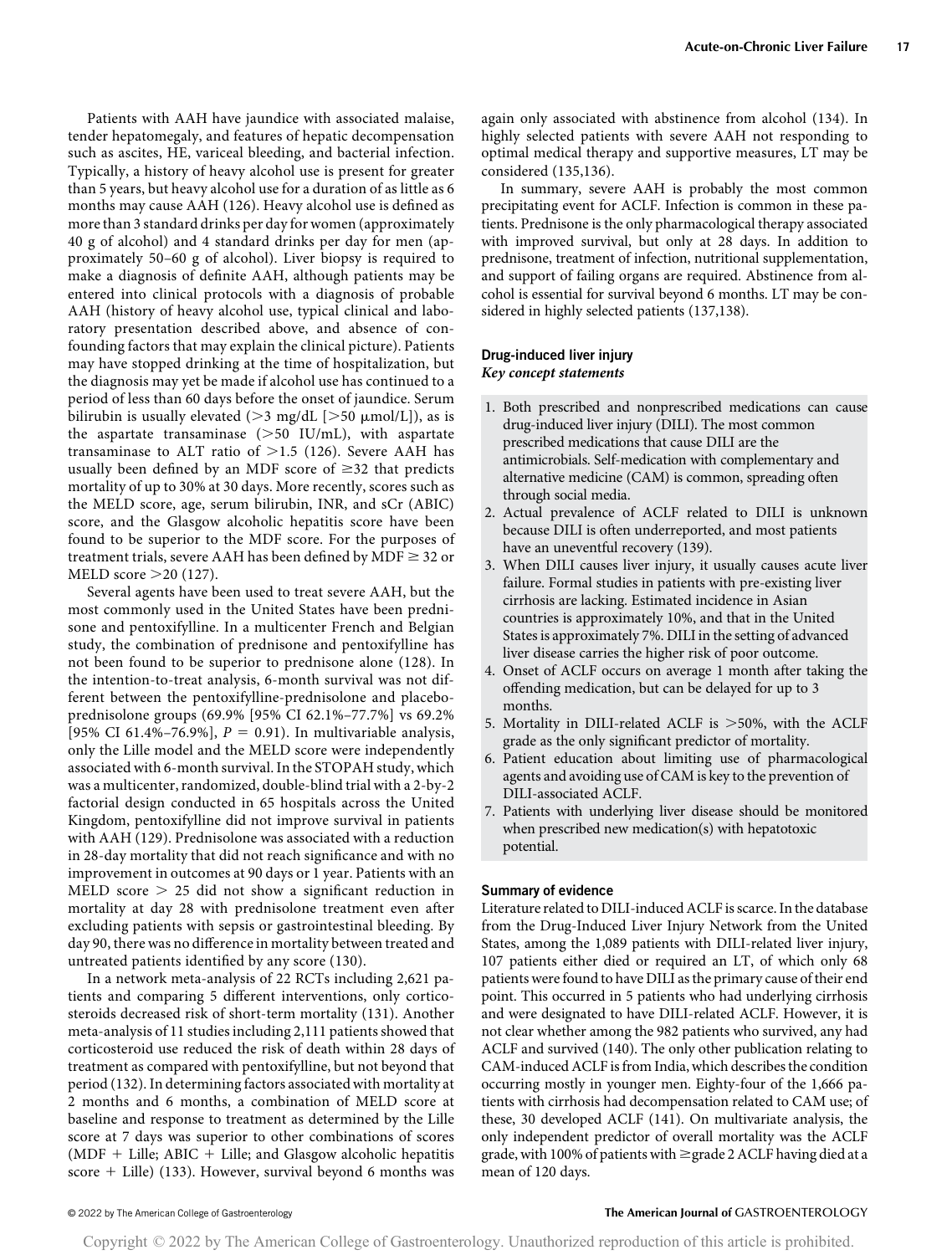# Viral hepatitis Key concept statements

- 1. Patients with underlying liver disease can develop ACLF if they contract any of the known viral hepatitides.
- 2. Hepatitis B flares are a common cause of ACLF in Asian countries and may present like acute liver failure.
- 3. A hepatitis B flare often occurs in patients either spontaneously or on abrupt stopping of their antiviral medications.
- 4. Other viral infections that cause ACLF are hepatitis A and E infections superimposed on chronic liver disease or hepatitis D superimposed on hepatitis B viral (HBV) infection.
- 5. Bacterial infections are a common trigger of ACLF in patients with viral hepatitis, which should be monitored for and treated promptly.
- 6. Vaccinate patients with chronic liver disease against hepatitis A and hepatitis B if they are not already immune.

# Summary of evidence

HBV infection is the most common etiology of liver cirrhosis in Asian endemic countries. Hepatitis B–associated ACLF therefore is much more common in Asia than in Western countries, contributing to 15% of cases of ACLF in Asian Pacific countries (142,143). In most cases, the HBV flares are spontaneous, although reactivation because of inappropriate withdrawal of nucleot(s)ide analogs, nucleot(s)ide analog resistance, and during chemotherapy are also common (144). Hepatitis B flares seem to be particularly common in patients with underlying chronic liver disease, especially in those with decompensated cirrhosis. These patients may have reduced capacity for hepatocyte regeneration. Of course, other viral hepatitis occurring either de novo or superimposed on other chronic viral hepatitis infection can also precipitate ACLF (145,146). Clinicians need to be aware of the association between hepatitis D viral and HBV infections.

The development of ACLF in patients with HBV infection seems to be driven by intense inflammation that is both sterile and infectionrelated (147). It has been shown that damage-associated molecular patterns released from necrotic hepatocytes and breakdown of extracellular matrix can initiate an intense sterile inflammatory response. Because alcohol consumption may be prevalent among patients with hepatitis B infection, such patients can have submassive necrosis.

#### Surgical procedures Key concept statements

- 1. Surgery of any type in patients with cirrhosis is associated with significant risks of organ failure and ACLF development when compared with patients without cirrhosis.
- 2. In patients with cirrhosis contemplating surgery, both the Mayo Clinic score and the VOCAL PENN score are available on-line for calculating the risks of mortality with surgery (148,149).
- 3. Acute hepatic decompensation and the presence of infection are significant risk factors for the development of ACLF after surgery.
- 4. The development of ACLF after surgery is associated with significantly reduced survival compared with patients without ACLF.
- 5. Patients with cirrhosis who require surgery should be carefully selected because perioperative management of such patients also impacts survival.

# Summary of evidence

The performance of surgery in patients with cirrhosis is associated with significant risks of postsurgical decompensation, and this may progress to ACLF in a percentage of patients. Therefore, surgery is usually not recommended unless the benefits outweigh the risks. The Mayo Clinic calculator for postsurgical risks of mortality has been in use for more than a decade and has been validated in other study populations (148,150,151) and can be found here ([https://www.mayoclinic.](https://www.mayoclinic.org/medical-professionals/transplant-medicine/calculators/post-operative-mortality-risk-in-patients-with-cirrhosis/itt-20434721) [org/medical-professionals/transplant-medicine/calculators/](https://www.mayoclinic.org/medical-professionals/transplant-medicine/calculators/post-operative-mortality-risk-in-patients-with-cirrhosis/itt-20434721) [post-operative-mortality-risk-in-patients-with-cirrhosis/itt-](https://www.mayoclinic.org/medical-professionals/transplant-medicine/calculators/post-operative-mortality-risk-in-patients-with-cirrhosis/itt-20434721)[20434721](https://www.mayoclinic.org/medical-professionals/transplant-medicine/calculators/post-operative-mortality-risk-in-patients-with-cirrhosis/itt-20434721)). More recently, the VOCAL PENN score also takes into account the type of surgery being performed (149) ([http://](http://www.vocalpennscore.com/) [www.vocalpennscore.com\)](http://www.vocalpennscore.com/) and improves on the prediction of 30-day mortality. However, these studies have always considered mortality as an end point, rather than AD or the development of ACLF as end points. In a recently published single-center study that assessed the outcomes of cirrhotic patients who underwent surgery, of the 330 patients, 81 (24.5%) developed ACLF by EASL-CLIF criteria within 28 days of surgery (152). The patients who developed ACLF were older and had higher baseline CTP and MELD scores. Abdominal nonliver surgery was associated with ACLF development most frequently (35%). Most patients developed grade 1 ACLF, with the most common organ failure being renal failure defined as an sCr of  $\geq$  2.0 mg/dL. Other organ failures occurring at lower frequency were circulatory (25.9%), respiratory (25.9%), brain (13.6%), and liver failure (13.6%). Increasingly, more patients developed ACLF during longer term follow-up, with eventually 40% of patients developing ACLF at the end of 1 year. AD and infection at the time of surgery are the 2 most important factors for the development of ACLF after surgery. Once ACLF develops, 37% of patients eventually improved, 49% remained stable, whereas 14% deteriorated. The factors that predict mortality after the development of ACLF include liver surgery, alkaline phosphatase with a cutoff of 164 IU/L, and an MELD score with a cutoff of 10.

Other factors that have been studied to predict mortality in patients with cirrhosis undergoing elective surgery include American Society of Anesthesiology class, high-risk surgery such as cardiovascular and open abdominal surgery vs all other types of surgery which are considered lower risk, and the level of the hepatic venous pressure gradient (HVPG) (153). An HVPG of .16 mm Hg was associated with an increased risk of mortality at 1 year (hazard ratio of  $>$  2.5), and for an HVPG of  $\geq$ 20 mm Hg, the hazard ratio for death at 1 year was 5.67.

# Nonsurgical interventions Key concept statements

- 1. Nonsurgical interventions can also precipitate ACLF, but the exact incidence is unknown.
- 2. It seems that patients with more severe liver dysfunction are at higher risk of the development of ACLF with endoscopic retrograde cholangiopancreatography (ERCP).
- 3. For every nonsurgical intervention proposed for cirrhotic patients, it is imperative to weigh the risks, benefits, and potential for ACLF development.
- 4. Patients need to be closely monitored in the postprocedure period for the development of ACLF.

# The American Journal of GASTROENTEROLOGY **Annual American Journal of GASTROENTEROLOGY VOLUME 00 | MONTH 2022** [www.amjgastro.com](http://www.amjgastro.com)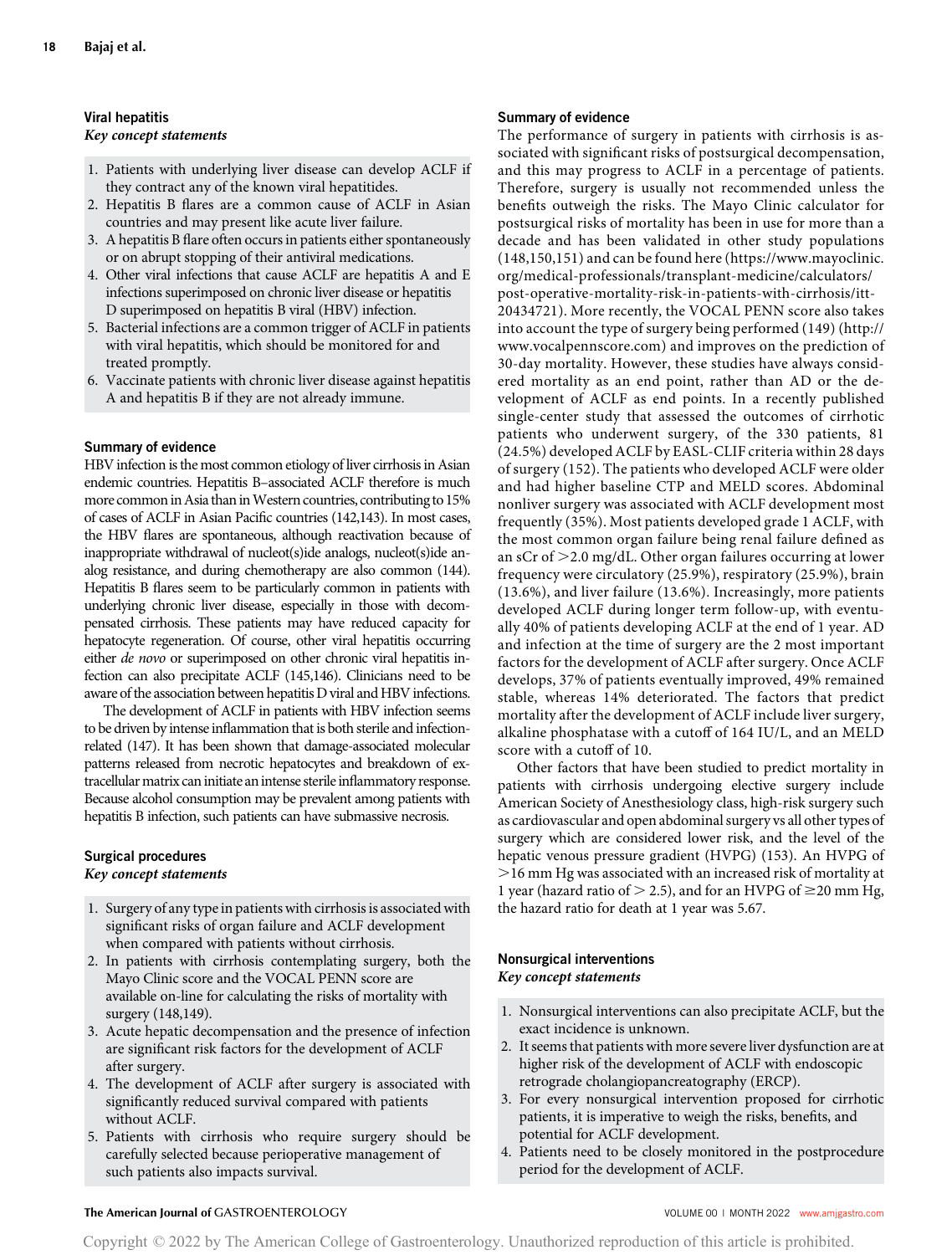#### Summary of evidence

The CANONIC study from the EASL-CLIF consortium has identified therapeutic paracentesis and the insertion of a transjugular intrahepatic portosystemic stent shunt (TIPS) as the nonsurgical interventions that may precipitate ACLF in admitted cirrhotic patients (36). However, no details about the ACLF episodes related to these interventions are provided. In a clinical vignette describing the use of TIPS in the management of complications of portal hypertension, the development of ACLF was mentioned as a possible complication of TIPS insertion because these patients can develop new HE and worsening of liver function (154). Once again, no details are provided as to the incidence and predictive factors for the development of ACLF post-TIPS insertion. It has been postulated that continued bacterial translocation post-TIPS insertion may be the trigger that drives an ongoing inflammatory response that is responsible for the development of ACLF. Indeed, markers of systemic inflammation and bacterial translocation predicted mortality in post-TIPS patients (155,156).

However, there is a detailed report on ERCP inducing ACLF in patients with decompensated cirrhosis (157). ERCP was mostly performed for acute cholangitis, choledocholithiasis, biliary stricture, and stent replacement. Of the 441 ERCP procedures performed, 158 were performed in patients with established cirrhosis, with decompensation being present at the time of ERCP in 71 cases (45%). ACLF developed in 11.4% (18/158) cases within 1 month of ERCP. This was significantly higher than the ACLF rate of 3.2% in the no intervention group. The majority belonged to ACLF grade 1 (55%), with 35 (22.2%) patients belonging to ACLF grade 2 and grade 3. ACLF was more common in the patients who developed adverse events in the post-ERCP period (7/27 or 25.9% vs 11/131 or 8.3% in those without post-ERCP adverse event,  $P = 0.01$ ). The only independent predictor for the development of ACLF after ERCP was an MELD score of  $\geq$ 15.

This study also evaluated the ACLF rates in other non-ERCP interventions among cirrhotic patients. ACLF developed in 17.5% of patients who underwent various other interventions, with RRT being the most common precipitant, followed by therapeutic paracentesis, non-ERCP endoscopies, and TIPS insertion.

# TREATMENTS GENERAL

### Critical care management Key concept statements

- 1. Management of the ACLF patient is best accomplished by a multidisciplinary team approach including expertise in critical care and transplant hepatology.
- 2. The goal of treatment is reversal of the precipitating cause, treatment of sepsis, support of the failing organ(s), and LT in selected patients.

#### Summary of evidence

Patients with cirrhosis require admission to the ICU for support of failing organs. Such a situation occurs in patients with severe AAH, and infections or acute hepatitis, usually drug or viral, superimposed on chronic liver disease (158). Infections may progress to septic shock where almost 65% of patients will die. Dire although this might sound, this mortality is a significant improvement from the near fatal outcome 20 years ago (159). In patients without cirrhosis, septic shock is identified by the need for vasopressor support to maintain an MAP of  $\geq$  65 mm Hg and serum lactate level  $\geq$  mmol/L ( $>$ 18 mg/dL) in the absence of hypovolemia (160). Nationwide, more than 50% of patients meeting criteria for ACLF have in-hospital mortality. Intensive care management of the ACLF patient involves early goal-directed therapy, intravascular volume resuscitation, broad-spectrum antibiotic administration within 1 hour of presentation, monitoring of tissue oxygenation, support of failing organs including consideration of artificial liver support, and LT in selected patients. An overview of managing ACLF in critical care is shown in Figure 5.

More rapid completion of a 3-hour sepsis-care bundle and rapid administration of antibiotics is associated with lower riskadjusted in-hospital mortality in patients with sepsis (91). An MAP goal of  $\geq$ 60 mm Hg in patients with cirrhosis, rather than 65 mm Hg, is recommended without specific targets for ventricular filling pressure, volume, lactate, or central venous oxygen saturation (ScvO2) (31). Placement of an arterial line and central venous access in patients with circulatory shock is highly recommended. Echocardiography is the preferred modality for monitoring fluid status during fluid resuscitation. Because patients have elevated intra-abdominal pressure because of ascites, monitoring of central venous pressure may be inaccurate. Monitoring of abdominal pressure using a bladder catheter is not recommended routinely. Careful large-volume paracentesis is recommended in patients with tense ascites (161). To assess volume status, dynamic measurements in response to fluid boluses are recommended. When the inferior vena cava is compressed by tense ascites, collapsibility is difficult to assess. Therefore, monitoring volume status by respiratory variations of the inferior vena cava may be inaccurate. A bladder catheter should be placed for monitoring urine output as a marker of volume status because sCr levels may be low in patients with sarcopenia despite renal insufficiency (31). A pulmonary arterial catheter to monitor pulmonary arterial pressure is recommended only in patients with pulmonary arterial hypertension.

Serum lactate may be elevated in patients with cirrhosis because of impaired hepatic clearance or because of tissue hypoxia. In patients who are hemodynamically unstable, until proven otherwise, an elevation in serum lactate suggests tissue hypoxia. If serum lactate rises on serial measurements, tissue hypoxia is much more likely.

It is critical that effective broad-spectrum antibiotics be administered within 1 hour of ICU admission in patients with cirrhosis because every hour delay in administration of antibiotics is associated with almost doubling in mortality (162). The choice of antibiotics depends on local susceptibility patterns. Empiric therapy with meropenem and vancomycin is recommended in patients with cirrhosis and septic shock. When vancomycin-resistant Enterococcus infection is suspected, linezolid or daptomycin should be used (163). When the MAP is  $\leq 60$  mm Hg despite volume resuscitation, norepinephrine is used as vasopressor therapy. Side effects of norepinephrine include arrhythmias, bradycardia, and tissue ischemia. Cardiac preload and inotropic function are improved by norepinephrine. If MAP does not increase despite norepinephrine, hydrocortisone is administered in a dose of 50 mg every 6 hours. Although steroids are associated with improved resolution in shock, there is no long-term survival benefit (164).

### © 2022 by The American College of Gastroenterology The American Journal of GASTROENTEROLOGY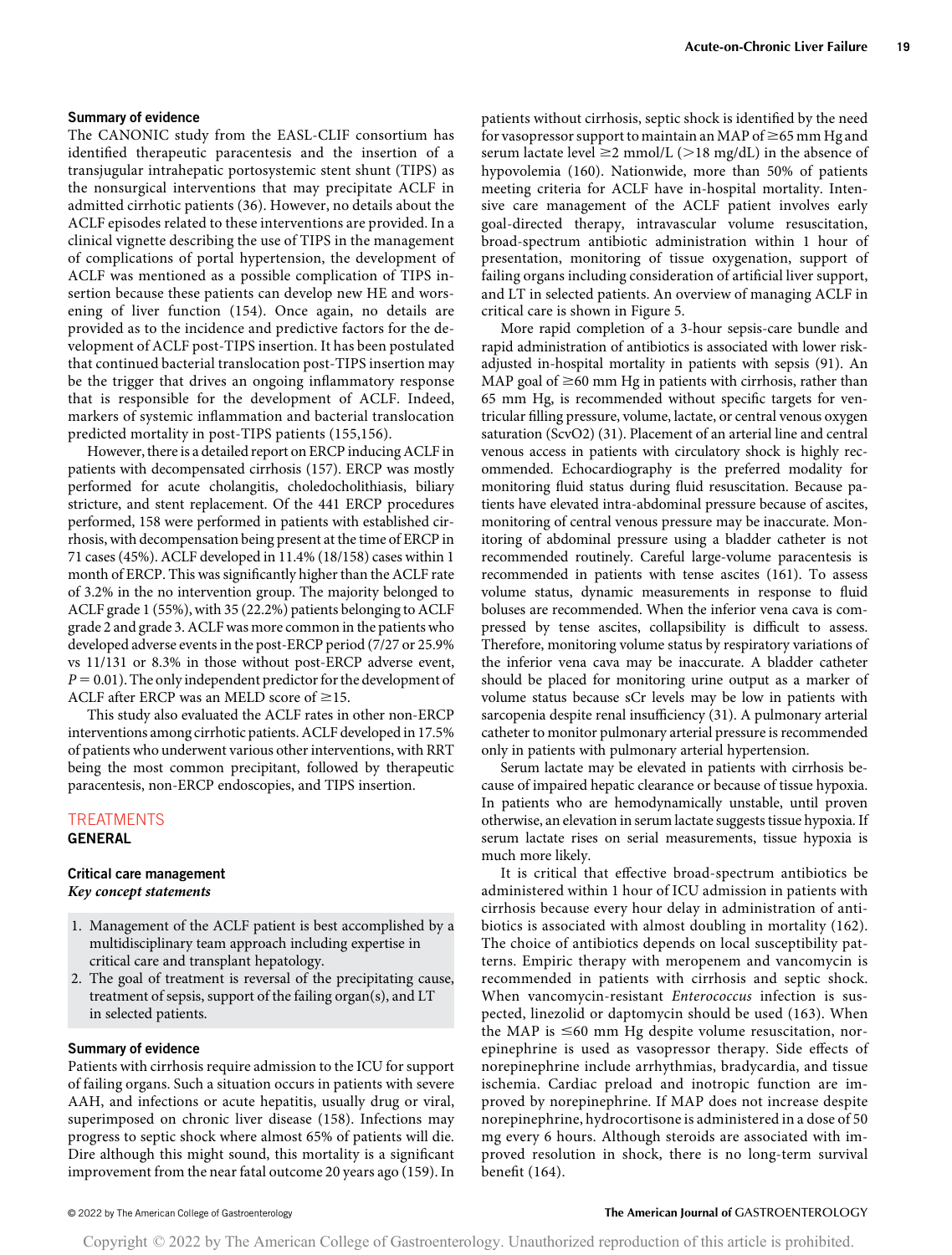

Figure 5. Suggested algorithm for the critical care management of acute-on-chronic liver failure in cirrhosis. CT, computed tomography; DVT, deep venous thrombosis; GI, gastrointestinal; HPS, hepatopulmonary syndrome; MAP, mean arterial blood pressure; PRBC, packed red blood cells.

#### Nutrition

## Recommendations

1. In patients with cirrhosis who are hospitalized, we suggest against the routine use of parenteral nutrition, enteral nutrition, or oral supplements to improve mortality.

#### Key concept statement

1. Caution is advised when using enteral nutritional support in those at high risk of aspiration, such as those with HE.

# Summary of evidence

There are no clinical trials specifically evaluating the use of nutritional support in patients with ACLF. In the absence of data, adherence to published guidelines on nutritional support in critically ill patients with cirrhosis is recommended (165,166). Maintaining a daily caloric intake of 35- to 40-cal/kg body weight/day that includes a daily protein intake of 1.2- to 2.0-g/kg body weight/day is recommended (167). Enteral feeding should be used if the patient is unable to meet nutritional needs by mouth alone. Parenteral feeding should be considered in patients who cannot meet their nutritional needs using the gastrointestinal tract or in those with an unprotected airway, such as in patients with grade 3–4 HE. In an RCT of patients with severe AAH receiving enteral nutritional support, 4% developed aspiration pneumonia that was believed to be related to enteral feeds (168).

# SPECIFIC TREATMENTS

# Use of albumin

# Recommendation

1. In hospitalized patients with cirrhosis, we recommend against daily infusion of albumin to maintain the serum albumin  $>3$  g/dL to improve mortality, prevention of renal dysfunction, or infection (moderate quality, strong recommendation).

#### Key concept statements

- 1. Albumin has several potential benefits beyond the oncotic effect.
- 2. IV albumin is recommended to prevent AKI and subsequent organ failures in patients diagnosed with SBP.
- 3. IV albumin is not recommended to prevent organ failures in patients with cirrhosis who have infections other than SBP.
- 4. Five-percent albumin is often used for rapid volume resuscitation, whereas for more sustained volume expansion, we recommend 25% albumin.

#### Summary of evidence

IV albumin has been used to prevent AKI and renal failure in SBP and is also recommended to prevent postparacentesis circulatory dysfunction (169,170). Because of the reduction in the quantity and impaired quality of albumin in patients with cirrhosis, which worsens with advancing disease, albumin could have potential uses in other indications as well (171). Two studies evaluating the routine outpatient use of IV albumin came to differing conclusions. The ANSWER trial, which included outpatients with relatively early stage decompensated cirrhosis in an open-label fashion, showed a clear improvement in mortality and cirrhosisrelated complications, whereas the MACHT trial, which included more advanced patients on the LT list and included midodrine therapy, did not show benefit (172–174). Subsequent analysis of the ANSWER trial showed that reaching a serum albumin of 4.0 g/dL provided the best improvement for survival (174). However, a recent RCT in admitted cirrhotic patients showed that daily infusion of albumin to maintain a serum albumin of  $\geq$ 30 g/L was of no benefit in terms of preventing a combination of infection, renal dysfunction, or death (175). There were more patients in the albumin arm who developed pulmonary edema and respiratory infections (175,176). There is also currently no evidence that

#### The American Journal of GASTROENTEROLOGY **Volume 1999** VOLUME 00 | MONTH 2022 www.amigastro.com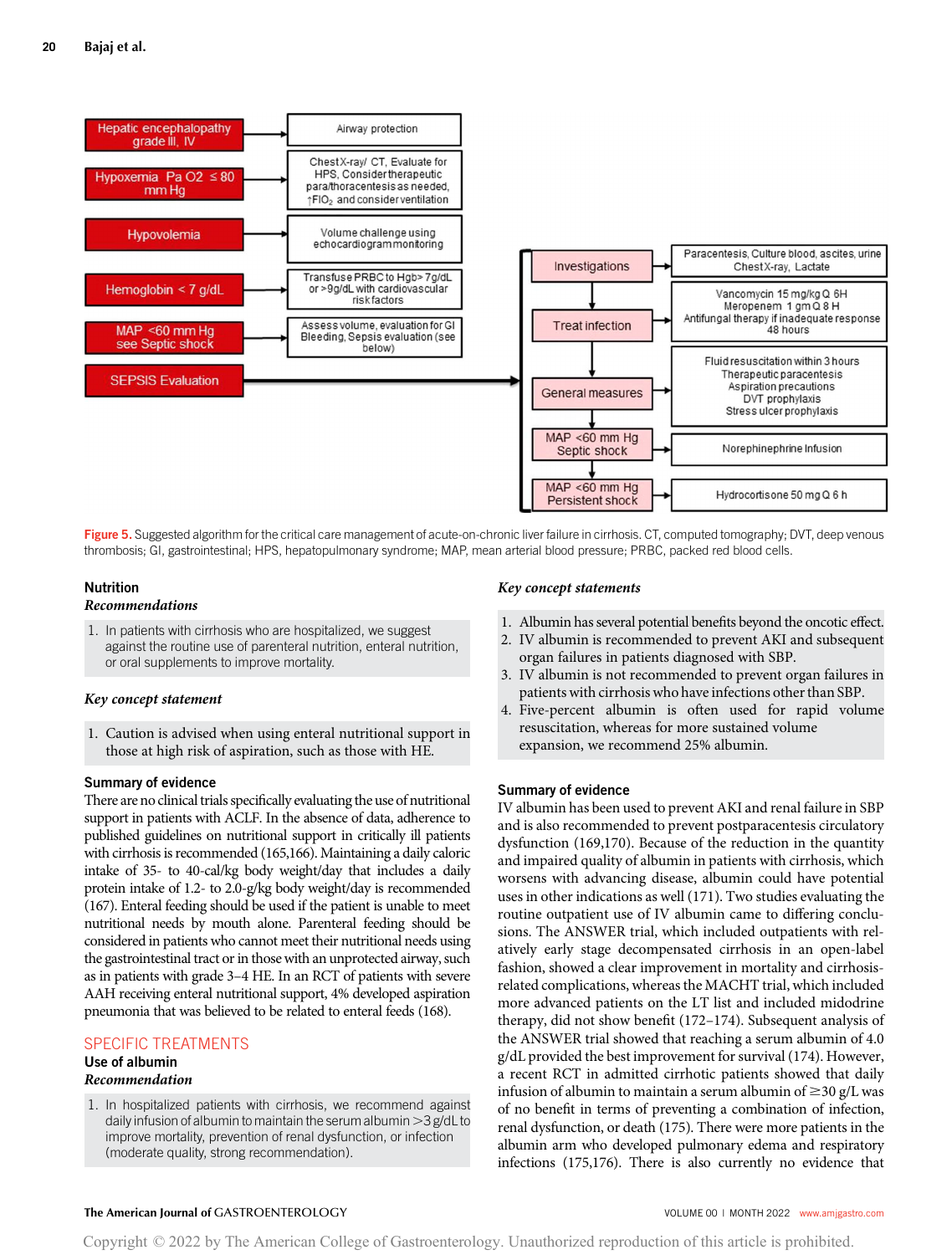inpatients with infections other than SBP benefit from routine IV albumin (54,177). Despite these challenges, surveys and uncontrolled experiences have found that clinicians use albumin for conditions as varied as hyponatremia, HE, hypoalbuminemia, hypervolemia, and other infections in both inpatient and outpatient settings (178,179). Given the expense, logistic challenges of setting up infusions and potential for causing pulmonary edema, the effectiveness of IV albumin in conditions other than SBP and postparacentesis circulatory dysfunction needs more study.

When rapid volume expansion is required, 5% albumin is used. The expansion in volume is approximately equal to the volume of 5% albumin infused and occurs within about 15 minutes. When 25% albumin is used, the volume expansion is 3.5–5 times the volume infused, but takes longer to achieve. In patients with cirrhosis who have longstanding hypervolemia, 25% albumin is preferred.

# INTERVENTIONS OTHER THAN TRANSPLANT OR SPECIFIC ORGAN SUPPORT

### Liver-assist devices Key concept statements

- 1. Artificial liver support systems, with or without a biological component, theoretically can take over some of the functions of the liver, but whether they provide any clinical benefit is still unclear.
- 2. Plasma exchange has been shown to improve survival in patients with acute liver failure; however, its effect in ACLF is unknown.

# Summary of evidence

Various artificial and bioartificial extracorporeal liver support systems have been tried as a treatment for ACLF (180,181). Artificial extracorporeal liver support systems are simple dialysis systems that allow for the removal of water-soluble and albumin-bound toxins from the patient's plasma. Examples of artificial extracorporeal liver support systems are molecular adsorbent recirculating system (MARS) and single-pass albumin dialysis. With these systems, the patient's blood is dialyzed against an albumin-containing dialysate to remove the unwanted toxins. The Fractionated Plasma Separation and Adsorption (Prometheus) liver support system works through a slightly different principle. The patient's blood is first passed through a specialized membrane, and the blood cells and large protein molecules are separated from the plasma and molecules smaller than 250 kD. The filtered plasma is then passed through 2 adsorbents, a neutral resin and an anion-exchange resin, before it is combined with the blood cell filtrate. The blood cells and adsorbed plasma are then dialyzed by a high-flux dialyzer to remove water-soluble toxins. It should be noted that these artificial extracorporeal liver support systems can only perform the detoxifying functions of the liver. The bioartificial extracorporeal liver support systems, by contrast, can provide synthetic and detoxifying functions of the liver. These latter devices require a source of cells, traditionally human or porcine hepatocytes. Although they sound attractive, the technology is complex, and it requires a critical cell mass. There is also the concern for xenotransmission, and therefore, they have not been popular. At the current time, there are no extracorporeal liver support systems that have been approved for clinical use in the United States, but these systems may be available through clinical trials in some settings.

To date, there is no strong evidence that these artificial liver support systems are useful in the management of patients with ACLF. The studies by and large only enrolled modest numbers of patients. The RCT assessing the use of MARS for ACLF (182) reported that MARS was able to decrease sCr and serum bilirubin (a molecule removal function of the dialysis system without necessarily improving renal or liver function) and reduce HE to a greater extent than the control group. However, there was no improvement in survival. The other study assessed the use of Prometheus in the treatment of ACLF (183). Once again, there was a significant reduction in serum bilirubin with Prometheus use, most likely from the filtering function of the Prometheus system, but this did not result in improvement in survival.

Improvement in short-term survival has been demonstrated using plasma exchange in patients with hepatitis B infection and ACLF (184). The APASL definition of ACLF was used in this study. Therefore, the results cannot be directly translated to patients in the west, and further studies are needed (185).

# Granulocyte colony-stimulating factor Recommendation

1. In patients with cirrhosis and ACLF, we suggest against the use of granulocyte colony-stimulating factor (G-CSF) to improve mortality (very low evidence, conditional recommendation).

# Key concept statement

1. In patients with ACLF, administration of G-CSF has been shown to reduce short-term mortality in adult cohorts in Asia but not in Western cohorts or in children, suggesting that the impact of G-CSF may vary according to precipitating ACLF factors or other unmeasured confounders.

#### Summary of evidence

G-CSF has been studied to reduce mortality in patients with ACLF in several randomized clinical trials (186–189). A metaanalysis of these 2 trials conducted in Asia (India and China) including a total of 50 patients with ACLF and 52 controls (one placebo-controlled, one without any treatment) found that G-CSF administration significantly reduced short-term mortality (relative risk 0.56; 95% CI 0.39–0.80) (190). Adverse events in the treatment arm included fever, herpes zoster reactivation, nausea, and rash. Although these results were favorable, these small trials included predominantly patients with ACLF secondary to HBV reactivation or AAH without evidence of sepsis, so generalizability of these results to patients with other common etiologies of ACLF and/or active (non-HBV) infection is limited. Interim analysis of data from an RCT of 176 patients with ACLF at 18 European centers did not demonstrate a benefit of G-CSF on 90 day or 360-day transplant-free survival, overall survival, CLIF-C OF score, MELD score, or the occurrence of infections (189). In an RCT of children (mean age 7 years) with ACLF, G-CSF administration did not reduce 30- or 60-day mortality compared with standard of care (186). Based on the current data, use of G-CSF in adults or children with ACLF cannot yet be recommended as part of routine management.

# © 2022 by The American College of Gastroenterology The American Journal of GASTROENTEROLOGY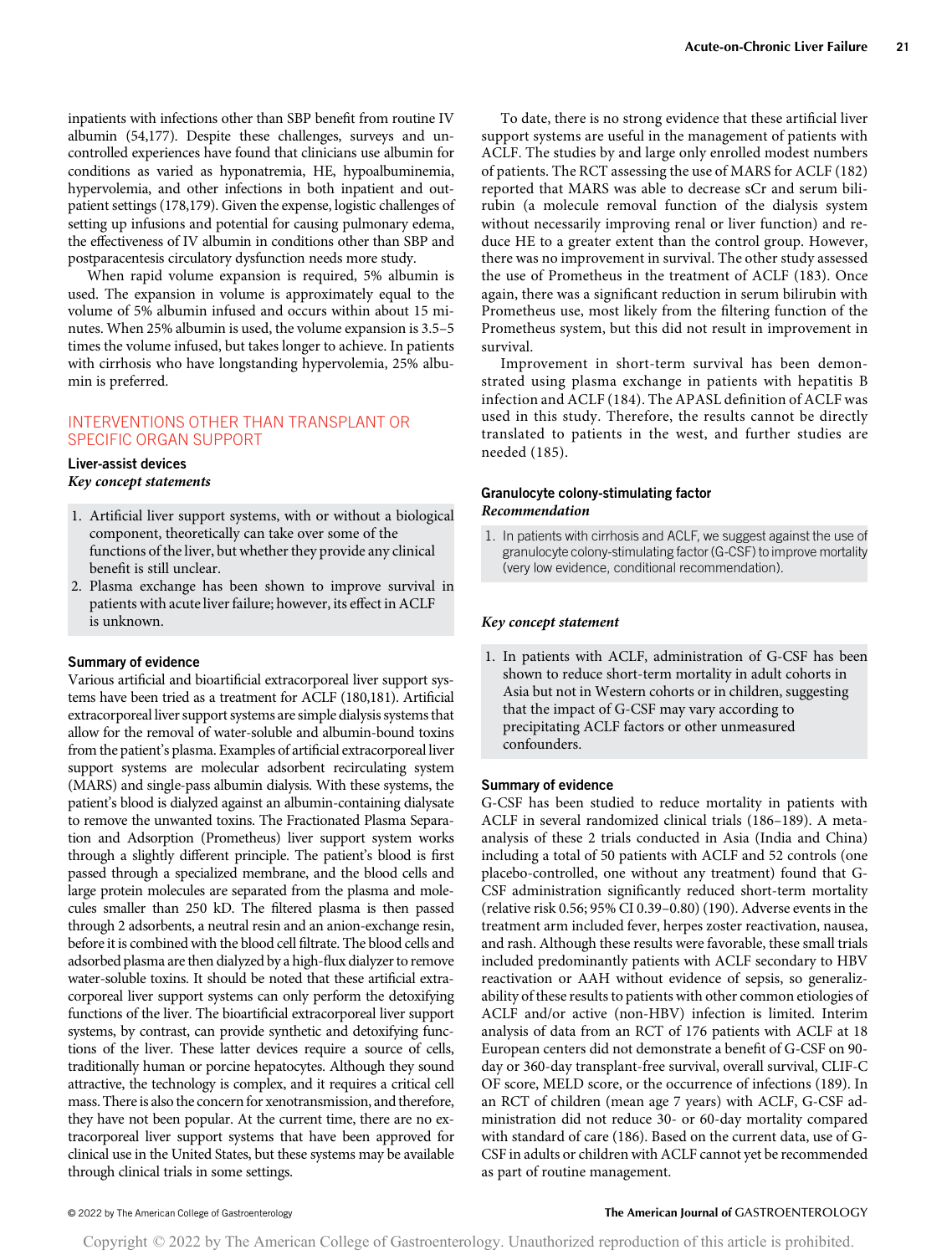#### Table 6. Future directions for ACLF research

| Areas of need in ACLF                      | Specific steps needed to address the gaps                                                                                                                                                                                                                                                                                                                                                                                                                                                                                                                                                                                                                                                                                                                 |
|--------------------------------------------|-----------------------------------------------------------------------------------------------------------------------------------------------------------------------------------------------------------------------------------------------------------------------------------------------------------------------------------------------------------------------------------------------------------------------------------------------------------------------------------------------------------------------------------------------------------------------------------------------------------------------------------------------------------------------------------------------------------------------------------------------------------|
| Burden of ACLF                             | 1. Consortia that include both transplant and nontransplant centers<br>2. Education about ACLF beyond academic centers                                                                                                                                                                                                                                                                                                                                                                                                                                                                                                                                                                                                                                    |
| Definition                                 | 1. Focus on narrowing the differences between different society definitions<br>2. Simplifying definitions to increase generalizability<br>3. Focus on separate diagnostic and prognostic markers<br>4. Could conventional prognostic scoring systems in patients with ACLF perform better if markers of<br>systemic inflammation and circulatory dysfunction are included?                                                                                                                                                                                                                                                                                                                                                                                |
| Pathogenesis                               | 1. Research to identify PAMPs and DAMPs as diagnostic biomarkers of the mechanism of ACLF<br>2. Excessive responses to DAMP(s) might also be under control of genetic factors, and appropriate<br>genomewide association studies are required<br>3. No comprehensive description of the landscape of circulating immune-suppressed cells is available<br>in patients with ACLF<br>4. Cytokine/chemokine signatures for identification and grading of systemic inflammation are required<br>5. Changes in microbiota in differing stages of ACLF                                                                                                                                                                                                           |
| Organ failure management and<br>transplant | 1. Prevention/early diagnosis/treatment<br>2. Biomarkers should be developed to identify early tissue dysfunction before failure sets in<br>3. Not organ failure management but prevention of organ failures is critical<br>4. Changes in bacteriology and increasing importance of infections as modulators of ACLF are needed<br>5. Organ-specific therapies are required<br>6. Bridging therapies with liver-assist devices and elucidating the role of LT<br>7. Which is the most appropriate time to decide prognosis in patients with ACLF (given the dynamic<br>course of ACLF)?<br>8. Appropriate cutoffs for futility vs transplantation<br>9. Prospective randomized trials of additional priority for transplant listing in<br>those with ACLF |
| Team approach to ACLF<br>management        | 1. Greater multidisciplinary coordination between palliative care, transplant, and inpatient hepatology services<br>2. Improved education of trainees, professionals involved in ICU, infectious disease, LT care, and<br>palliative care professionals                                                                                                                                                                                                                                                                                                                                                                                                                                                                                                   |
|                                            | ACLE acute on chronic liver failure: DAMP damage accociated molecular pattern: ICLL intensive care unit: IT liver transplant: PAMP pathogen accociated molecular                                                                                                                                                                                                                                                                                                                                                                                                                                                                                                                                                                                          |

ACLF, acute-on-chronic liver failure; DAMP, damage-associated molecular pattern; ICU, intensive care unit; LT, liver transplant; PAMP, pathogen-associated molecular pattern.

# Stem cell therapy Key concept statement

1. Stem cell therapy represents a novel and promising therapeutic strategy to bridge patients with ACLF to more definitive therapy (e.g., control of acute infection, LT), but evidence to support its use in routine clinical practice is currently insufficient.

# Summary of evidence

A meta-analysis of 4 RCTs and 6 nonrandomized clinical trials (conducted in China, Iran, and Switzerland) evaluating the effect of stem cell therapy on patients with ACLF demonstrated overall decrease in total bilirubin, ALT, albumin, and MELD score at 12 months of therapy but not in INR (191). A meta-analysis of only the RCTs was not reported. This meta-analysis was limited by high heterogeneity and analysis of multiple types of stem cells/ stem cell sources together (mononuclear cells, mesenchymal stem cells, umbilical cord, and bone marrow). This meta-analysis did not evaluate the effect of stem cell therapy on the definitive outcome of mortality. In one small open-label controlled trial, 24 patients with ACLF secondary to HBV reactivation who were randomized to receive human mesenchymal stem cells were compared with 19 control patients who received saline placebo. There were lower rates of death in the stem cell–treated arm at 72 weeks (21% vs 47%;  $P = 0.02$ ) (192). Although these data are provocative, many questions remain about the types of patients who would benefit from this therapy, precluding recommending use of stem cells in routine clinical practice.

# Transplant vs futility for ACLF Recommendations

- 1. In patients with cirrhosis and ACLF who continue to require mechanical ventilation because of adult respiratory distress syndrome or brain-related conditions despite optimal therapy, we suggest against listing for LT to improve mortality (very low evidence, conditional recommendation).
- 2. In patients with end-stage liver disease admitted to the hospital, we suggest early goals of care discussion and if appropriate, referral to palliative care to improve resource utilization (very low evidence, conditional recommendation).

#### Summary of evidence

Data on transplant patterns in patients with ACLF are derived from MELD and MELD-Na score-based organ allocation systems. The

# The American Journal of GASTROENTEROLOGY **Annual American Journal of GASTROENTEROLOGY VOLUME 00 | MONTH 2022** www.amigastro.com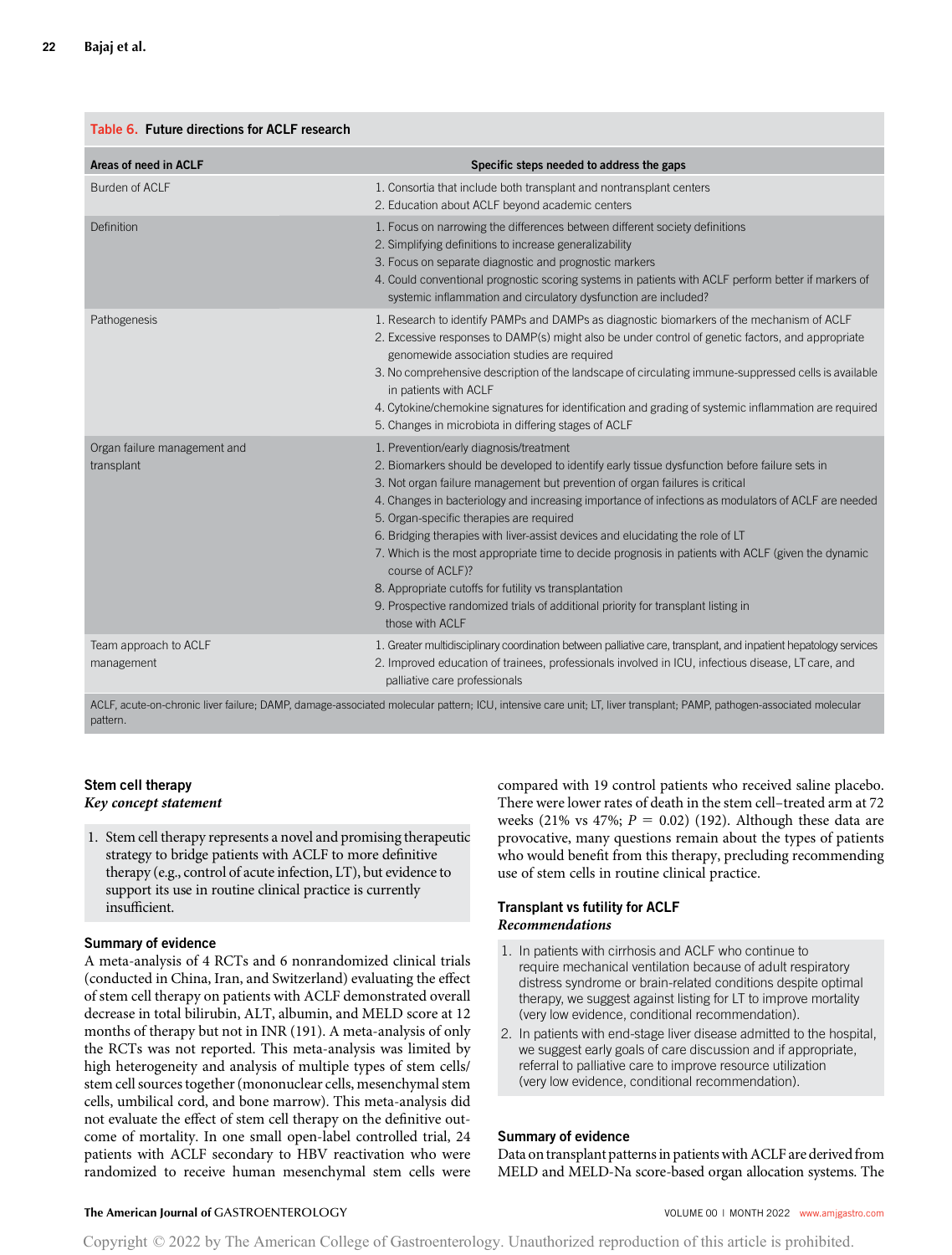first prospective analysis by NACSELD demonstrated that patients who had ACLF before transplant had acceptable outcomes after liver transplantation (193). In secondary analyses of large data sets, patients with cirrhosis whose ACLF status was defined retroactively have been analyzed in the context of transplant "suitability" and survival (194). A retrospective analysis of the United Network for Organ Sharing database showed that EASL-CLIF ACLF-3 patients did well after transplant, whereas those on mechanical ventilation did not. Another retrospective study of 127 US Veterans Administration centers found that MELD-Na did not correlate with ACLF severity (195). However, studies have also shown that even within the current allocation system, patients who were retroactively labeled ACLF by investigators experienced acceptable post-transplant outcomes (196). Therefore, controversy exists as to whether ACLF in and of itself deserves extra MELD points. Given the probable selection bias toward transplanting only the "best" of ACLF-3 patients (using criteria that cannot be captured by administrative data set analyses), further research is needed before recommending MELD exception points for ACLF (197). A recent survey of US-based transplant clinicians showed that there is no consensus in providing additional MELD points or extending live donor transplant to patients with ACLF (198). The United Network for Organ Sharing database analyses have demonstrated that MELD-Na underestimates 1- and 3-month mortality risk in patients hospitalized with ACLF (195). This places patients with ACLF at a significant disadvantage with respect to receiving timely LT in a traditional MELD-based liver allocation system (199). Given this high risk of mortality, we recommend early advance care planning in all patients admitted with ACLF, even when under consideration for LT.

Studies evaluating outcomes after LT in patients with ACLF have demonstrated acceptable outcomes after LT, but should be interpreted with caution, given inherent selection bias toward transplanting only those who are most likely to achieve favorable outcomes (200–202). Rates of survival after liver transplantation do not seem to differ significantly by ACLF grade with the exception of patients with ACLF-3 (194). Patients with ACLF-3 experienced a higher rate of complications after liver transplantation (e.g., infections, hepatic artery, biliary, and neurologic complications) and a longer length of stay (both in the hospital and in the ICU) (194,201). Predictors of poor outcomes after LT have included mechanical ventilation, higher donor risk index, older age, and  $LT > 30$  days after listing (200). In a multicenter study of 152 patients with ACLF-3 at the time of LT, 4 factors (age  $\geq$  53 years, pretransplant arterial lactate  $\geq$  4 mml/L, mechanical ventilation with PaO2/FiO2  $\leq$  200 mm Hg, and pretransplant leukocyte count  $\leq 10$  g/L) were combined into the Transplantation for ACLF-3 Model score, with a cutoff of 2 points identifying a high-risk group with an 8% 1-year survival (compared with 84% for those with a Transplantation for ACLF-3 Model score  $\leq$  2) (203). However, this decision is not always straightforward, and selection of very sick patients (extrahepatic organ failure) for LT is more art than science. Among patients with identical MELD or ACLF scores, the decision regarding proceeding with LT may depend on the presence or absence of frailty; portal hypertension; previous abdominal surgery; ventilator for HE vs respiratory failure; rising vs decreasing pressor requirement; and good vs marginal donor liver offer. Depending on these factors, patients with identical ACLF and MELD scores may range from considering transplant for one patient but comfort-focused measures only for another. Several studies have demonstrated that hospice services are markedly underused among inpatients with cirrhosis, despite their high risk of death and limited life expectancy after hospitalization for acute illness (204,205). The continued paucity of donor organs, the recent major changes in the US allocation system and the lack of diagnostic biomarkers that are unique to ACLF beyond decompensated cirrhosis and outside of organ failures exacerbate this situation.

# **CONCLUSIONS**

ACLF has emerged as a major cause of mortality in patients with cirrhosis and chronic liver disease worldwide. The varying definitions that focused on established organ failure have reduced generalizability and potential for prevention of ACLF in different settings. Prevention of major precipitating factors such as infections and alcohol is critical in improving the prognosis of individual organ failures (brain, circulatory, renal, respiratory, and coagulation), and judicious use of antibiotics and antifungal medications is required. Critical care management strategies and LT potential listing should be balanced with futility considerations in those with a poor prognosis. Table 6 lists several future important aspects of ACLF that need to be investigated to improve the translational insight and clinical management of this growing population.

# ACKNOWLEDGMENTS

This guideline was produced in collaboration with the Practice Parameters Committee of the American College of Gastroenterology. The Committee gives special thanks to the guideline monitor Simona Jakab, MD.

#### CONFLICTS OF INTEREST

Guarantor of the article: Jasmohan S. Bajaj, MD, MS, FACG. Specific author contributions: M.D.L. and R.J.W. were the methodologists; all other authors were involved in writing the guidelines.

Financial support: None to report. Potential competing interests: None to report.

#### **REFERENCES**

- 1. Guyatt G, Oxman AD, Akl EA, et al. GRADE guidelines: 1. Introduction-GRADE evidence profiles and summary of findings tables. J Clin Epidemiol 2011;64:383–94.
- 2. Balshem H, Helfand M, Schunemann HJ, et al. GRADE guidelines: 3. Rating the quality of evidence. J Clin Epidemiol 2011;64:401–6.
- 3. Andrews JC, Schunemann HJ, Oxman AD, et al. GRADE guidelines: 15. Going from evidence to recommendation-determinants of a recommendation's direction and strength. J Clin Epidemiol 2013;66: 726–35.
- 4. Sarin SK, Choudhury A, Sharma MK, et al. Acute-on-chronic liver failure: Consensus recommendations of the Asian Pacific association for the study of the liver (APASL): An update. Hepatol Int 2019;13:353–90.
- 5. Jalan R, Saliba F, Pavesi M, et al. Development and validation of a prognostic score to predict mortality in patients with acute-on-chronic liver failure. J Hepatol 2014;61:1038–47.
- Bajaj JS, O'Leary JG, Reddy KR, et al. Survival in infection-related acuteon-chronic liver failure is defined by extrahepatic organ failures. Hepatology 2014;60:250–6.
- 7. Bajaj JS, Moreau R, Kamath PS, et al. Acute-on-chronic liver failure: Getting ready for prime-time. Hepatology 2018;68(4):1621–32.
- 8. Cao Z, Liu Y, Cai M, et al. The use of NACSELD and EASL-CLIF classification systems of ACLF in the prediction of prognosis in hospitalized patients with cirrhosis. Am J Gastroenterol 2020;115(12): 2026–35.

#### © 2022 by The American College of Gastroenterology The American Journal of GASTROENTEROLOGY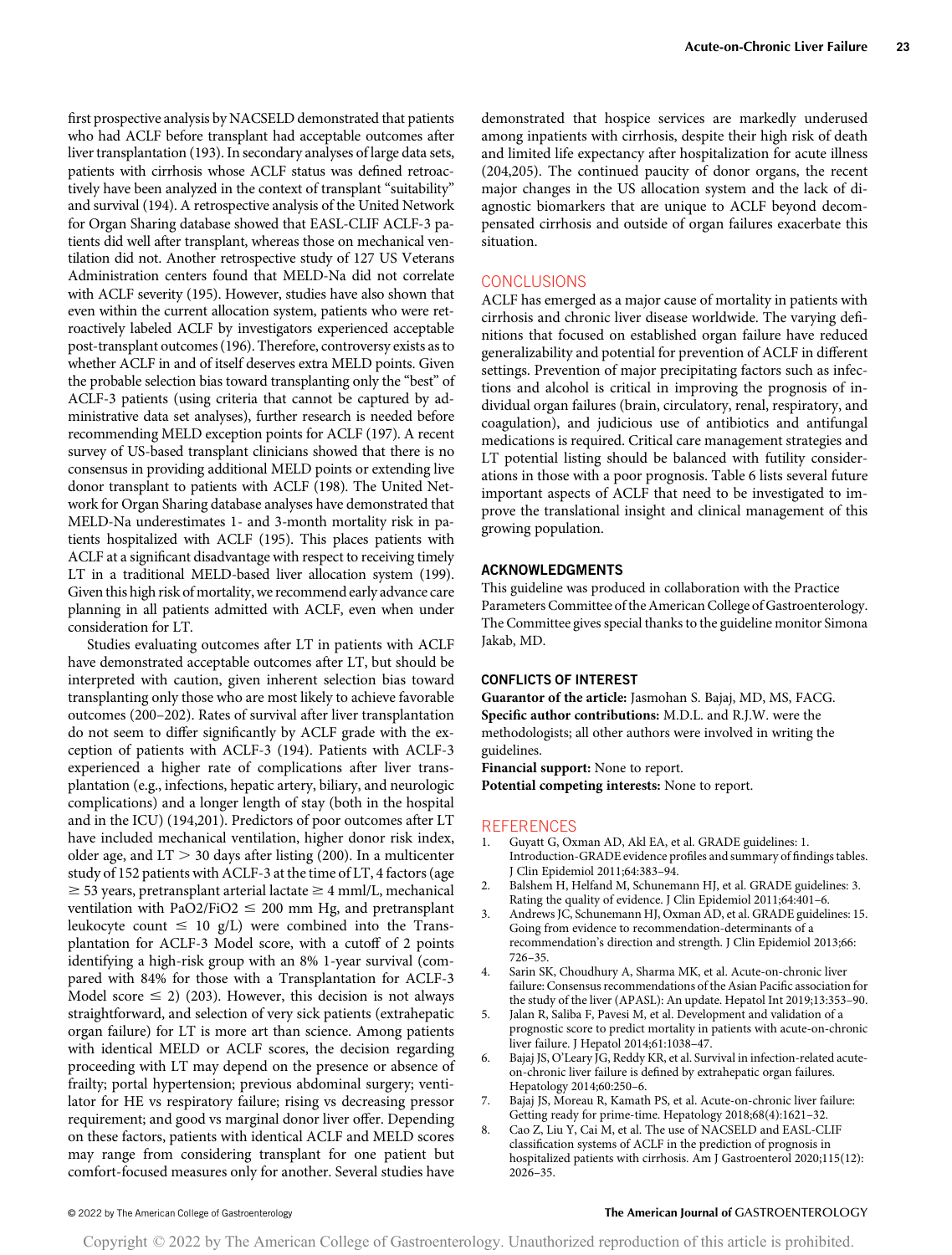- 9. Wong F, Reddy KR, Tandon P, et al. The prediction of in-hospital mortality in decompensated patietns with acute-on-chronic liver failure. Liver Transpl 2021. [Epub ahead of print September 26, 2021.] doi: 10.1002/lt.26311.
- 10. Engelmann C, Thomsen KL, Zakeri N, et al. Validation of CLIF-C ACLF score to define a threshold for futility of intensive care support for patients with acute-on-chronic liver failure. Crit Care 2018;22:254.
- 11. Bajaj JS, Wong F, Kamath PS. Defining acute on chronic liver failure: More elusive than ever. Hepatology 2019;70(1):450–1.
- 12. Moreau R, Claria J, Aguilar F, et al. Blood metabolomics uncovers inflammation-associated mitochondrial dysfunction as a potential mechanism underlying ACLF. J Hepatol 2019;72(4):688–701.
- 13. Trebicka J, Fernandez J, Papp M, et al. PREDICT identifies precipitating events associated with the clinical course of acutely decompensated cirrhosis. J Hepatol 2021;74:1097–108.
- 14. Bajaj JS, Kamath PS, Reddy KR. The evolving challenge of infections in cirrhosis. N Engl J Med 2021;384:2317–30.
- 15. Claria J, Stauber RE, Coenraad MJ, et al. Systemic inflammation in decompensated cirrhosis: Characterization and role in acute-on-chronic liver failure. Hepatology 2016;64:1249–64.
- 16. Chen Y, Guo J, Qian G, et al. Gut dysbiosis in acute-on-chronic liver failure and its predictive value for mortality. J Gastroenterol Hepatol 2015;30(9):1429–37.
- 17. Bajaj JS, Heuman DM, Hylemon PB, et al. Altered profile of human gut microbiome is associated with cirrhosis and its complications. J Hepatol 2014;60:940–7.
- 18. Meersseman P, Langouche L, du Plessis J, et al. The intensive care unit course and outcome in acute-on-chronic liver failure are comparable to other populations. J Hepatol 2018;69:803–9.
- 19. Zhang Y, Zhao R, Shi D, et al. Characterization of the circulating microbiome in acute-on-chronic liver failure associated with hepatitis B. Liver Int 2019;39:1207–16.
- 20. Bajaj JS, Vargas HE, Reddy KR, et al. Association between intestinal microbiota collected at hospital admission and outcomes of patients with cirrhosis. Clin Gastroenterol Hepatol 2019;17:756–65.e3.
- 21. Bajaj JS, Reddy KR, O'Leary JG, et al. Serum levels of metabolites produced by intestinal microbes and lipid moieties independently associated with acute on chronic liver failure and death in patients with cirrhosis. Gastroenterology 2020;159(5):1715–30.e12.
- 22. Cordoba J, Ventura-Cots M, Simon-Talero M, et al. Characteristics, risk factors, and mortality of cirrhotic patients hospitalized for hepatic encephalopathy with and without acute-on-chronic liver failure (ACLF). J Hepatol 2014;60:275–81.
- 23. Bajaj JS, O'Leary JG, Tandon P, et al. Hepatic encephalopathy is associated with mortality in patients with cirrhosis independent of other extrahepatic organ failures. Clin Gastroenterol Hepatol 2017;15: 565–74.e4.
- 24. Shawcross DL, Davies NA, Williams R, et al. Systemic inflammatory response exacerbates the neuropsychological effects of induced hyperammonemia in cirrhosis. J Hepatol 2004;40:247–54.
- 25. Tapper EB, Parikh ND, Sengupta N, et al. A risk score to predict the development of hepatic encephalopathy in a population-based cohort of patients with cirrhosis. Hepatology 2018;68:1498–507.
- 26. Merli M, Lucidi C, Pentassuglio I, et al. Increased risk of cognitive impairment in cirrhotic patients with bacterial infections. J Hepatol 2013;59:243–50.
- 27. Vilstrup H, Amodio P, Bajaj J, et al. Hepatic encephalopathy in chronic liver disease: 2014 practice guideline by the American Association for the Study of Liver Diseases and the European Association for the Study of the Liver. Hepatology 2014;60:715–35.
- 28. Bajaj JS, Lauridsen M, Tapper EB, et al. Important unresolved questions in the management of hepatic encephalopathy: An ISHEN consensus. Am J Gastroenterol 2020;115(7):989–1002.
- 29. Bajaj JS, O'Leary JG, Tandon P, et al. Targets to improve quality of care for patients with hepatic encephalopathy: Data from a multi-centre cohort. Aliment Pharmacol Ther 2019;49:1518–27.
- 30. Laleman W, Simon-Talero M, Maleux G, et al. Embolization of large spontaneous portosystemic shunts for refractory hepatic encephalopathy: A multicenter survey on safety and efficacy. Hepatology 2013;57:2448–57.
- 31. Nadim MK, Durand F, Kellum JA, et al. Management of the critically ill patient with cirrhosis: A multidisciplinary perspective. J Hepatol 2016; 64:717–35.
- 32. Gustot T, Fernandez J, Garcia E, et al. Clinical course of acute-onchronic liver failure syndrome and effects on prognosis. Hepatology 2015;62:243–52.
- 33. Reddy KR, O'Leary JG, Kamath PS, et al. High risk of delisting or death in liver transplant candidates following infections: Results from the North American Consortium for the Study of End-Stage Liver Disease. Liver Transpl 2015;21:881–8.
- 34. Burki TK. Post-traumatic stress in the intensive care unit. Lancet Respir Med 2019;7:843–4.
- 35. Angeli P, Gines P, Wong F, et al. Diagnosis and management of acute kidney injury in patients with cirrhosis: Revised consensus recommendations of the International Club of Ascites. Gut 2015;64: 531–7.
- 36. Moreau R, Jalan R, Gines P, et al. Acute-on-chronic liver failure is a distinct syndrome that develops in patients with acute decompensation of cirrhosis. Gastroenterology 2013;144:1426–37, 1437.e1–9.
- 37. Wong F, Nadim MK, Kellum JA, et al. Working Party proposal for a revised classification system of renal dysfunction in patients with cirrhosis. Gut 2011;60:702–9.
- 38. Wong F, Reddy KR, O'Leary JG, et al. Impact of chronic kidney disease on outcomes in cirrhosis. Liver Transpl 2019;25:870–80.
- Angeli P, Garcia-Tsao G, Nadim MK, et al. News in pathophysiology, definition and classification of hepatorenal syndrome: A step beyond the International Club of Ascites (ICA) consensus document. J Hepatol 2019;71:811–22.
- 40. Bernardi M, Moreau R, Angeli P, et al. Mechanisms of decompensation and organ failure in cirrhosis: From peripheral arterial vasodilation to systemic inflammation hypothesis. J Hepatol 2015;63:1272–84.
- 41. Sanyal AJ, Boyer T, Garcia-Tsao G, et al. A randomized, prospective, double-blind, placebo-controlled trial of terlipressin for type 1 hepatorenal syndrome. Gastroenterology 2008;134:1360–8.
- 42. Boyer TD, Sanyal AJ, Wong F, et al. Terlipressin plus albumin is more effective than albumin alone in improving renal function in patients with cirrhosis and hepatorenal syndrome type 1. Gastroenterology 2016;150: 1579–89.e2.
- 43. Martin-Llahi M, Pepin MN, Guevara M, et al. Terlipressin and albumin vs albumin in patients with cirrhosis and hepatorenal syndrome: A randomized study. Gastroenterology 2008;134:1352–9.
- 44. Facciorusso A, Chandar AK, Murad MH, et al. Comparative efficacy of pharmacological strategies for management of type 1 hepatorenal syndrome: A systematic review and network meta-analysis. Lancet Gastroenterol Hepatol 2017;2:94–102.
- 45. Wong F, Pappas SC, Curry MP, et al. Terlipressin plus albumin for the treatment of type 1 hepatorenal syndrome. N Engl J Med 2021;384: 818–28.
- Piano S, Schmidt HH, Ariza X, et al. Association between grade of acute on chronic liver failure and response to terlipressin and albumin in patients with hepatorenal syndrome. Clin Gastroenterol Hepatol 2018; 16:1792–800.e3.
- Sanyal AJ, Boyer TD, Frederick RT, et al. Reversal of hepatorenal syndrome type 1 with terlipressin plus albumin vs. placebo plus albumin in a pooled analysis of the OT-0401 and REVERSE randomised clinical studies. Aliment Pharmacol Ther 2017;45:1390–402.
- Belcher JM, Coca SG, Parikh CR. Creatinine change on vasoconstrictors as mortality surrogate in hepatorenal syndrome: Systematic review & meta-analysis. PLoS One 2015;10:e0135625.
- 49. Gines P, Sola E, Angeli P, et al. Hepatorenal syndrome. Nat Rev Dis Primers 2018;4:23.
- 50. Wong F, Leung W, Al Beshir M, et al. Outcomes of patients with cirrhosis and hepatorenal syndrome type 1 treated with liver transplantation. Liver Transpl 2015;21:300–7.
- 51. Pita A, Kaur N, Emamaullee J, et al. Outcomes of liver transplantation in patients on renal replacement therapy: Considerations for simultaneous liver kidney transplantation versus safety net. Transplant Direct 2019;5:e490.
- 52. Formica RN, Aeder M, Boyle G, et al. Simultaneous liver-kidney allocation policy: A proposal to optimize appropriate utilization of scarce resources. Am J Transplant 2016;16:758–66.
- 53. Boyle G. Simultaneous liver kidney (SLK) allocation policy. Optn/Unos. 2016:1–92. ([https://optn.transplant.hrsa.gov/media/1192/0815-12\\_slk\\_](https://optn.transplant.hrsa.gov/media/1192/0815-12_slk_allocation.pdf) [allocation.pdf](https://optn.transplant.hrsa.gov/media/1192/0815-12_slk_allocation.pdf)).
- 54. Thevenot T, Bureau C, Oberti F, et al. Effect of albumin in cirrhotic patients with infection other than spontaneous bacterial peritonitis. A randomized trial. J Hepatol 2015;62:822–30.

# The American Journal of GASTROENTEROLOGY **Annual American Journal of GASTROENTEROLOGY VOLUME 00 | MONTH 2022** [www.amjgastro.com](http://www.amjgastro.com)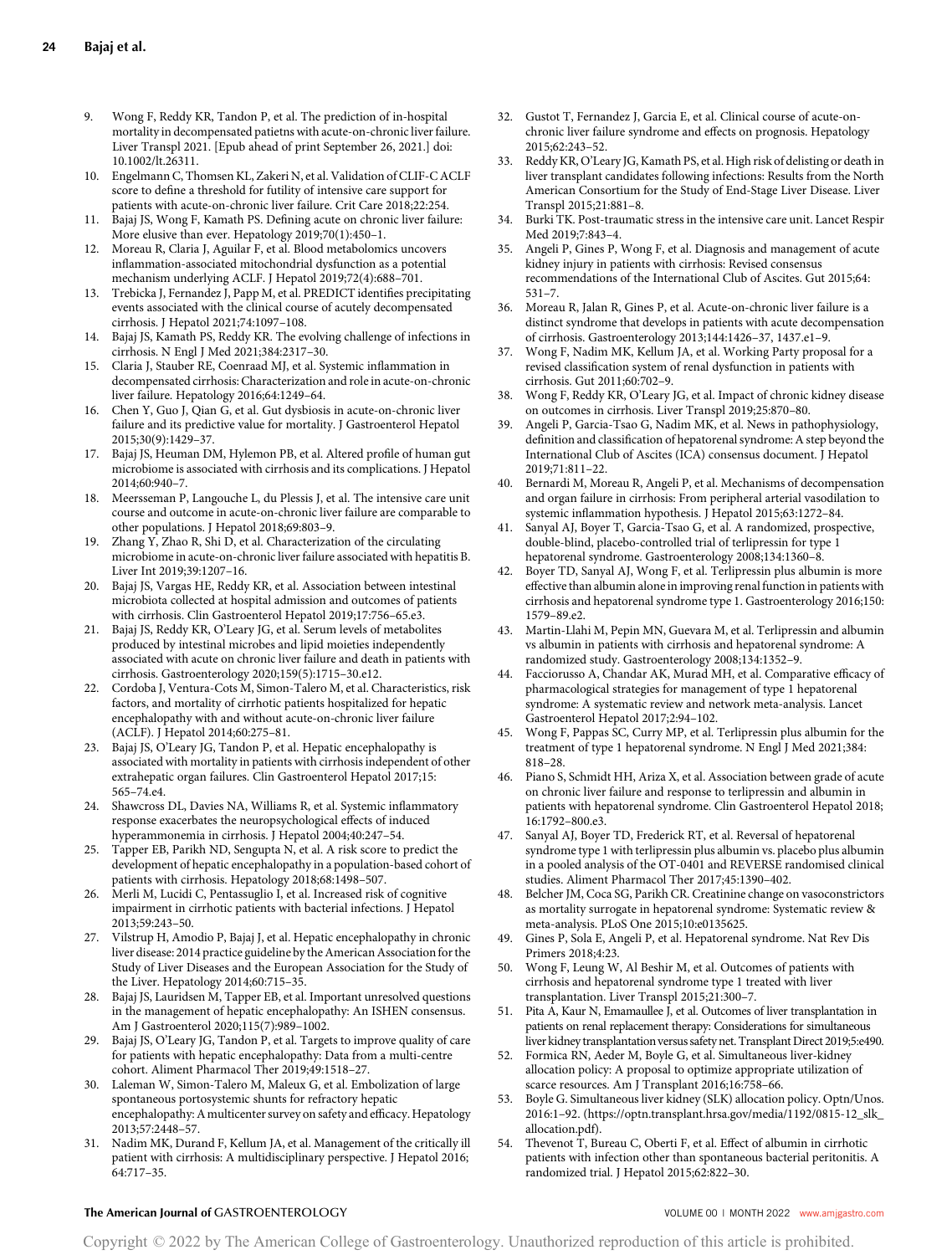- 55. Sort P, Navasa M, Arroyo V, et al. Effect of intravenous albumin on renal impairment and mortality in patients with cirrhosis and spontaneous bacterial peritonitis. N Engl J Med 1999;341:403–9.
- 56. Bajaj JS, Tandon P, O'Leary JG, et al. Outcomes in patients with cirrhosis on primary compared to secondary prophylaxis for spontaneous bacterial peritonitis. Am J Gastroenterol 2019;114:599–606.
- 57. Maiwall R, Pasupuleti SSR, Bihari C, et al. Incidence, risk factors, and outcomes of transition of acute kidney injury to chronic kidney disease in cirrhosis: A prospective cohort study. Hepatology 2020;71:1009–22.
- 58. Slack AJ, McPhail MJ, Ostermann M, et al. Predicting the development of acute kidney injury in liver cirrhosis—An analysis of glomerular filtration rate, proteinuria and kidney injury biomarkers. Aliment Pharmacol Ther 2013;37:989–97.
- 59. Francois B, Cariou A, Clere-Jehl R, et al. Prevention of early ventilatorassociated pneumonia after cardiac arrest. N Engl J Med 2019;381: 1831–42.
- 60. Righy C, do Brasil PEA, Valles J, et al. Systemic antibiotics for preventing ventilator-associated pneumonia in comatose patients: A systematic review and meta-analysis. Ann Intensive Care 2017;7:67.
- 61. PEPTIC Investigators for the Australian and New Zealand Intensive Care Society Clinical Trials Group, Alberta Health Services Critical Care Strategic Clinical Network, the Irish Critical Care Trials Group, et al. Effect of stress ulcer prophylaxis with proton pump inhibitors vs histamine-2 receptor blockers on in-hospital mortality among ICU patients receiving invasive mechanical ventilation: The PEPTIC randomized clinical trial. JAMA 2020;323(7):616–26.
- 62. Fujii S, Tanimukai H, Kashiwagi Y. Comparison and analysis of delirium induced by histamine h(2) receptor antagonists and proton pump inhibitors in cancer patients. Case Rep Oncol 2012;5:409–12.
- 63. American Academy of Family Physicians. Health of the Public. Published February 14, 2012. [\(https://www.aafp.org/news/health-of](https://www.aafp.org/news/health-of-the-public/20120214cdad-ppis.html)[the-public/20120214cdad-ppis.html](https://www.aafp.org/news/health-of-the-public/20120214cdad-ppis.html)).
- 64. O'Leary JG, Reddy KR, Garcia-Tsao G, et al. NACSELD acute-onchronic liver failure (NACSELD-ACLF) score predicts 30-day survival in hospitalized patients with cirrhosis. Hepatology 2018;67:2367–74.
- 65. De Backer D, Biston P, Devriendt J, et al. Comparison of dopamine and norepinephrine in the treatment of shock. N Engl J Med 2010;362: 779–89.
- 66. Wang H, Liu A, Bo W, et al. Terlipressin in the treatment of hepatorenal syndrome: A systematic review and meta-analysis. Medicine (Baltimore) 2018;97:e0431.
- 67. Huang P, Guo Y, Li B, et al. Terlipressin versus norepinephrine for septic shock: A systematic review and meta-analysis. Front Pharmacol 2019;10: 1492.
- 68. Piano S, Tonon M, Vettore E, et al. Incidence, predictors and outcomes of acute-on-chronic liver failure in outpatients with cirrhosis. J Hepatol 2017;67:1177–84.
- 69. Izzy M, VanWagner LB, Lin G, et al. Redefining cirrhotic cardiomyopathy for the modern era. Hepatology 2020;71:334–45.
- 70. Praktiknjo M, Monteiro S, Grandt J, et al. Cardiodynamic state is associated with systemic inflammation and fatal acute-on-chronic liver failure. Liver Int 2020;40:1457–66.
- 71. Kumar A, Das K, Sharma P, et al. Hemodynamic studies in acute-onchronic liver failure. Dig Dis Sci 2009;54:869–78.
- 72. De Pietri L, Bianchini M, Montalti R, et al. Thrombelastography-guided blood product use before invasive procedures in cirrhosis with severe coagulopathy: A randomized, controlled trial. Hepatology 2016;63: 566–73.
- 73. Vuyyuru SK, Singh AD, Gamanagatti SR, et al. A randomized control trial of thromboelastography-guided transfusion in cirrhosis for highrisk invasive liver-related procedures. Dig Dis Sci 2020;65:2104–11.
- 74. Rout G, Shalimar, Gunjan D, et al. Thromboelastography-guided blood product transfusion in cirrhosis patients with variceal bleeding: A randomized controlled trial. J Clin Gastroenterol 2020;54:255–62.
- 75. Kumar M, Ahmad J, Maiwall R, et al. Thromboelastography-guided blood component use in patients with cirrhosis with nonvariceal bleeding: A randomized controlled trial. Hepatology 2020;71:235–46.
- 76. O'Leary JG, Greenberg CS, Patton HM, et al. AGA clinical practice update: Coagulation in cirrhosis. Gastroenterology 2019;157:34–43.e1.
- 77. Drolz A, Horvatits T, Roedl K, et al. Coagulation parameters and major bleeding in critically ill patients with cirrhosis. Hepatology 2016;64: 556–68.
- 78. Loffredo L, Pastori D, Farcomeni A, et al. Effects of anticoagulants in patients with cirrhosis and portal vein thrombosis: A systematic review and meta-analysis. Gastroenterology 2017;153:480–7.e1.
- 79. Premkumar M, Saxena P, Rangegowda D, et al. Coagulation failure is associated with bleeding events and clinical outcome during systemic inflammatory response and sepsis in acute-on-chronic liver failure: An observational cohort study. Liver Int 2019;39:694–704.
- 80. Blasi A, Calvo A, Prado V, et al. Coagulation failure in patients with acute-on-chronic liver failure and decompensated cirrhosis: Beyond the international normalized ratio. Hepatology 2018;68:2325–37.
- 81. Gulley D, Teal E, Suvannasankha A, et al. Deep vein thrombosis and pulmonary embolism in cirrhosis patients. Dig Dis Sci 2008;53: 3012–7.
- 82. Northup PG, McMahon MM, Ruhl AP, et al. Coagulopathy does not fully protect hospitalized cirrhosis patients from peripheral venous thromboembolism. Am J Gastroenterol 2006;101:1524–8; quiz 1680.
- 83. Villa E, Camma C, Marietta M, et al. Enoxaparin prevents portal vein thrombosis and liver decompensation in patients with advanced cirrhosis. Gastroenterology 2012;143:1253–60.e1–4.
- Simonetto DA, Singal AK, Garcia-Tsao G, et al. ACG clinical guideline: Disorders of the hepatic and mesenteric circulation. Am J Gastroenterol 2020;115:18–40.
- 85. Ambrosino P, Tarantino L, Di Minno G, et al. The risk of venous thromboembolism in patients with cirrhosis. A systematic review and meta-analysis. Thromb Haemost 2017;117:139–48.
- Arvaniti V, D'Amico G, Fede G, et al. Infections in patients with cirrhosis increase mortality four-fold and should be used in determining prognosis. Gastroenterology 2010;139:1246–56, 1256.e1–5.
- Fernandez J, Acevedo J, Wiest R, et al. Bacterial and fungal infections in acute-on-chronic liver failure: Prevalence, characteristics and impact on prognosis. Gut 2017;67(10):1870–80.
- 88. Bonnel AR, Bunchorntavakul C, Reddy KR. Immune dysfunction and infections in patients with cirrhosis. Clin Gastroenterol Hepatol 2011;9: 727–38.
- 89. Piano S, Brocca A, Mareso S, et al. Infections complicating cirrhosis. Liver Int 2018;38(Suppl 1):126–33.
- 90. Sung CM, Lin YF, Chen KF, et al. Predicting clinical outcomes of cirrhosis patients with hepatic encephalopathy from the fecal microbiome. Cell Mol Gastroenterol Hepatol 2019;8:301–18.e2.
- Seymour CW, Gesten F, Prescott HC, et al. Time to treatment and mortality during mandated emergency care for sepsis. N Engl J Med 2017;376:2235–44.
- 92. Pieri G, Agarwal B, Burroughs AK. C-reactive protein and bacterial infection in cirrhosis. Ann Gastroenterol 2014;27:113–20.
- 93. Sato S, Sato S, Tsuzura H, et al. Elevated serum procalcitonin levels and their association with the prognosis of patients with liver cirrhosis. Eur J Gastroenterol Hepatol 2020;32:1222–8.
- 94. Bruns T, Reuken PA, Stengel S, et al. The prognostic significance of bacterial DNA in patients with decompensated cirrhosis and suspected infection. Liver Int 2016;36:1133–42.
- 95. Zapater P, Frances R, Gonzalez-Navajas JM, et al. Serum and ascitic fluid bacterial DNA: A new independent prognostic factor in noninfected patients with cirrhosis. Hepatology 2008;48:1924–31.
- 96. Piotrowski D, Saczewska-Piotrowska A, Jaroszewicz J, et al. Lymphocyte-to-monocyte ratio as the best simple predictor of bacterial infection in patients with liver cirrhosis. Int J Environ Res Public Health 2020;17:1727.
- 97. Mucke MM, Rumyantseva T, Mucke VT, et al. Bacterial infectiontriggered acute-on-chronic liver failure is associated with increased mortality. Liver Int 2018;38:645–53.
- Piano S, Fasolato S, Salinas F, et al. The empirical antibiotic treatment of nosocomial spontaneous bacterial peritonitis: Results of a randomized, controlled clinical trial. Hepatology 2016;63:1299–309.
- Cao MD, Ganesamoorthy D, Elliott AG, et al. Streaming algorithms for identification of pathogens and antibiotic resistance potential from realtime MinION(TM) sequencing. Gigascience 2016;5:32.
- 100. Fernandez J, Prado V, Trebicka J, et al. Multidrug-resistant bacterial infections in patients with decompensated cirrhosis and with acute-onchronic liver failure in Europe. J Hepatol 2019;70:398–411.
- 101. Bajaj JS, O'Leary JG, Tandon P, et al. Nosocomial infections are frequent and negatively impact outcomes in hospitalized patients with cirrhosis. Am J Gastroenterol 2019;114:1091–100.
- 102. Bajaj JS, O'Leary JG, Reddy KR, et al. Second infections independently increase mortality in hospitalized patients with cirrhosis: The North

#### © 2022 by The American College of Gastroenterology The American Journal of GASTROENTEROLOGY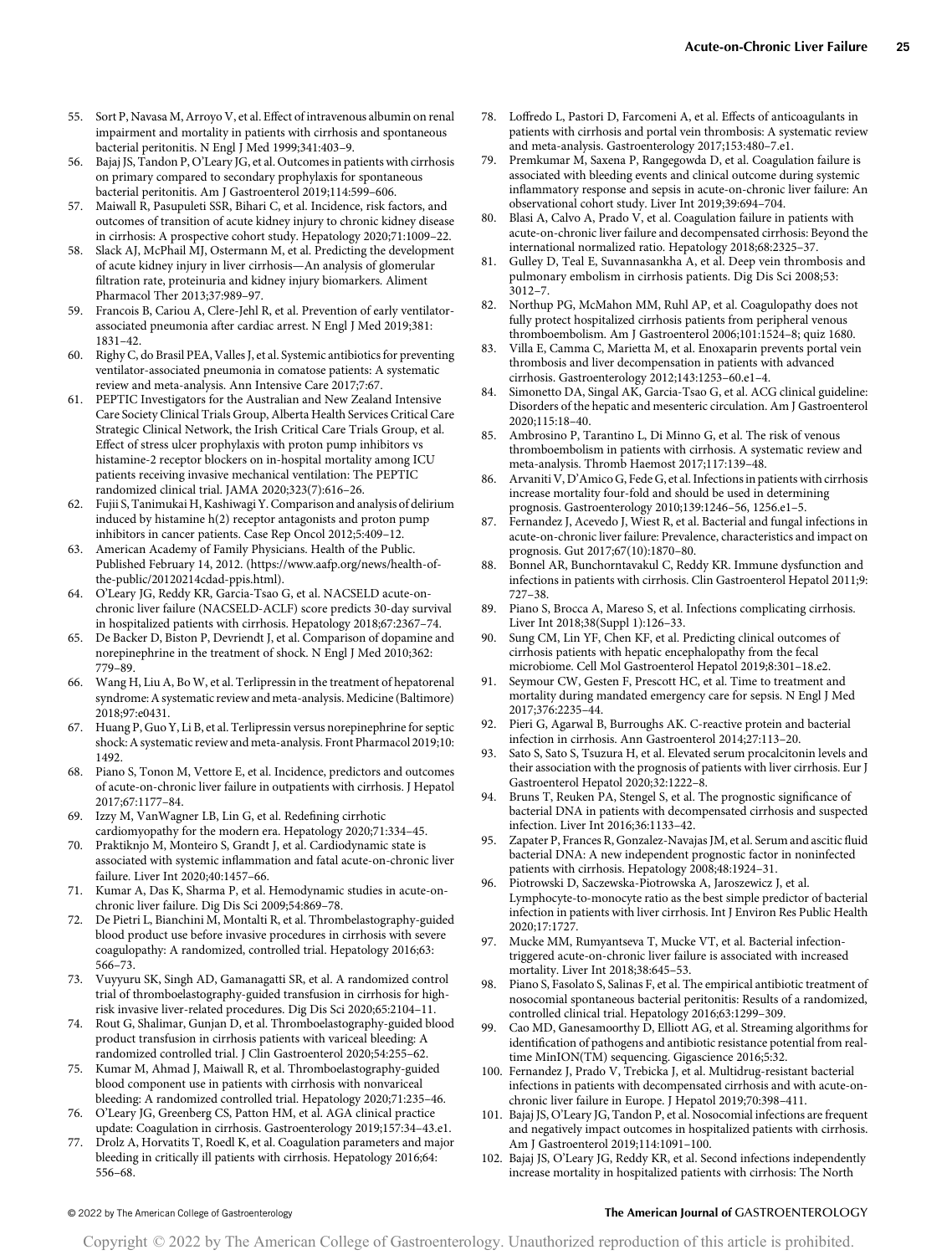American consortium for the study of end-stage liver disease (NACSELD) experience. Hepatology 2012;56:2328–35.

- 103. Bajaj JS, O'Leary JG, Wong F, et al. Bacterial infections in end-stage liver disease: Current challenges and future directions. Gut 2012;61:1219–25.
- 104. Bajaj JS, Reddy KR, Tandon P, et al. Prediction of fungal infection development and their impact on survival using the NACSELD cohort. Am J Gastroenterol 2018;113(4):556–63.
- 105. Hassan EA, Abd El-Rehim AS, Hassany SM, et al. Fungal infection in patients with end-stage liver disease: Low frequency or low index of suspicion. Int J Infect Dis 2014;23:69–74.
- 106. Verma N, Singh S, Taneja S, et al. Invasive fungal infections amongst patients with acute-on-chronic liver failure at high risk for fungal infections. Liver Int 2019;39:503–13.
- 107. Bajaj JS, Liu EJ, Kheradman R, et al. Fungal dysbiosis in cirrhosis. Gut 2018;67:1146–54.
- 108. Runyon BA, AASLD Practice Guidelines Committee. Management of adult patients with ascites due to cirrhosis: An update. Hepatology 2009; 49:2087–107.
- 109. Elfert A, Abo Ali L, Soliman S, et al. Randomized-controlled trial of rifaximin versus norfloxacin for secondary prophylaxis of spontaneous bacterial peritonitis. Eur J Gastroenterol Hepatol 2016;28:1450–4.
- 110. Goel A, Rahim U, Nguyen LH, et al. Systematic review with metaanalysis: Rifaximin for the prophylaxis of spontaneous bacterial peritonitis. Aliment Pharmacol Ther 2017;46:1029–36.
- 111. O'Leary JG, Reddy KR, Wong F, et al. Long-term use of antibiotics and proton pump inhibitors predict development of infections in patients with cirrhosis. Clin Gastroenterol Hepatol 2015;13:753–9.e1–2.
- 112. Bajaj JS, Ratliff SM, Heuman DM, et al. Proton pump inhibitors are associated with a high rate of serious infections in veterans with decompensated cirrhosis. Aliment Pharmacol Ther 2012;36:866–74.
- 113. Bajaj JS, Ananthakrishnan AN, Hafeezullah M, et al. Clostridium difficile is associated with poor outcomes in patients with cirrhosis: A national and tertiary center perspective. Am J Gastroenterol 2009;105:106–13.
- 114. Bajaj JS, Acharya C, Fagan A, et al. Proton pump inhibitor initiation and withdrawal affects gut microbiota and readmission risk in cirrhosis. Am J Gastroenterol 2018;113:1177–86.
- 115. Freedberg DE, Kim LS, Yang YX. The risks and benefits of long-term use of proton pump inhibitors: Expert review and best practice advice from the American Gastroenterological Association. Gastroenterology 2017; 152:706–15.
- 116. Mookerjee RP, Pavesi M, Thomsen KL, et al. Treatment with nonselective beta blockers is associated with reduced severity of systemic inflammation and improved survival of patients with acute-on-chronic liver failure. J Hepatol 2016;64:574–82.
- 117. Kumar M, Kainth S, Choudhury A, et al. Treatment with carvedilol improves survival of patients with acute-on-chronic liver failure: A randomized controlled trial. Hepatol Int 2019;13:800–13.
- 118. Garcia-Tsao G, Abraldes JG, Berzigotti A, et al. Portal hypertensive bleeding in cirrhosis: Risk stratification, diagnosis, and management: 2016 practice guidance by the American Association for the Study of Liver Diseases. Hepatology 2017;65:310–35.
- 119. Kamal S, Khan MA, Seth A, et al. Beneficial effects of statins on the rates of hepatic fibrosis, hepatic decompensation, and mortality in chronic liver disease: A systematic review and meta-analysis. Am J Gastroenterol 2017;112:1495–505.
- 120. Kaplan DE, Serper MA, Mehta R, et al. Effects of hypercholesterolemia and statin exposure on survival in a large national cohort of patients with cirrhosis. Gastroenterology 2019;156:1693–706.e12.
- 121. Kim RG, Loomba R, Prokop LJ, et al. Statin use and risk of cirrhosis and related complications in patients with chronic liver diseases: A systematic review and meta-analysis. Clin Gastroenterol Hepatol 2017; 15:1521–30.e8.
- 122. Tripathi DM, Vilaseca M, Lafoz E, et al. Simvastatin prevents progression of acute on chronic liver failure in rats with cirrhosis and portal hypertension. Gastroenterology 2018;155:1564–77.
- 123. Pose E, Napoleone L, Amin A, et al. Safety of two different doses of simvastatin plus rifaximin in decompensated cirrhosis (LIVERHOPE-SAFETY): A randomised, double-blind, placebo-controlled, phase 2 trial. Lancet Gastroenterol Hepatol 2020;5:31–41.
- 124. Choudhury A, Jindal A, Maiwall R, et al. Liver failure determines the outcome in patients of acute-on-chronic liver failure (ACLF): Comparison of APASL ACLF research consortium (AARC) and CLIF-SOFA models. Hepatol Int 2017;11:461–71.
- 125. Gustot T, Jalan R. Acute-on-chronic liver failure in patients with alcohol-related liver disease. J Hepatol 2019;70:319–27.
- 126. Crabb DW, Bataller R, Chalasani NP, et al. Standard definitions and common data elements for clinical trials in patients with alcoholic hepatitis: Recommendation from the NIAAA alcoholic hepatitis consortia. Gastroenterology 2016;150:785–90.
- 127. Szabo G, Kamath PS, Shah VH, et al. Alcohol-related liver disease: Areas of consensus, unmet needs and opportunities for further study. Hepatology 2019;69:2271–83.
- 128. Mathurin P, Louvet A, Duhamel A, et al. Prednisolone with vs without pentoxifylline and survival of patients with severe alcoholic hepatitis: A randomized clinical trial. JAMA 2013;310:1033–41.
- 129. Thursz MR, Richardson P, Allison M, et al. Prednisolone or pentoxifylline for alcoholic hepatitis. N Engl J Med 2015;372:1619–28.
- 130. Forrest EH, Atkinson SR, Richardson P, et al. Application of prognostic scores in the STOPAH trial: Discriminant function is no longer the optimal scoring system in alcoholic hepatitis. J Hepatol 2018;68:511–8.
- 131. Singh S, Murad MH, Chandar AK, et al. Comparative effectiveness of pharmacological interventions for severe alcoholic hepatitis: A systematic review and network meta-analysis. Gastroenterology 2015; 149:958–70.e12.
- 132. Louvet A, Thursz MR, Kim DJ, et al. Corticosteroids reduce risk of death within 28 days for patients with severe alcoholic hepatitis, compared with pentoxifylline or placebo-a meta-analysis of individual data from controlled trials. Gastroenterology 2018;155:458–68.e8.
- 133. Louvet A, Labreuche J, Artru F, et al. Combining data from liver disease scoring systems better predicts outcomes of patients with alcoholic hepatitis. Gastroenterology 2015;149:398–406.e8; quiz e16–7.
- 134. Louvet A, Labreuche J, Artru F, et al. Main drivers of outcome differ between short term and long term in severe alcoholic hepatitis: A prospective study. Hepatology 2017;66:1464–73.
- 135. Mathurin P, Moreno C, Samuel D, et al. Early liver transplantation for severe alcoholic hepatitis. N Engl J Med 2011;365:1790–800.
- 136. Lee BP, Mehta N, Platt L, et al. Outcomes of early liver transplantation for patients with severe alcoholic hepatitis. Gastroenterology 2018;155: 422–30.e1.
- 137. Singal AK, Bataller R, Ahn J, et al. ACG clinical guideline: Alcoholic liver disease. Am J Gastroenterol 2018;113:175–94.
- 138. Crabb DW, Im GY, Szabo G, et al. Diagnosis and treatment of alcoholassociated liver diseases: 2019 practice guidance from the American Association for the Study of Liver Diseases. Hepatology 2020;71:306–33.
- 139. Devarbhavi H, Choudhury AK, Sharma MK, et al. Drug-induced acuteon-chronic liver failure in Asian patients. Am J Gastroenterol 2019;114: 929–37.
- 140. Hayashi PH, Rockey DC, Fontana RJ, et al. Death and liver transplantation within 2 years of onset of drug-induced liver injury. Hepatology 2017;66:1275–85.
- 141. Philips CA, Paramaguru R, Augustine P, et al. A single-center experience on outcomes of complementary and alternative medicine use among patients with cirrhosis. Hepatol Commun 2019;3:1001–12.
- 142. Jayaraman T, Lee YY, Chan WK, et al. Epidemiological differences of common liver conditions between Asia and the West. JGH Open 2020;4: 332–9.
- 143. Shi Y, Yang Y, Hu Y, et al. Acute-on-chronic liver failure precipitated by hepatic injury is distinct from that precipitated by extrahepatic insults. Hepatology 2015;62:232–42.
- 144. Zhao RH, Shi Y, Zhao H, et al. Acute-on-chronic liver failure in chronic hepatitis B: An update. Expert Rev Gastroenterol Hepatol 2018;12:341–50.
- 145. Soriano V, Sherman KE, Barreiro P. Hepatitis delta and HIV infection. AIDS 2017;31:875–84.
- 146. Hamid SS, Atiq M, Shehzad F, et al. Hepatitis E virus superinfection in patients with chronic liver disease. Hepatology 2002;36:474–8.
- 147. Cao Z, Liu Y, Wang S, et al. The impact of HBV flare on the outcome of HBV-related decompensated cirrhosis patients with bacterial infection. Liver Int 2019;39:1943–53.
- 148. Teh SH, Nagorney DM, Stevens SR, et al. Risk factors for mortality after surgery in patients with cirrhosis. Gastroenterology 2007;132:1261–9.
- 149. Mahmud N, Fricker Z, Hubbard RA, et al. Novel risk prediction models for post-operative mortality in patients with cirrhosis. Hepatology 2020; 73(1):204–18.
- 150. Kim SY, Yim HJ, Park SM, et al. Validation of a Mayo post-operative mortality risk prediction model in Korean cirrhotic patients. Liver Int 2011;31:222–8.

# The American Journal of GASTROENTEROLOGY **Annual American Journal of GASTROENTEROLOGY VOLUME 00 | MONTH 2022** [www.amjgastro.com](http://www.amjgastro.com)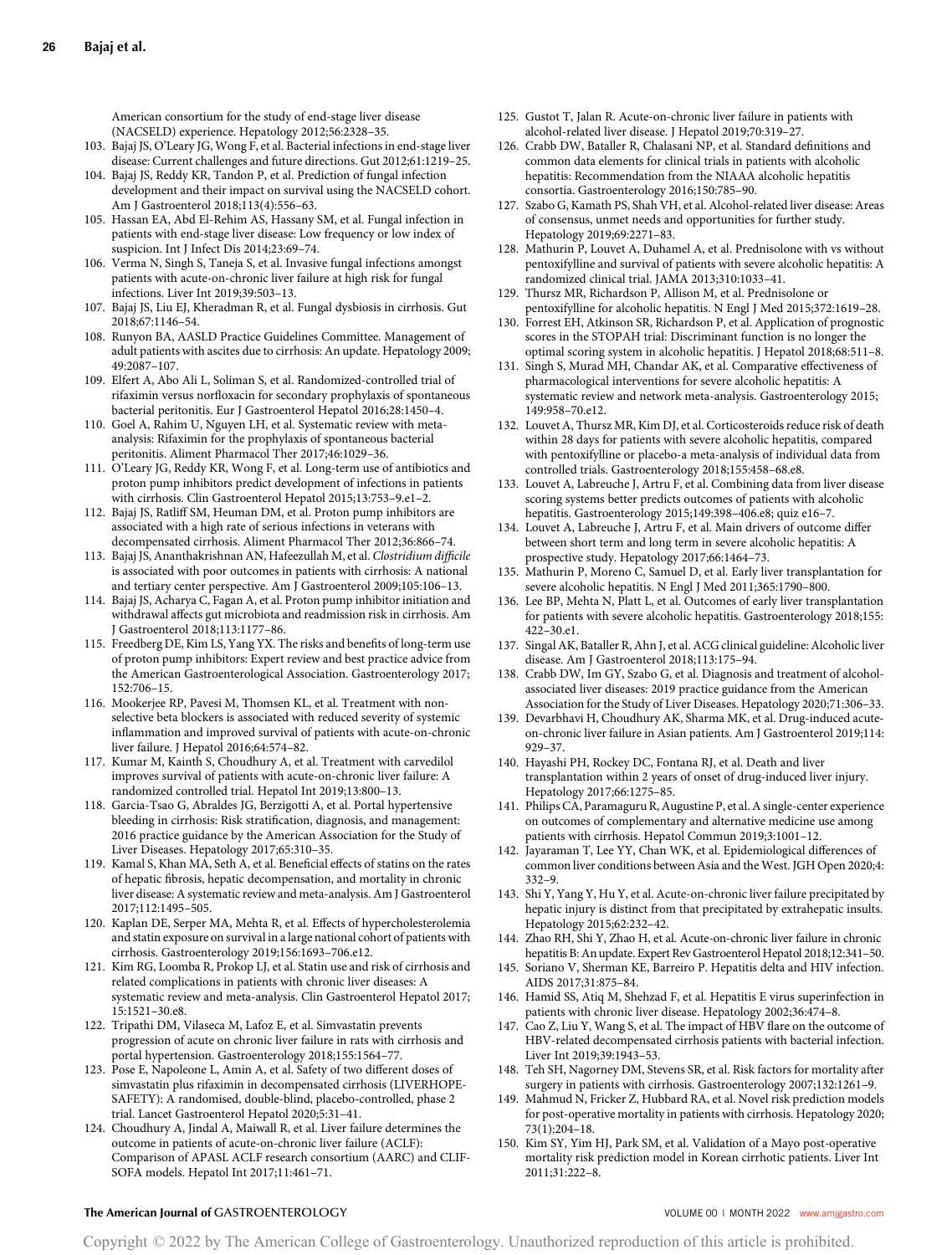- 151. Subramanian KKK, Tandon M, Pandey CK, et al. Patients with cirrhosis of liver operated for non-transplant surgery: A retrospective analysis. J Clin Transl Hepatol 2019;7:9–14.
- 152. Klein LM, Chang J, Gu W, et al. The development and outcome of acuteon-chronic liver failure after surgical interventions. Liver Transpl 2020; 26:227–37.
- 153. Reverter E, Cirera I, Albillos A, et al. The prognostic role of hepatic venous pressure gradient in cirrhotic patients undergoing elective extrahepatic surgery. J Hepatol 2019;71:942–50.
- 154. Trebicka J. Emergency TIPS in a Child-Pugh B patient: When does the window of opportunity open and close? J Hepatol 2017;66:442–50.
- 155. Berres ML, Lehmann J, Jansen C, et al. Chemokine (C-X-C motif) ligand 11 levels predict survival in cirrhotic patients with transjugular intrahepatic portosystemic shunt. Liver Int 2016;36:386–94.
- 156. Berres ML, Asmacher S, Lehmann J, et al. CXCL9 is a prognostic marker in patients with liver cirrhosis receiving transjugular intrahepatic portosystemic shunt. J Hepatol 2015;62:332–9.
- 157. Leal C, Prado V, Colan J, et al. Adverse events and acute chronic liver failure in patients with cirrhosis undergoing endoscopic retrograde cholangiopancreatography: A multicenter matched-cohort study. Am J Gastroenterol 2019;114:89–97.
- 158. Arroyo V, Moreau R, Jalan R. Acute-on-chronic liver failure. N Engl J Med 2020;382:2137–45.
- 159. Galbois A, Aegerter P, Martel-Samb P, et al. Improved prognosis of septic shock in patients with cirrhosis: A multicenter study. Crit Care Med 2014;42:1666–75.
- 160. Singer M, Deutschman CS, Seymour CW, et al. The third international consensus definitions for sepsis and septic shock (Sepsis-3). JAMA 2016; 315:801–10.
- 161. Simonetto DA, Piccolo Serafim L, Gallo de Moraes A, et al. Management of sepsis in patients with cirrhosis: Current evidence and practical approach. Hepatology 2019;70:418–28.
- 162. Karvellas CJ, Abraldes JG, Arabi YM, et al. Appropriate and timely antimicrobial therapy in cirrhotic patients with spontaneous bacterial peritonitis-associated septic shock: A retrospective cohort study. Aliment Pharmacol Ther 2015;41:747–57.
- 163. Fernandez J, Tandon P, Mensa J, et al. Antibiotic prophylaxis in cirrhosis: Good and bad. Hepatology 2016;63:2019–31.
- 164. Arabi YM, Aljumah A, Dabbagh O, et al. Low-dose hydrocortisone in patients with cirrhosis and septic shock: A randomized controlled trial. CMAJ 2010;182:1971–7.
- 165. Plauth M, Bernal W, Dasarathy S, et al. ESPEN guideline on clinical nutrition in liver disease. Clin Nutr 2019;38:485–521.
- 166. Merli M, Berzigotti A, Zelber-Sagi S, et al. EASL clinical practice guidelines on nutrition in chronic liver disease. J Hepatol 2019;70: 172–93.
- 167. Lai JC, Tandon P, Bernal W, et al. Malnutrition, frailty, and sarcopenia in patients with cirrhosis: 2021 practice guidance by the American Association for the Study of Liver Diseases. Hepatology 2021;74(3):1611–44.
- 168. Moreno C, Deltenre P, Senterre C, et al. Intensive enteral nutrition is ineffective for patients with severe alcoholic hepatitis treated with corticosteroids. Gastroenterology 2016;150:903–10.e8.
- 169. Runyon BA; AASLD. Introduction to the revised American Association for the Study of Liver Diseases Practice Guideline management of adult patients with ascites due to cirrhosis 2012. Hepatology 2013;57:1651–3.
- 170. O'Brien AJ, Fullerton JN, Massey KA, et al. Immunosuppression in acutely decompensated cirrhosis is mediated by prostaglandin E2. Nat Med 2014;20:518–23.
- 171. Garcia-Martinez R, Caraceni P, Bernardi M, et al. Albumin: Pathophysiologic basis of its role in the treatment of cirrhosis and its complications. Hepatology 2013;58:1836–46.
- 172. Sola E, Sole C, Simon-Talero M, et al. Midodrine and albumin for prevention of complications in patients with cirrhosis awaiting liver transplantation. A randomized placebo-controlled trial. J Hepatol 2018; 69:1250–9.
- 173. O'Brien A, Kamath PS, Trotter J. MACHT—Outpatient albumin infusions do not prevent complications of cirrhosis in patients on the liver transplant waiting list. J Hepatol 2018;69:1217–8.
- 174. Caraceni P, Riggio O, Angeli P, et al. Long-term albumin administration in decompensated cirrhosis (ANSWER): An open-label randomised trial. Lancet 2018;391:2417–29.
- 175. China L, Freemantle N, Forrest E, et al. A randomized trial of albumin infusions in hospitalized patients with cirrhosis. N Engl J Med 2021;384: 808–17.
- 176. China L, Skene SS, Shabir Z, et al. Administration of albumin solution increases serum levels of albumin in patients with chronic liver failure in a single-arm feasibility trial. Clin Gastroenterol Hepatol 2017;16(5): 748–55.e6.
- 177. Fernandez J, Angeli P, Trebicka J, et al. Efficacy of albumin treatment for patients with cirrhosis and infections unrelated to spontaneous bacterial peritonitis. Clin Gastroenterol Hepatol 2020;18:963–73.e14.
- 178. Bajaj JS, O'Leary JG, Wong F, et al. Variations in albumin use in patients with cirrhosis: An AASLD members survey. Hepatology 2015;62: 1923–4.
- 179. Bajaj JS, Tandon P, O'Leary JG, et al. The impact of albumin use on resolution of hyponatremia in hospitalized patients with cirrhosis. Am J Gastroenterol 2018;113:1339.
- 180. Hassanein TI, Schade RR, Hepburn IS. Acute-on-chronic liver failure: Extracorporeal liver assist devices. Curr Opin Crit Care 2011;17: 195–203.
- 181. Karvellas CJ, Subramanian RM. Current evidence for extracorporeal liver support systems in acute liver failure and acute-on-chronic liver failure. Crit Care Clin 2016;32:439–51.
- 182. Banares R, Nevens F, Larsen FS, et al. Extracorporeal albumin dialysis with the molecular adsorbent recirculating system in acute-on-chronic liver failure: The RELIEF trial. Hepatology 2013;57:1153–62.
- 183. Kribben A, Gerken G, Haag S, et al. Effects of fractionated plasma separation and adsorption on survival in patients with acute-on-chronic liver failure. Gastroenterology 2012;142:782–9.e3.
- 184. Yue-MengW, Yang LH, Yang JH, et al. The effect of plasma exchange on entecavir-treated chronic hepatitis B patients with hepatic decompensation and acute-on-chronic liver failure. Hepatol Int 2016;10: 462–9.
- 185. Larsen FS. Artificial liver support in acute and acute-on-chronic liver failure. Curr Opin Crit Care 2019;25:187–91.
- 186. Sharma S, Lal SB, Sachdeva M, et al. Role of granulocyte colony stimulating factor on the short-term outcome of children with acute on chronic liver failure. J Clin Exp Hepatol 2020;10:201–10.
- 187. Duan X-Z. Granulocyte-colony stimulating factor therapy improves survival in patients with hepatitis B virus-associated acute-on-chronic liver failure. World J Gastroenterol 2013;19:1104–10.
- 188. Garg V, Garg H, Khan A, et al. Granulocyte colony–stimulating factor mobilizes CD34+ cells and improves survival of patients with acute-onchronic liver failure. Gastroenterology 2012;142:505–12.e1.
- 189. Engelmann C, Herber A, Franke A, et al. Granulocyte-colony stimulating factor (G-CSF) to treat acute-on-chronic liver failure, a multicenter randomized trial (GRAFT study). J Hepatol 2021;75(6): 1346–54.
- 190. Chavez-Tapia NC, Mendiola-Pastrana I, Ornelas-Arroyo VJ, et al. Granulocyte-colony stimulating factor for acute-on-chronic liver failure: Systematic review and meta-analysis. Ann Hepatol 2015;14: 631–41.
- 191. Xue R, Meng Q, Dong J, et al. Clinical performance of stem cell therapy in patients with acute-on-chronic liver failure: A systematic review and meta-analysis. J Translational Med 2018;16:126.
- 192. Shi M, Zhang Z, Xu R, et al. Human mesenchymal stem cell transfusion is safe and improves liver function in acute-on-chronic liver failure patients. Stem Cell Translational Med 2012;1:725–31.
- 193. O'Leary JG, Bajaj JS, Tandon P, et al. Outcomes after listing for liver transplant in patients with acute-on-chronic liver failure: The multicenter North American consortium for the study of end-stage liver disease experience. Liver Transpl 2019;25:571–9.
- 194. Sundaram V, Jalan R, Wu T, et al. Factors associated with survival of patients with severe acute-on-chronic liver failure before and after liver transplantation. Gastroenterology 2019;156:1381–91.e3.
- 195. Hernaez R, Liu Y, Kramer JR, et al. Model for end-stage liver diseasesodium underestimates 90-day mortality risk in patients with acute-onchronic liver failuare. J Hepatol 2020;73(6):1425–33.
- 196. Belli LS, Duvoux C, Artzner T, et al. Liver transplantation for patients with acute-on-chronic liver failure (ACLF) in Europe: Results of the ELITA/EF-CLIF collaborative study (ECLIS). J Hepatol 2021;75(3):610–22.
- 197. Sundaram V, Kogachi S, Wong RJ, et al. Effect of the clinical course of acute-on-chronic liver failure prior to liver transplantation on posttransplant survival. J Hepatol 2020;72:481–8.
- 198. Bajaj JS, Verna EC. What role should acute-on-chronic liver failure play in liver transplant prioritization? A survey of US-based transplant providers. Liver Transpl 2020;26(12):1658–61.

#### © 2022 by The American College of Gastroenterology The American Journal of GASTROENTEROLOGY